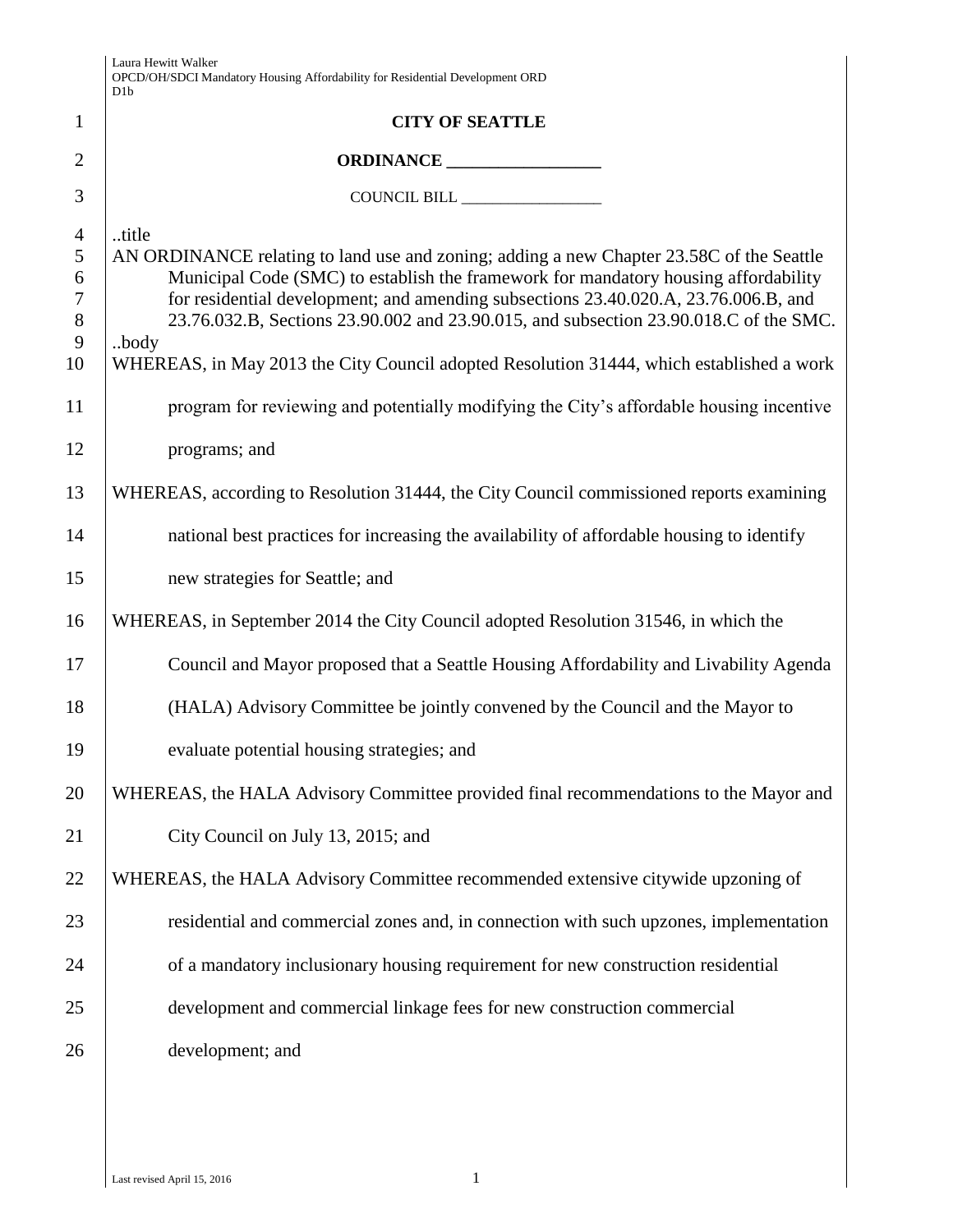Laura Hewitt Walker OPCD/OH/SDCI Mandatory Housing Affordability for Residential Development ORD D1b

| $\mathbf{1}$   | WHEREAS, the HALA Advisory Committee recommended that the mandatory inclusionary               |
|----------------|------------------------------------------------------------------------------------------------|
| $\overline{2}$ | housing requirement offer developers the option of building affordable housing or              |
| 3              | making a cash contribution to fund preservation and production of affordable housing,          |
| $\overline{4}$ | and that the requirement be implemented upon approval of extensive citywide upzoning           |
| 5              | of residential and commercial zones; and                                                       |
| 6              | WHEREAS, in November 2015 the City Council adopted Resolution 31612, stating the               |
| 7              | Council's intent to make changes to zoning and land use regulations to implement a             |
| 8              | mandatory inclusionary affordable housing program for residential development                  |
| 9              | recommended by the HALA Advisory Committee and the Mayor; and                                  |
| 10             | WHEREAS, the City has the authority to require mandatory housing affordability for residential |
| 11             | development according to its police power; and                                                 |
| 12             | WHEREAS, a mandatory housing affordability requirement for residential development is one of   |
| 13             | many actions the City intends to undertake to implement the Comprehensive Plan's goals         |
| 14             | and policies for housing affordability; and                                                    |
| 15             | WHEREAS the Countywide Planning Policies, as ratified by the King County Council, provide      |
| 16             | that jurisdictions may consider a full range of programs, from optional to mandatory, that     |
| 17             | will assist in meeting the jurisdiction's share of the countywide need for affordable          |
| 18             | housing; and                                                                                   |
| 19             | WHEREAS, one of the City's planning goals under the Growth Management Act, chapter             |
| 20             | 36.70A RCW, is to make adequate provision for the housing needs of all economic                |
| 21             | segments of the city; and                                                                      |
| 22             | WHEREAS, the Affordable Housing Incentives Program Act, RCW 36.70A.540, authorizes and         |
| 23             | encourages cities to enact or expand affordable housing incentive programs providing for       |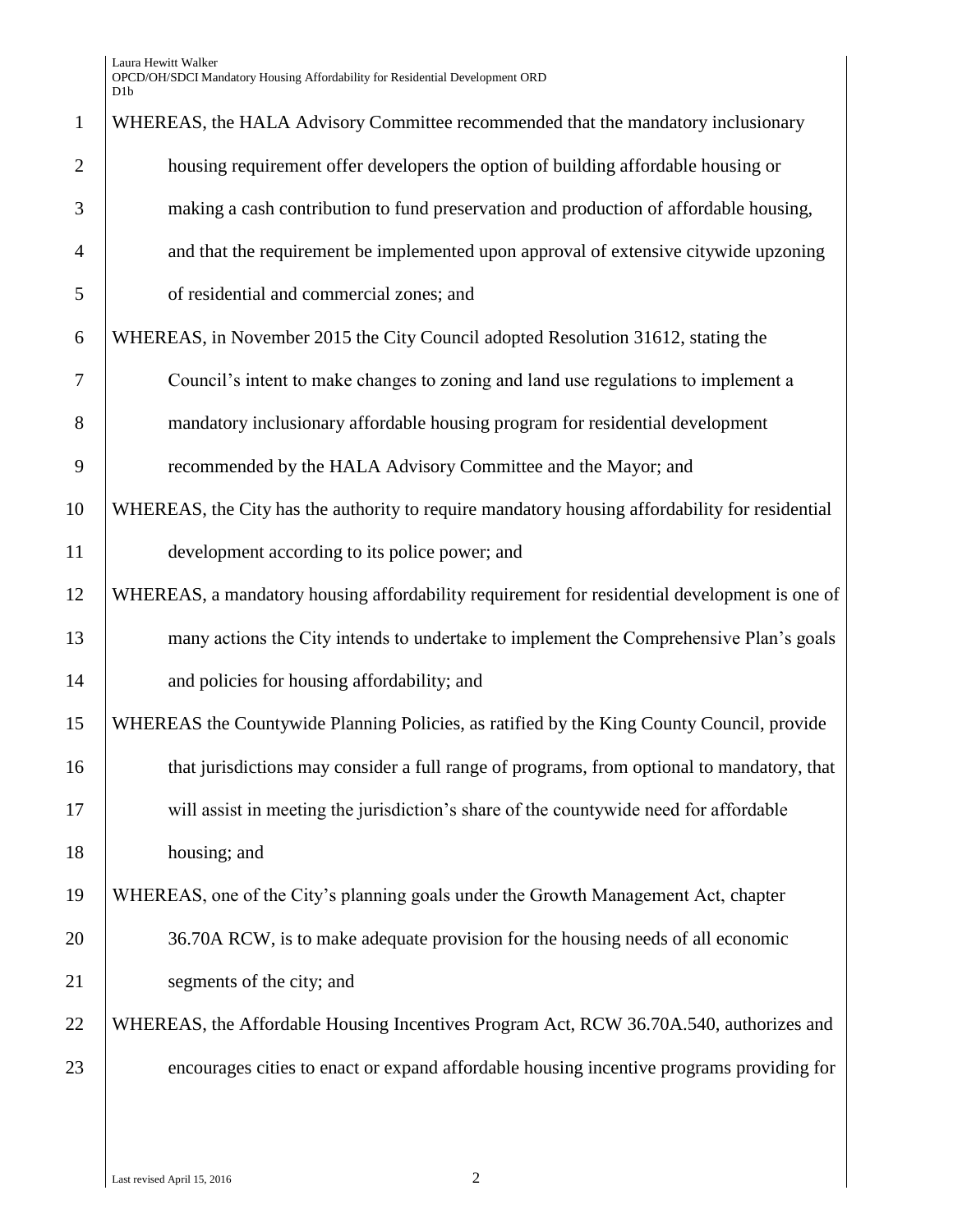| $\mathbf{1}$   | the development of low-income housing units through development regulations or             |
|----------------|--------------------------------------------------------------------------------------------|
| $\overline{2}$ | conditions on rezoning or permit decisions, or both; and                                   |
| 3              | WHEREAS, according to the Affordable Housing Incentives Program Act, jurisdictions may     |
| $\overline{4}$ | establish a minimum amount of affordable housing that must be provided by all              |
| 5              | residential developments in areas where increased residential development capacity has     |
| 6              | been provided; and                                                                         |
| $\overline{7}$ | WHEREAS, to facilitate implementation of a mandatory housing affordability requirement for |
| 8              | residential development as recommended by the HALA Advisory Committee, the City            |
| 9              | Council deems it advisable to promptly adopt the governing framework for such a            |
| 10             | program; and                                                                               |
| 11             | WHEREAS, the July 13, 2015, Statement of Intent for Basic Framework for Mandatory          |
| 12             | Inclusionary Housing and Commercial Linkage Fee (commonly referred to as the "Grand        |
| 13             | Bargain") states that the mandatory housing affordability requirements for residential and |
| 14             | commercial development should achieve a projected production level by 2025 of no less      |
| 15             | than 6,000 units of housing affordable to households with incomes no greater than 60       |
| 16             | percent of median income, and that, if the projected production level falls below the      |
| 17             | target, all parties agree to develop and consider options to achieve the agreed-upon       |
| 18             | production target; and                                                                     |
| 19             | WHEREAS, this ordinance provides a framework by which residential development in areas     |
| 20             | receiving increases in residential development capacity will be required to provide        |
| 21             | affordable housing, as authorized by RCW 36.70A.540; NOW, THEREFORE,                       |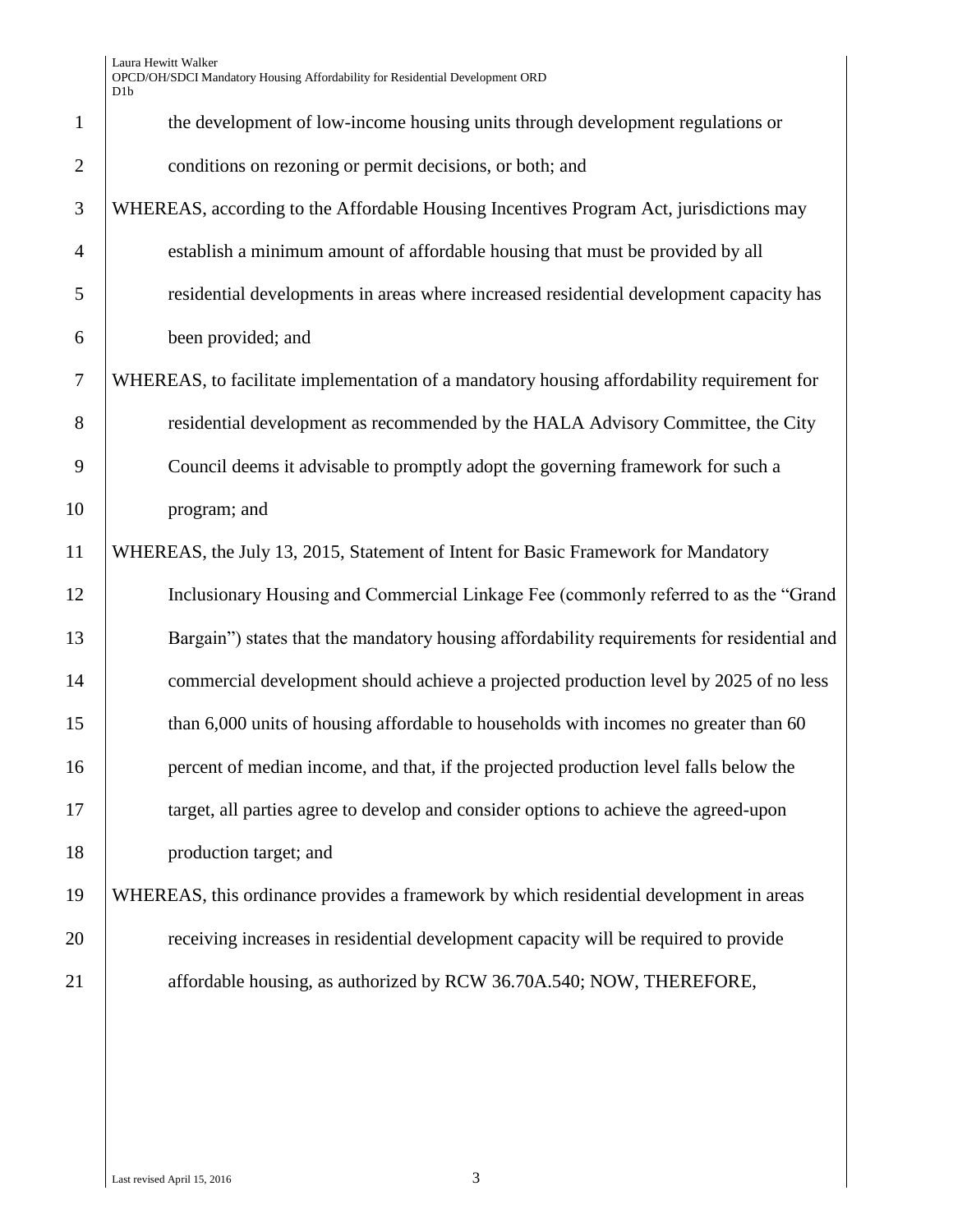| $\mathbf{1}$   | BE IT ORDAINED BY THE CITY OF SEATTLE AS FOLLOWS:                                               |
|----------------|-------------------------------------------------------------------------------------------------|
| $\overline{2}$ | Section 1. The Council expresses the following intent as to implementation of Seattle           |
| 3              | Municipal Code Chapter 23.58C:                                                                  |
| $\overline{4}$ | A. Initial implementation                                                                       |
| 5              | 1. The Council intends that the initial implementation phase of Seattle Municipal               |
| 6              | Code Chapter 23.58C will consist of:                                                            |
| $\overline{7}$ | a. An increase in residential development capacity for all zones in the                         |
| $8\,$          | Downtown and South Lake Union Urban Centers except the Downtown Harborfront 1 (DH-1),           |
| 9              | International District Mixed 75-85 (IDM 75-85), Pike Market Mixed (PMM), Pioneer Square         |
| 10             | Mixed (PSM), Seattle Mixed 85/65-160 (SM 85/65-160), Seattle Mixed 85-240 (SM 85-240),          |
| 11             | and Commercial $2-40$ (C2-40) zones, to be enacted no later than September 2016;                |
| 12             | b. Zone-wide increases in residential development capacity in all                               |
| 13             | Neighborhood Commercial (NC), Commercial (C), Seattle Mixed (SM), Lowrise (LR), Midrise         |
| 14             | (MR), and Highrise (HR) zones, and zoning changes to increase the residential development       |
| 15             | capacity of lands zoned single-family within designated Urban Villages and Urban Centers,       |
| 16             | outside the Downtown and South Lake Union Urban Centers, to be enacted no later than            |
| 17             | September 2017; and                                                                             |
| 18             | c. Increases in residential development capacity through rezones of any                         |
| 19             | portions of the University District that are upzoned in accordance with the University District |
| 20             | urban design framework process.                                                                 |
| 21             | 2. Setting initial payment and performance amounts                                              |
| 22             | a. Payment and performance amounts are not included in Chapter 23.58C                           |
| 23             | in this Council Bill __________. Payment and performance amounts for particular zones will be   |
|                |                                                                                                 |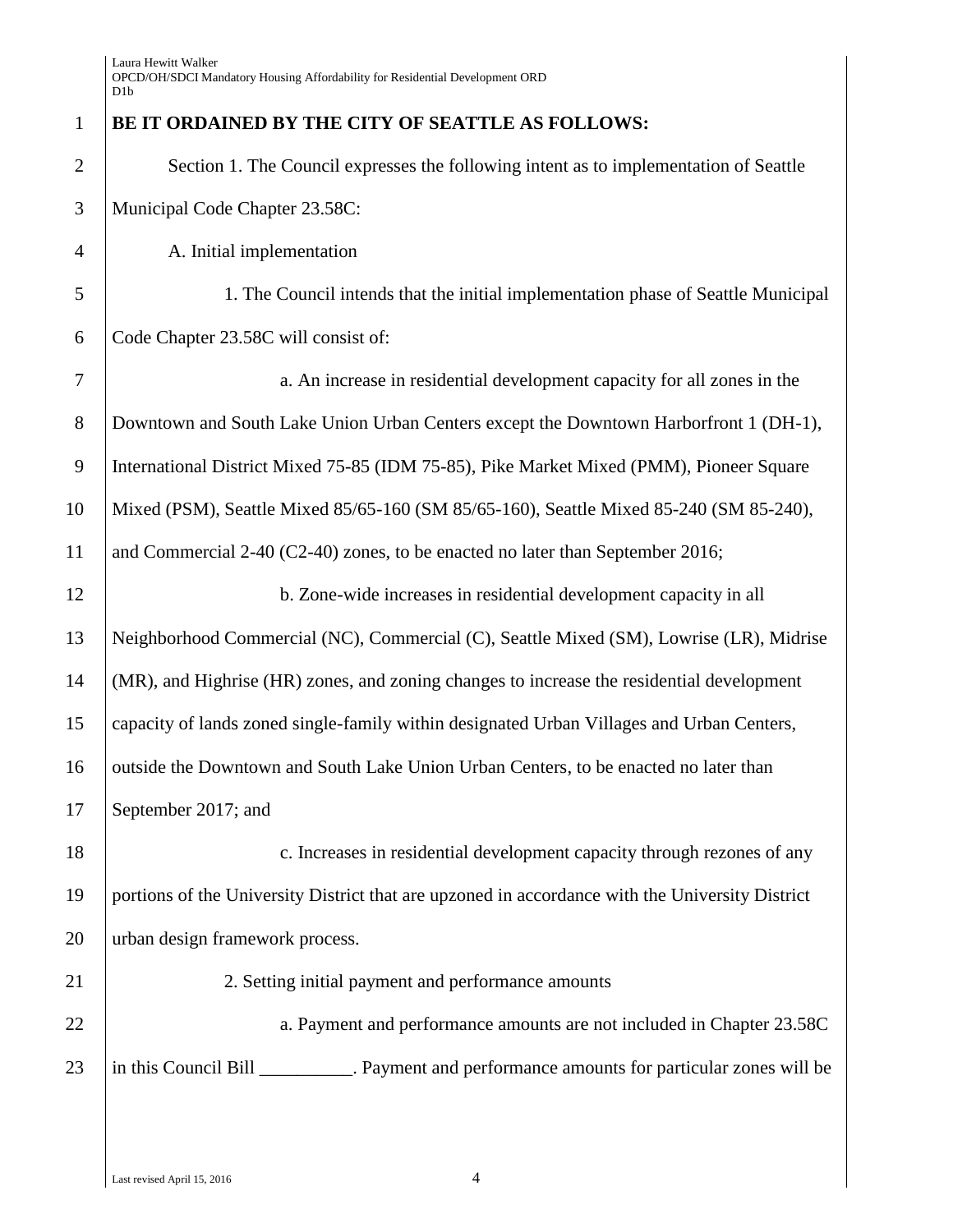added to Tables A and B for 23.58C.040 and Tables A and B for 23.58C.050 at the time development capacity is increased in those zones during the initial implementation phase according to subsection A.1 of this section.

 b. The Council recognizes that, after Chapter 23.58C is amended to include payment and performance amounts for particular zones, additional amendments to the payment and performance amounts provided in Chapter 23.58C for those zones may be needed during the initial implementation phase according to subsection A.1 of this section to further the 8 target production level of no less than 6,000 affordable units for households with incomes no higher than 60 percent of median income over a ten-year period described in the July 13, 2015, Statement of Intent for Basic Framework for Mandatory Inclusionary Housing and Commercial Linkage Fee. Such amendments could include changes to the payment and performance amounts in Tables A and B for 23.58C.040 and Tables A and B for 23.58C.050, and adding amounts for additional zones or portions of zones in connection with rezones of specific subareas such as portions of the University District. The Council intends that amendments during the initial implementation phase be preceded by a robust stakeholder engagement process including representatives of the for-profit and non-profit development sectors who participated in the July 13, 2015, Statement of Intent for Basic Framework for Mandatory Inclusionary Housing and 18 | Commercial Linkage Fee.

- 
- 

B. Amendment of payment and performance amounts

 1. Ongoing review. The Council directs that, during the first six months of 2018 21 and annually after July 1, 2018, the Director of the Seattle Department of Construction and Inspections (SDCI) and Director of Housing shall report on the performance of the mandatory 23 affordable housing program provided in Chapter 23.58C, including the amount of payments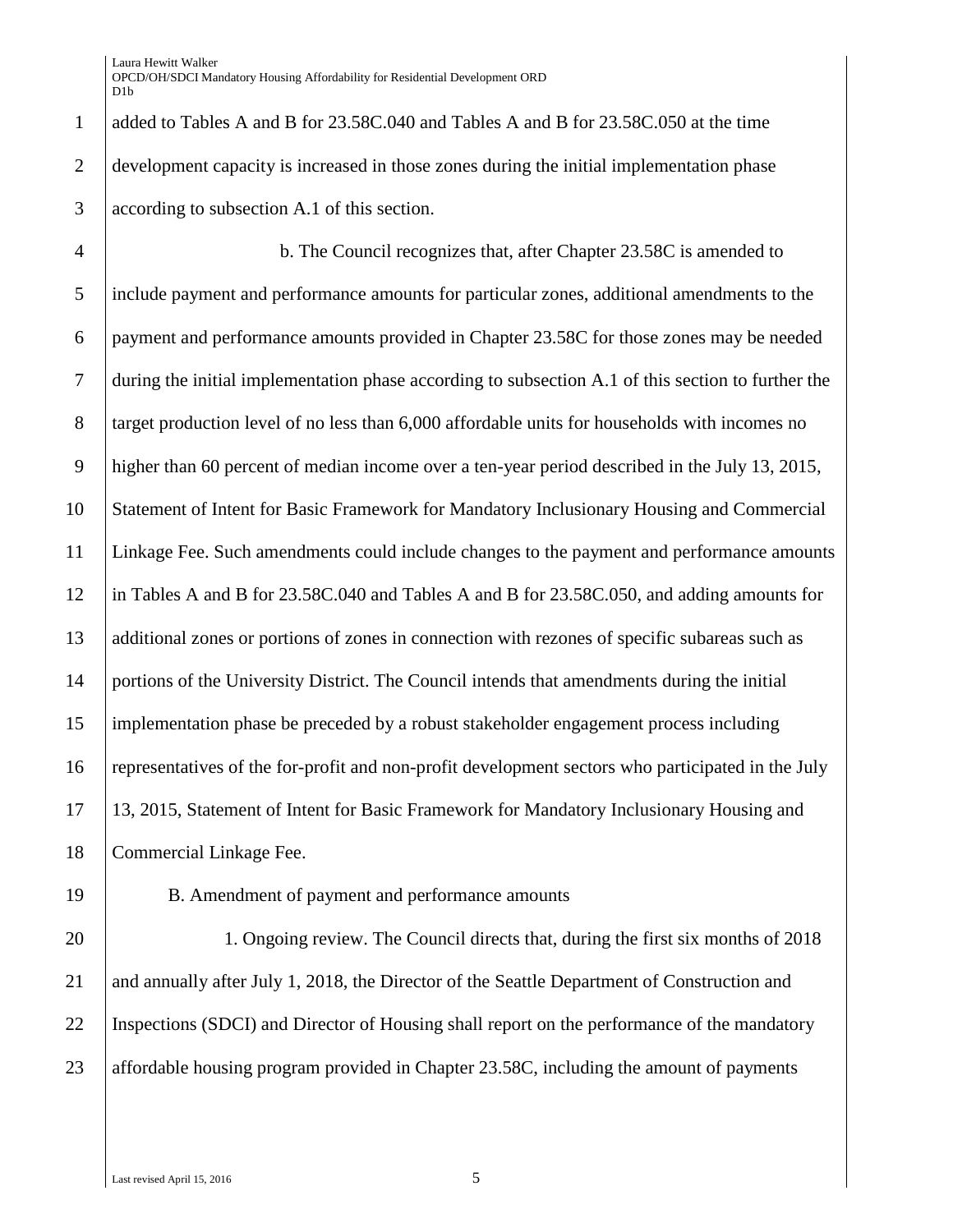Laura Hewitt Walker OPCD/OH/SDCI Mandatory Housing Affordability for Residential Development ORD D1b

| $\mathbf{1}$   | collected under the payment option, the number of units produced with such payments, and the  |
|----------------|-----------------------------------------------------------------------------------------------|
| $\overline{2}$ | number of units constructed through the performance option. Units produced under the          |
| 3              | mandatory housing affordability program provided in Chapter 23.58C shall be measured as net   |
| $\overline{4}$ | new units. Existing rent- and income-restricted affordable units demolished for development   |
| 5              | subject to the program are subtracted from the target production.                             |
| 6              | 2. Post-initial implementation phase review. Except as provided according to                  |
| $\tau$         | subsection B.3 of this section, the Council intends that, after the completion of the initial |
| $8\,$          | implementation phase according to subsection A.1 of this section, amendments to the payment   |
| 9              | and performance amounts in Tables A and B for 23.58C.040 and Tables A and B for 23.58C.050    |
| 10             | shall be consistent with the following provisions:                                            |
| 11             | a. Amendments may be considered if:                                                           |
| 12             | 1. After five years from the effective date of the ordinance                                  |
| 13             | introduced as Council Bill _________, there is a failure to meet expectations for program     |
| 14             | performance;                                                                                  |
| 15             | 2. There are significant positive or negative changes in real estate                          |
| 16             | development market conditions;                                                                |
| 17             | 3. There is a need to adjust the relationship between the amounts                             |
| 18             | for the payment option according to Section 23.58C.040 and the performance option according   |
| 19             | to Section 23.58C.050; or                                                                     |
| 20             | 4. None of the preceding criteria is met and ten years have elapsed                           |
| 21             | since the completion of the initial implementation phase according to subsection A.1 of this  |
| 22             | section.                                                                                      |
|                |                                                                                               |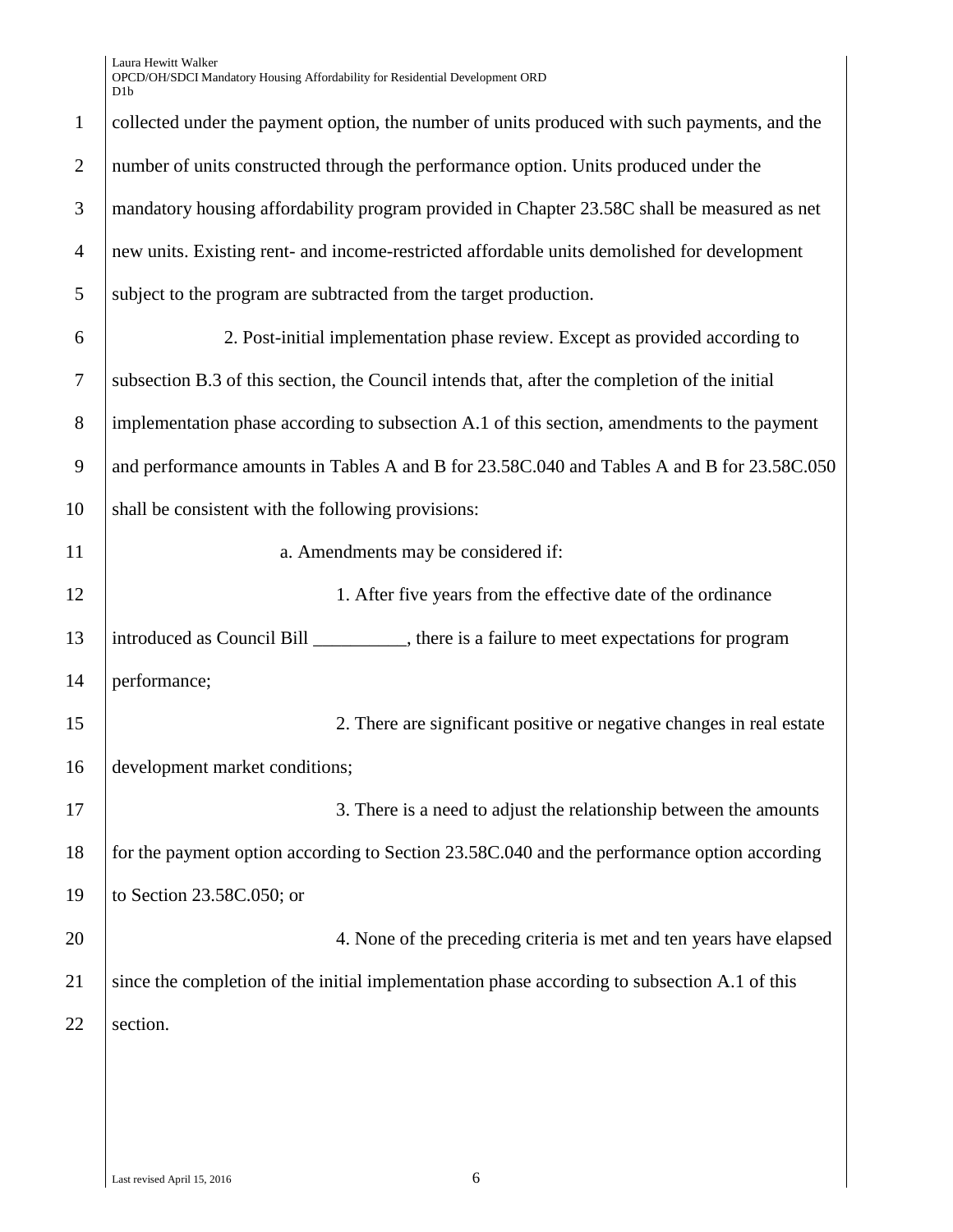1 b. If amendments are considered according to subsection B.2.a of this 2 section, the Mayor and Council shall appoint a Technical Review Committee whose membership includes appropriate stakeholder representation, including representatives of the for-profit and non-profit development sectors and members of community-based groups, and shall provide the Committee with clear objectives to be accomplished by a revision of the payment and performance amounts in Chapter 23.58C.

 c. If appointed, the Technical Review Committee shall recommend 8 amendments to the payment and performance amounts in Tables A and B for 23.58C.040 and Tables A and B for 23.58C.050. The Mayor shall consider the Technical Review Committee's recommendations and shall transmit them to the Council along with any recommendation by the Mayor for amendments.

12 3. Amendments concurrent with increased capacity. In conjunction with any increase in residential development capacity other than those increases in development capacity identified according to subsection A.1 of this section, the Council will apply Chapter 23.58C to the zones in which capacity is increased and may amend Tables A and B for 23.58C.040 and Tables A and B for 23.58C.050 for those zones in which capacity is increased.

C. Process for modifications of development standards

18 1. The Council intends that, at the time reference to Chapter 23.58C is made in the provisions of a zone, Land Use Code changes will be adopted providing a process by which the Director of SDCI would be authorized to modify certain dimensional development standards to ensure that, in most cases, utilization of the increased development capacity is not prohibited by development standards. The provisions for such modification of development standards are not 23 | included in Chapter 23.58C in this Council Bill \_\_\_\_\_\_\_\_, but placeholders for references to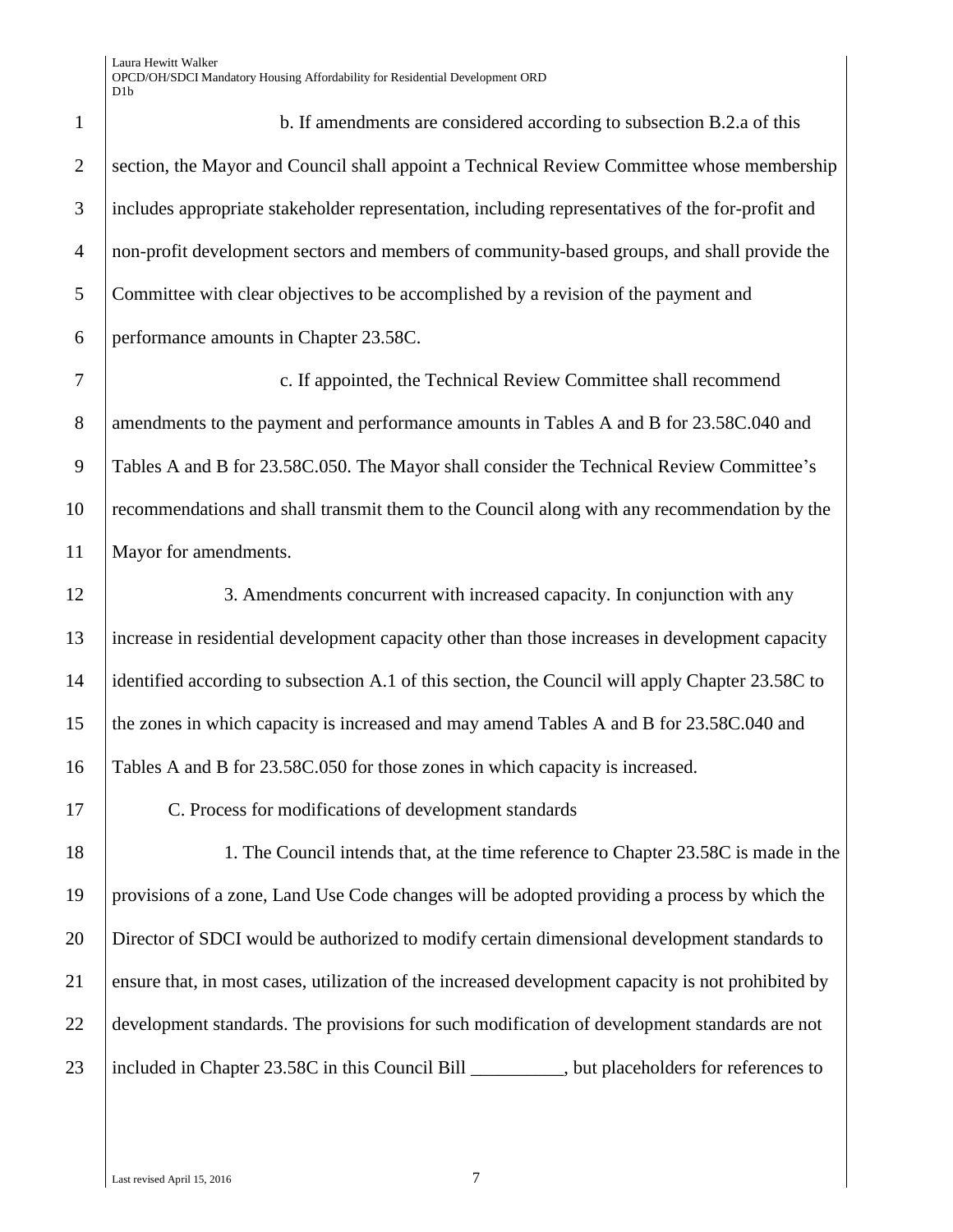1  $\vert$  such provisions are included in this Council Bill by using the language " $\vert$ CODE 2 SECTION RESERVED]."

 2. To enable development of such Land Use Code changes, the Director of SDCI 4 shall report on which development standards, if any, might be appropriate for modification in particular zones and the extent to which modifications might be allowed from particular standards.

 3. If there are cases in which a portion of the increased development capacity 8 cannot be used because of a development standard from which a modification is not available or is not granted, and not because of decisions of the applicant, the Council intends that any development standard modification process will provide for a reduction of the payment and/or performance amounts. The expectation is that the number of cases where development standards would preclude use of some of the additional capacity, such that payment and/or performance 13 amounts would be reduced, would be limited. Specific provisions for such modification of payment and/or performance amounts are not included in Chapter 23.58C in this Council Bill  $\Box$ , but a placeholder for such provisions is included in this Council Bill  $\Box$ as subsection 23.58C.035.B.

17 | 4. The intent is that the need for the provisions described in this subsection C for modification of development standards and payment and/or performance amounts will be reevaluated after five years from the effective date of the ordinance introduced as Council Bill  $\Box$  and that these provisions ultimately will be phased out.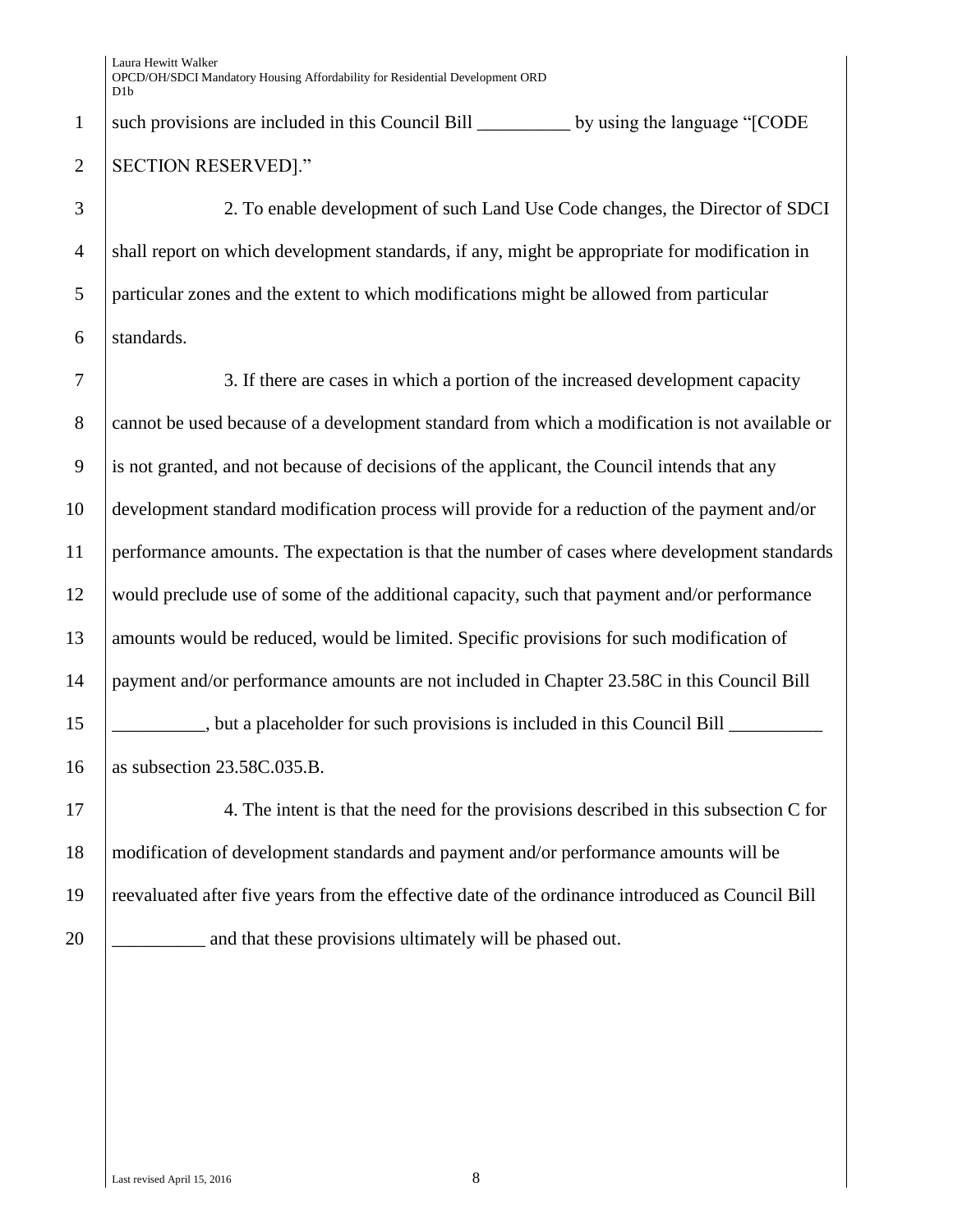| $\mathbf{1}$   | Section 2. A new Chapter 23.58C is added to Division 2, Authorized Uses and                       |
|----------------|---------------------------------------------------------------------------------------------------|
| $\overline{2}$ | Development Standards, within Subtitle III, Land Use Regulations, of Title 23 of the Seattle      |
| 3              | Municipal Code as follows:                                                                        |
| 4              | <b>Chapter 23.58C Mandatory Housing Affordability for Residential Development</b>                 |
| 5              | 23.58C.005 Intent for implementation                                                              |
| 6              | Section 1 of the ordinance introduced as Council Bill <u>contract</u> provides a statement        |
| 7              | of intent for implementation of this Chapter 23.58C that generally addresses the Council's intent |
| 8              | as to an initial implementation phase of this Chapter 23.58C, the setting and changing of         |
| 9              | payment and performance amounts during that initial implementation phase, review of program       |

performance, the amendment of payment and performance amounts after the initial

 implementation phase, and the establishment of additional processes for modifying dimensional development standards and/or payment and performance amounts.

#### **23.58C.010 Purpose**

 The purpose of this Chapter 23.58C is to implement an affordable housing incentive program authorized by RCW 36.70A.540, as it may be amended, as well as by other authority.

**23.58C.015 Scope of chapter**

 This Chapter 23.58C contains requirements that apply only where provisions of the zone refer to this Chapter 23.58C, or through the terms of a contract rezone according to Section 23.34.004.

## **23.58C.020 Definition**

 For purposes of this Chapter 23.58C, unless otherwise specified in this Chapter 23.58C, 22 the term "unit" refers to a dwelling unit, except an accessory dwelling unit or detached accessory dwelling unit; live-work unit; or congregate residence sleeping room.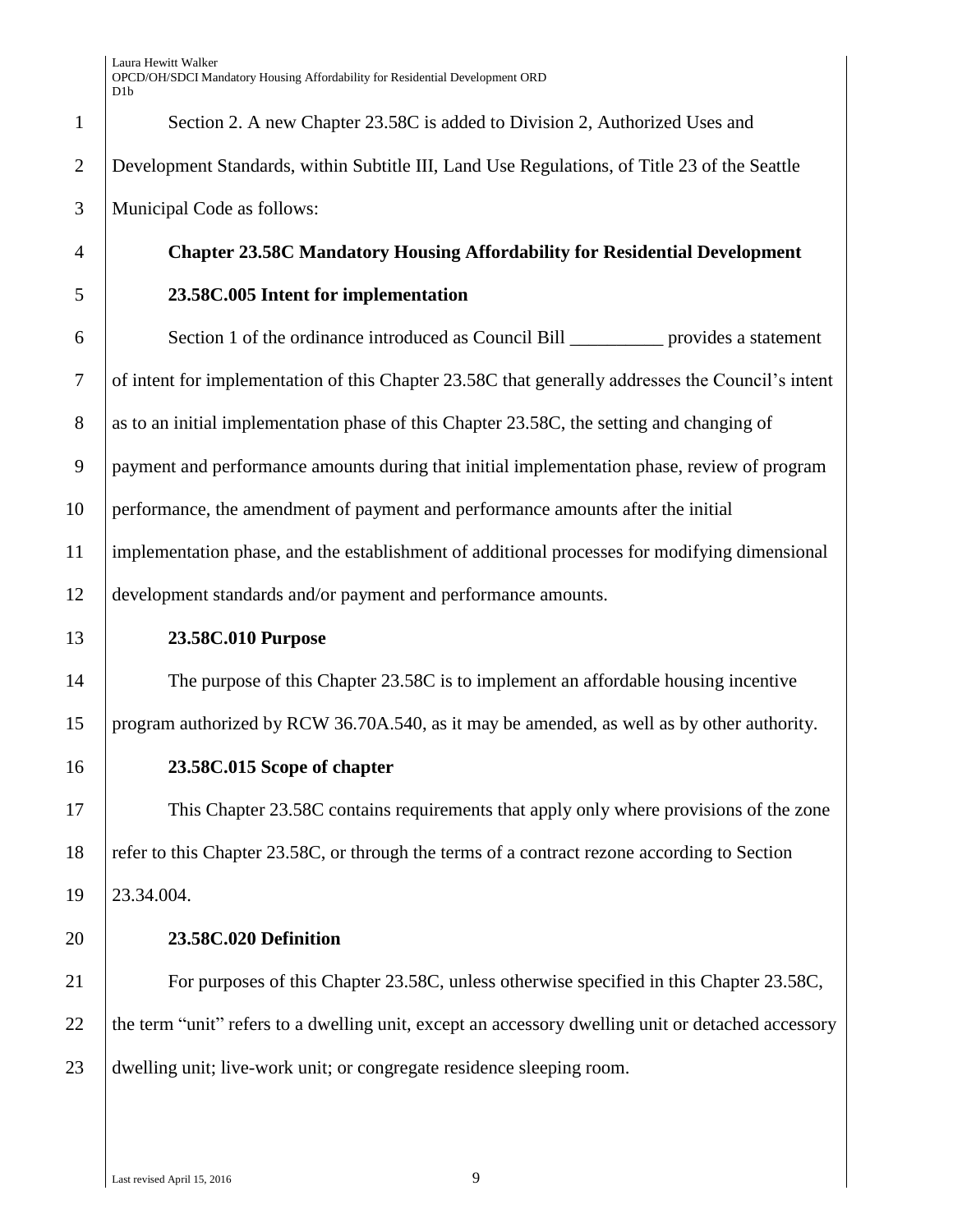| $\mathbf{1}$   | 23.58C.025 Applicability and general requirements                                                   |
|----------------|-----------------------------------------------------------------------------------------------------|
| $\overline{2}$ | A. General. If an applicant seeks approval of a permit for development as described                 |
| 3              | according to subsection 23.58C.025.B, the applicant shall comply with this Chapter 23.58C,          |
| $\overline{4}$ | either through the payment option according to Section 23.58C.040 or the performance option         |
| 5              | according to Section 23.58C.050.                                                                    |
| 6              | B. Applicability. Except as provided according to subsection 23.58C.025.C, this Chapter             |
| 7              | 23.58C shall apply to development that includes units, whether such development occurs through      |
| 8              | one or more of the following:                                                                       |
| 9              | 1. Construction of a new structure;                                                                 |
| 10             | 2. Construction of an addition to an existing structure that results in an increase in              |
| 11             | the total number of units;                                                                          |
| 12             | 3. Alterations within an existing structure that result in an increase in the total                 |
| 13             | number of units; or                                                                                 |
| 14             | 4. Change of use that results in an increase in the total number of units.                          |
| 15             | C. Exemptions. Development is exempt from the requirements of this Chapter 23.58C if                |
| 16             | it receives public funding and/or an allocation of federal low-income housing tax credits, and is   |
| 17             | subject to a regulatory agreement, covenant or other legal instrument recorded on the property      |
| 18             | title and enforceable by The City of Seattle, Washington State Housing Finance Commission,          |
| 19             | State of Washington, King County, U.S. Department of Housing and Urban Development, or              |
| 20             | other similar entity as approved by the Director of Housing, which restricts at least 40 percent of |
| 21             | the units to occupancy by households earning no greater than 60 percent of median income, and       |
| 22             | controls the rents that may be charged, for a minimum period of 40 years.                           |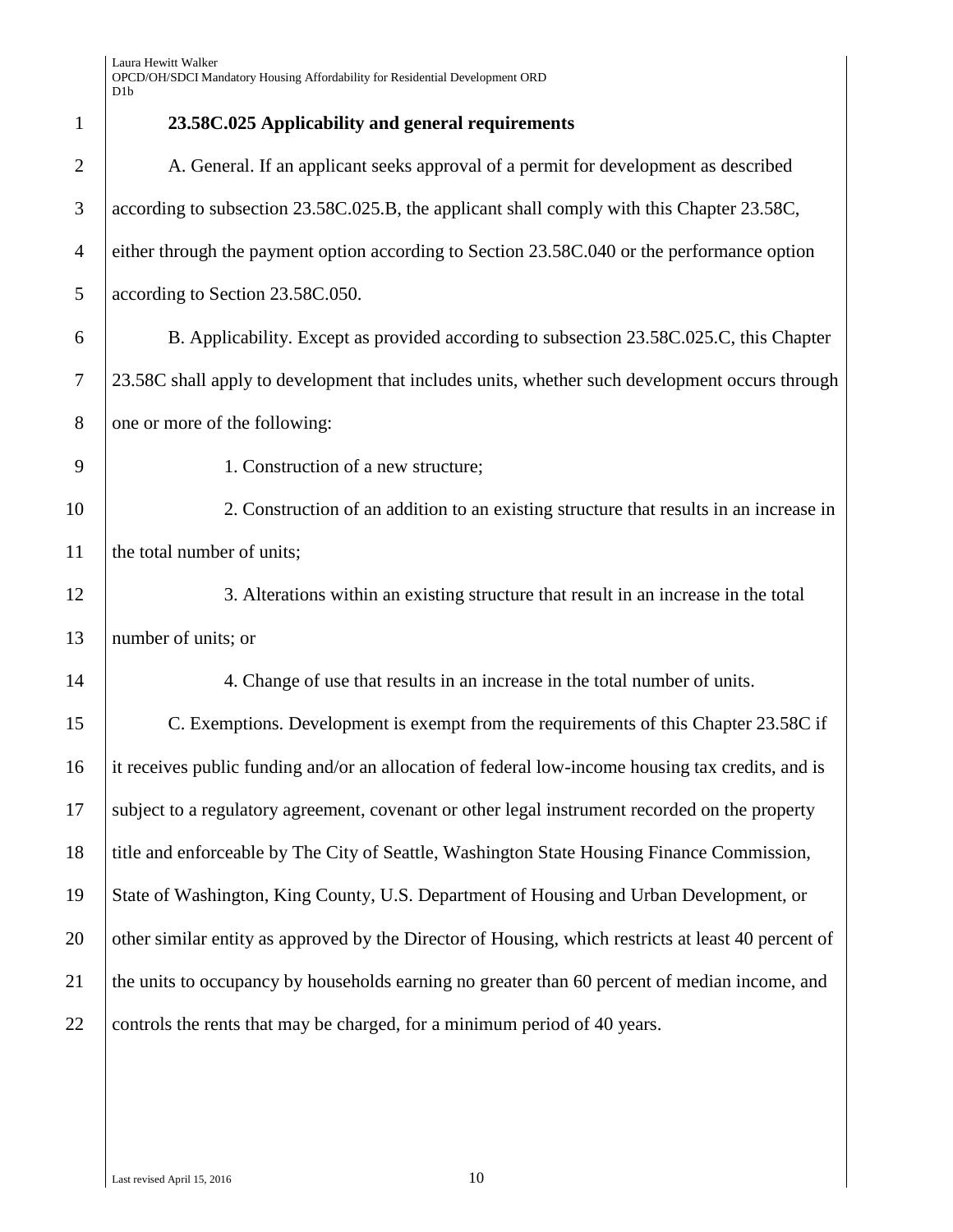| $\mathbf{1}$   | D. Relationship to incentive zoning. Where the provisions of the zone refer to this                 |
|----------------|-----------------------------------------------------------------------------------------------------|
| $\overline{2}$ | Chapter 23.58C and where bonus residential floor area or extra residential floor area may be        |
| 3              | achieved according to the provisions of the zone and/or Chapter 23.58A, the following               |
| $\overline{4}$ | provisions apply:                                                                                   |
| 5              | 1. All affordable housing requirements for achieving bonus residential floor area                   |
| 6              | or extra residential floor area according to the provisions of the zone and/or Chapter 23.58A shall |
| $\tau$         | be satisfied solely by compliance with this Chapter 23.58C.                                         |
| 8              | 2. Any non-housing requirements for achieving bonus residential floor area or                       |
| 9              | extra residential floor area shall be satisfied according to the provisions of the zone and/or      |
| 10             | Chapter 23.58A.                                                                                     |
| 11             | 23.58C.030 Permit documentation                                                                     |
| 12             | A. General                                                                                          |
| 13             | 1. For any development to which this Chapter 23.58C applies, the Master Use                         |
| 14             | Permit application and the first building permit application that includes the structural frame for |
| 15             | the structure shall include the following:                                                          |
| 16             | a. If the applicant elects the payment option, the amount of the required                           |
| 17             | cash contribution according to subsection 23.58C.040.A;                                             |
| 18             | b. If the applicant elects the performance option, the number of units                              |
| 19             | required to be provided according to subsection 23.58C.050.A, the amount of any cash                |
| 20             | contribution according to subsection 23.58C.050.A.3.b, and a proposal for units that meet the       |
| 21             | requirements according to subsection 23.58C.050.C; and                                              |
| 22             | c. If the applicant seeks relief according to [CODE SECTION                                         |
| 23             | RESERVED] or seeks a modification according to subsection 23.58C.035.B or subsection                |
|                |                                                                                                     |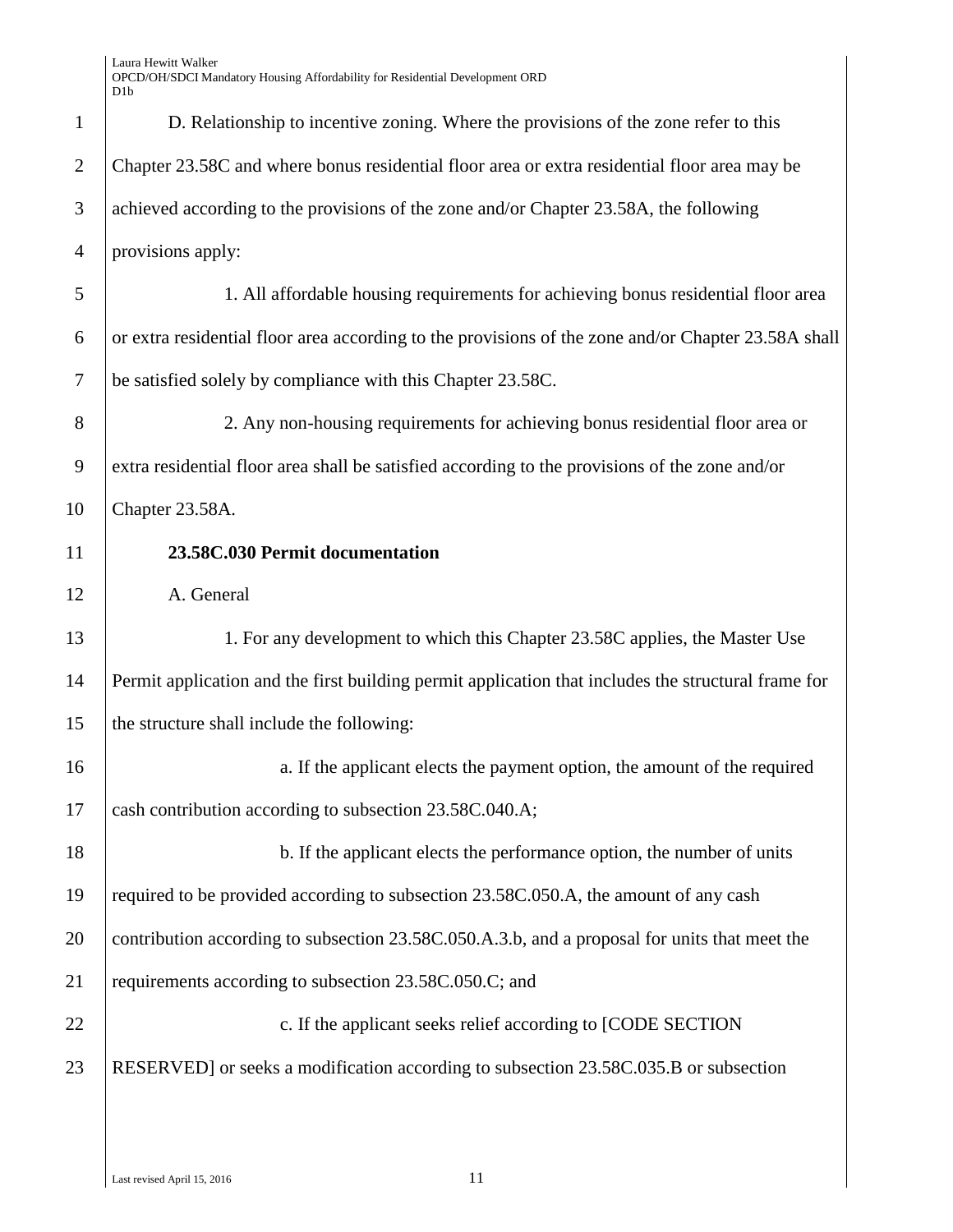23.58C.035.C, the earliest application according to this subsection 23.58C.030.A.1 shall include 2 requests for such relief or modifications including all supporting materials required for a decision on the requests.

 2. The Director shall, as a Type I decision and in consultation with the Director of Housing, determine:

 a. If the applicant elects to comply with this Chapter 23.58C through the payment option according to Section 23.58C.040, the amount of the cash contribution; 8 b. If the applicant elects to comply with this Chapter 23.58C through the performance option according to Section 23.58C.050, the number of units that shall meet the requirements according to subsection 23.58C.050.C, the amount of any cash contribution according to subsection 23.58C.050.A.3.b, and the compliance of the proposal required according to subsection 23.58C.030.A.1.b with the requirements according to subsection 13 23.58C.050.C; and 14 c. Any modification according to subsection 23.58C.035.B. 15 3. The Director shall, as a special exception according to Chapter 23.76, Procedures for Master Use Permits and Council Land Use Decisions, in consultation with the Director of Housing, determine any modification according to subsection 23.58C.035.C.

 4. The final plans that include the structural frame for the structure shall demonstrate compliance with the requirements according to Section 23.58C.040 or Section 23.58C.050 and state the ongoing requirements according to Section 23.58C.050.

21 5. If the applicant elects to comply with this Chapter 23.58C through the performance option according to Section 23.58C.050, the requirements according to Section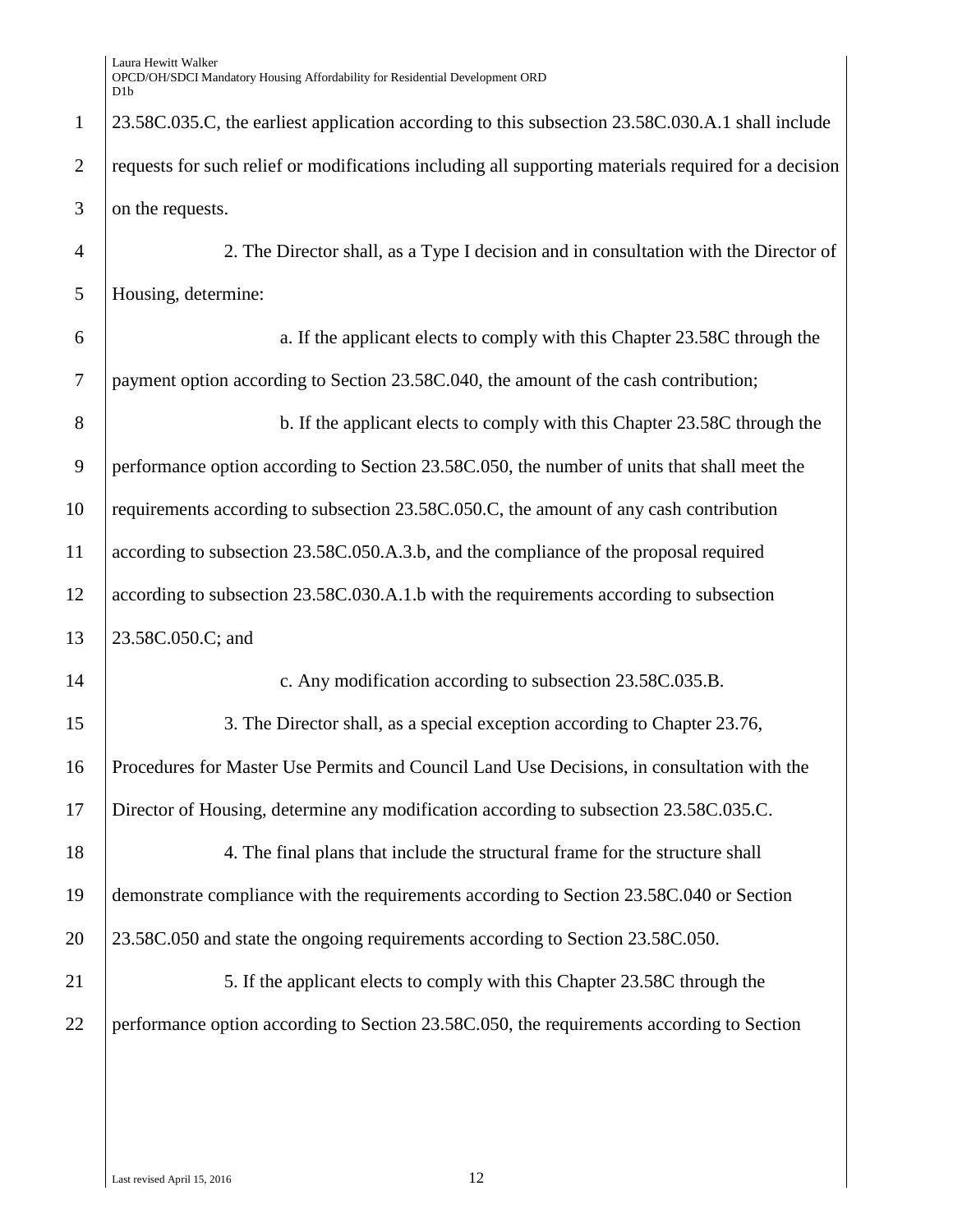|                | Laura Hewitt Walker<br>OPCD/OH/SDCI Mandatory Housing Affordability for Residential Development ORD<br>D <sub>1</sub> b |
|----------------|-------------------------------------------------------------------------------------------------------------------------|
| $\mathbf{1}$   | 23.58C.050 shall be considered terms of the first building permit that includes the structural                          |
| $\overline{2}$ | frame for the structure.                                                                                                |
| 3              | 6. Unit substitution according to subsection 23.58C.050.C.6.f and conversion to                                         |
| $\overline{4}$ | ownership housing according to subsection 23.58C.050.C.6.i shall require a separate review and                          |
| 5              | approval by the Director in consultation with the Director of Housing.                                                  |
| 6              | <b>B.</b> Timing                                                                                                        |
| 7              | 1. Master Use Permit. Prior to the issuance of a Type II Master Use Permit, the                                         |
| 8              | applicant shall provide the following:                                                                                  |
| 9              | a. If the applicant elects the payment option, the amount of the required                                               |
| 10             | cash contribution according to subsection 23.58C.040.A; or                                                              |
| 11             | b. If the applicant elects the performance option, the number of units                                                  |
| 12             | required to be provided according to subsection 23.58C.050.A, the amount of any cash                                    |
| 13             | contribution according to subsection 23.58C.050.A.3.b, a proposal for units that meet the                               |
| 14             | requirements according to subsection 23.58C.050.C, and a draft agreement according to                                   |
| 15             | subsection 23.58C.050.E.                                                                                                |
| 16             | 2. Building permit. Prior to issuance of the first building permit that includes the                                    |
| 17             | structural frame for the structure, the applicant shall provide the following:                                          |
| 18             | a. If the applicant elects to comply with this Chapter 23.58C through the                                               |
| 19             | payment option according to Section 23.58C.040:                                                                         |
| 20             | 1) Final plans that include the structural frame for the structure                                                      |
| 21             | showing the calculation of the amount of the required cash contribution according to subsection                         |
| 22             | 23.58C.040.A; and                                                                                                       |
|                |                                                                                                                         |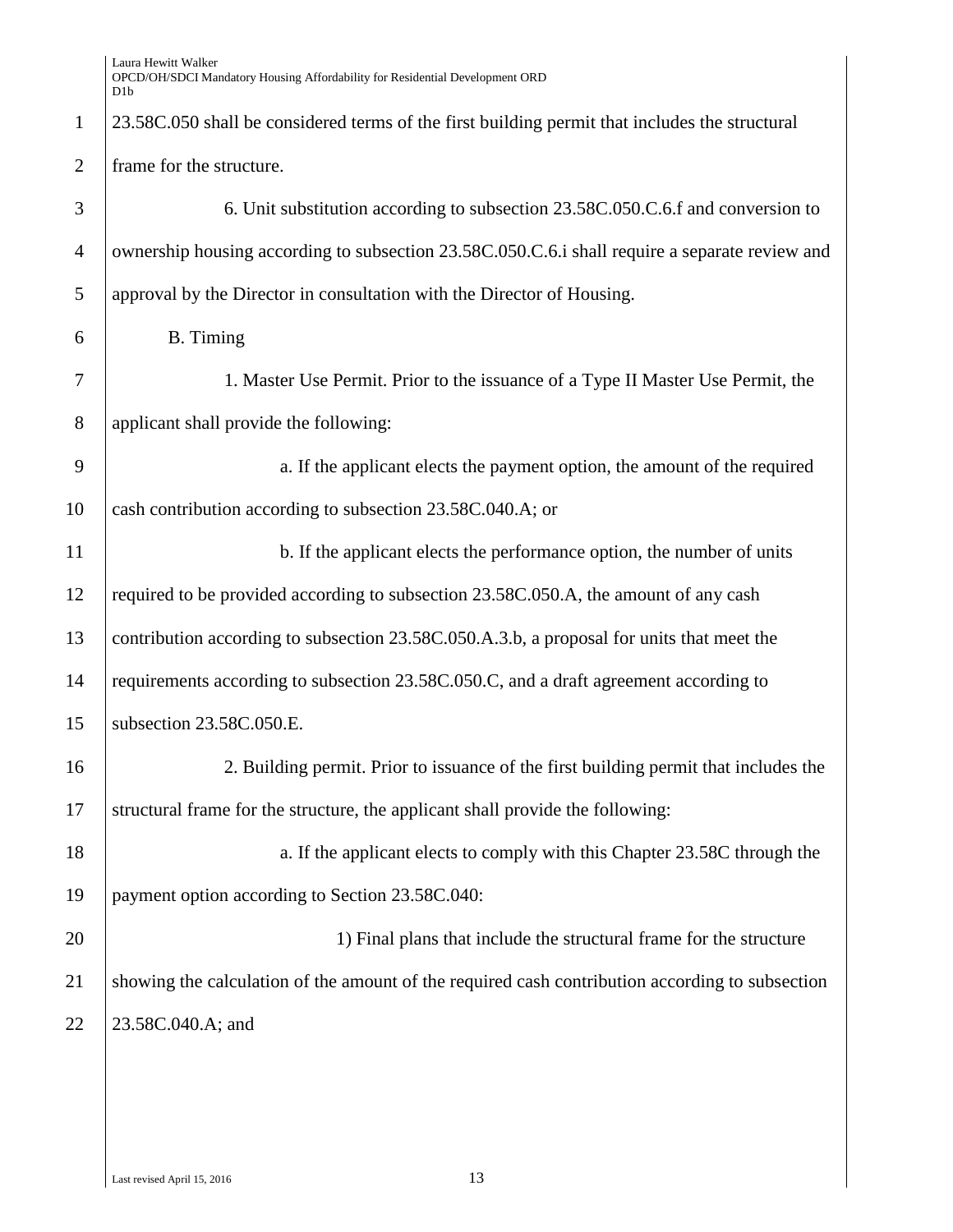| $\mathbf{1}$   | 2) Documentation from the Director of Housing of receipt of                                       |
|----------------|---------------------------------------------------------------------------------------------------|
| $\overline{2}$ | payment of the required cash contribution according to subsection 23.58C.040.A; or                |
|                |                                                                                                   |
| 3              | b. If the applicant elects to comply with this Chapter 23.58C through the                         |
| $\overline{4}$ | performance option according to Section 23.58C.050:                                               |
| 5              | 1) Final plans that include the structural frame for the structure                                |
| 6              | that:                                                                                             |
| 7              | a) Include the calculation of the number of units required to                                     |
| 8              | be provided according to subsection 23.58C.050.A;                                                 |
| 9              | b) Demonstrate compliance with the requirements                                                   |
| 10             | according to Section 23.58C.050 and state the ongoing requirements according to Section           |
| 11             | 23.58C.050; and                                                                                   |
| 12             | c) Include the calculation of the amount of any cash                                              |
| 13             | contribution according to subsection 23.58C.050.A.3.b;                                            |
| 14             | 2) Documentation from the Director of Housing of receipt of                                       |
| 15             | payment of any cash contribution according to subsection 23.58C.050.A.3.b; and                    |
| 16             | 3) The executed and recorded agreement required according to                                      |
| 17             | subsection 23.58C.050.E.                                                                          |
| 18             | c. The applicant may change its election between performance and                                  |
| 19             | payment prior to issuance of the first building permit that includes the structural frame for the |
| 20             | structure, provided that an applicant changing its election shall obtain any necessary approvals  |
| 21             | affected by the change in election. Review and approval of a change in election between           |
| 22             | performance and payment is a Type I decision, unless the requested change affects a               |
| 23             | modification according to subsection 23.58C.035.C.                                                |
|                |                                                                                                   |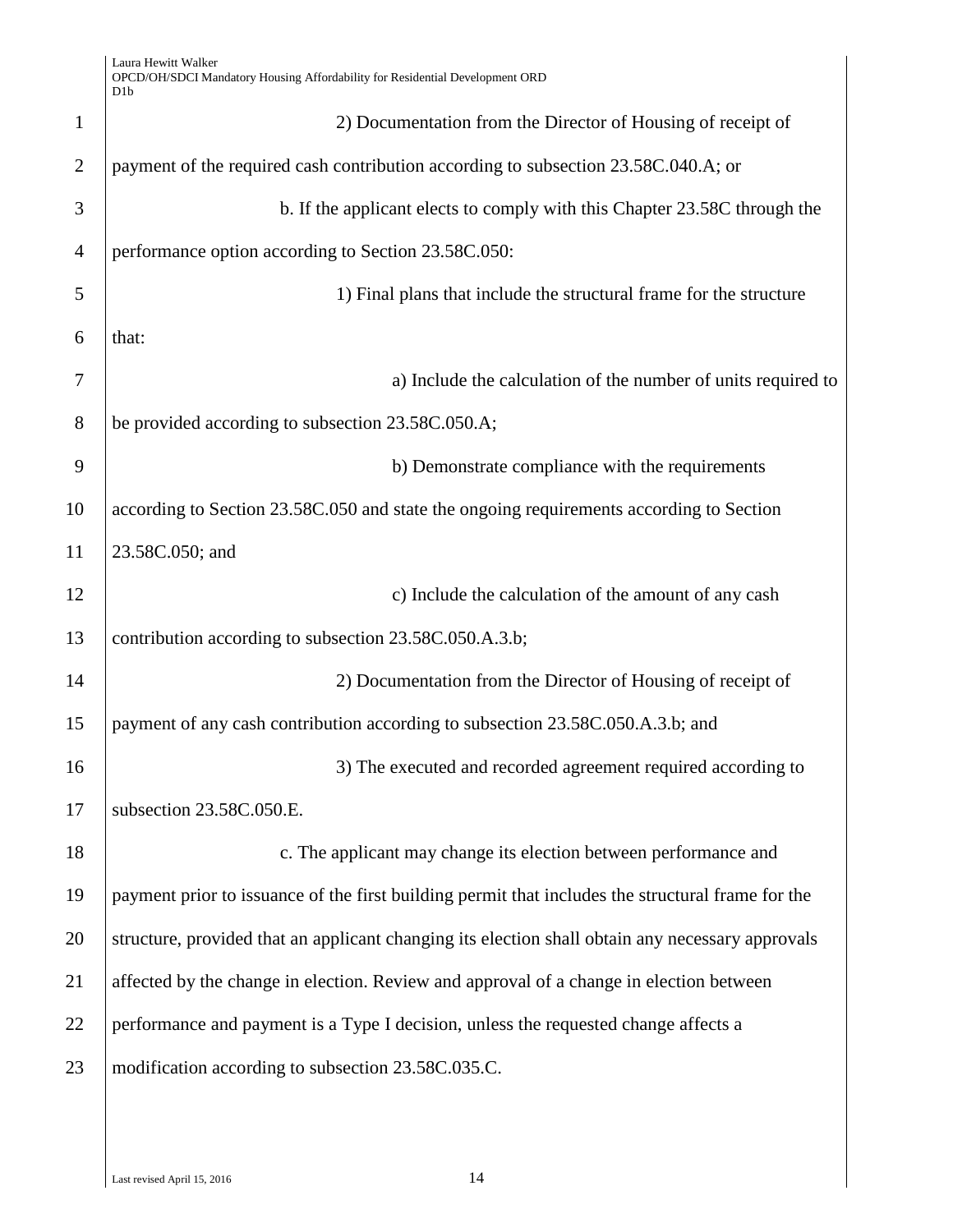| $\mathbf{1}$   | 23.58C.035 Modification of payment/performance amounts                                             |
|----------------|----------------------------------------------------------------------------------------------------|
| $\overline{2}$ | A. General                                                                                         |
| 3              | 1. An applicant may request a modification, according to this Section 23.58C.035,                  |
| $\overline{4}$ | of the amount of payment required according to subsection 23.58C.040.A or the amount of            |
| 5              | performance required according to subsection 23.58C.050.A.                                         |
| 6              | 2. An applicant requesting a modification according to subsection 23.58C.035.B                     |
| $\tau$         | shall have requested any available relief according to [CODE SECTION RESERVED], and the            |
| $8\,$          | Director will evaluate relief according to [CODE SECTION RESERVED] before evaluating a             |
| $\mathbf{9}$   | modification according to subsection 23.58C.035.B. An applicant requesting a modification          |
| 10             | according to subsection 23.58C.035.C shall have requested any available relief according to        |
| 11             | [CODE SECTION RESERVED] and any available modification according to subsection                     |
| 12             | 23.58C.035.B, and the Director will evaluate relief according to [CODE SECTION                     |
| 13             | RESERVED] and a modification according to subsection 23.58C.035.B before evaluating a              |
| 14             | modification according to subsection 23.58C.035.C.                                                 |
| 15             | 3. The decision on any modification according to subsection 23.58C.035.B or                        |
| 16             | subsection 23.58C.035.C shall specify a per-square-foot payment amount for the development         |
| 17             | and/or a percentage of units in each structure that shall meet the requirements of subsection      |
| 18             | 23.58C.050.C, as applicable, that can be applied to the final plans for the development or, in the |
| 19             | case of a modification according to subsection 23.58C.035.C, an absolute payment amount for        |
| 20             | the development or number of units in each structure that shall meet the requirements according    |
| 21             | to subsection 23.58C.050.C along with a limitation on the degree of change in the final plans that |
| 22             | is permissible without a redetermination of the modification.                                      |
| 23             | B. [Reserved]                                                                                      |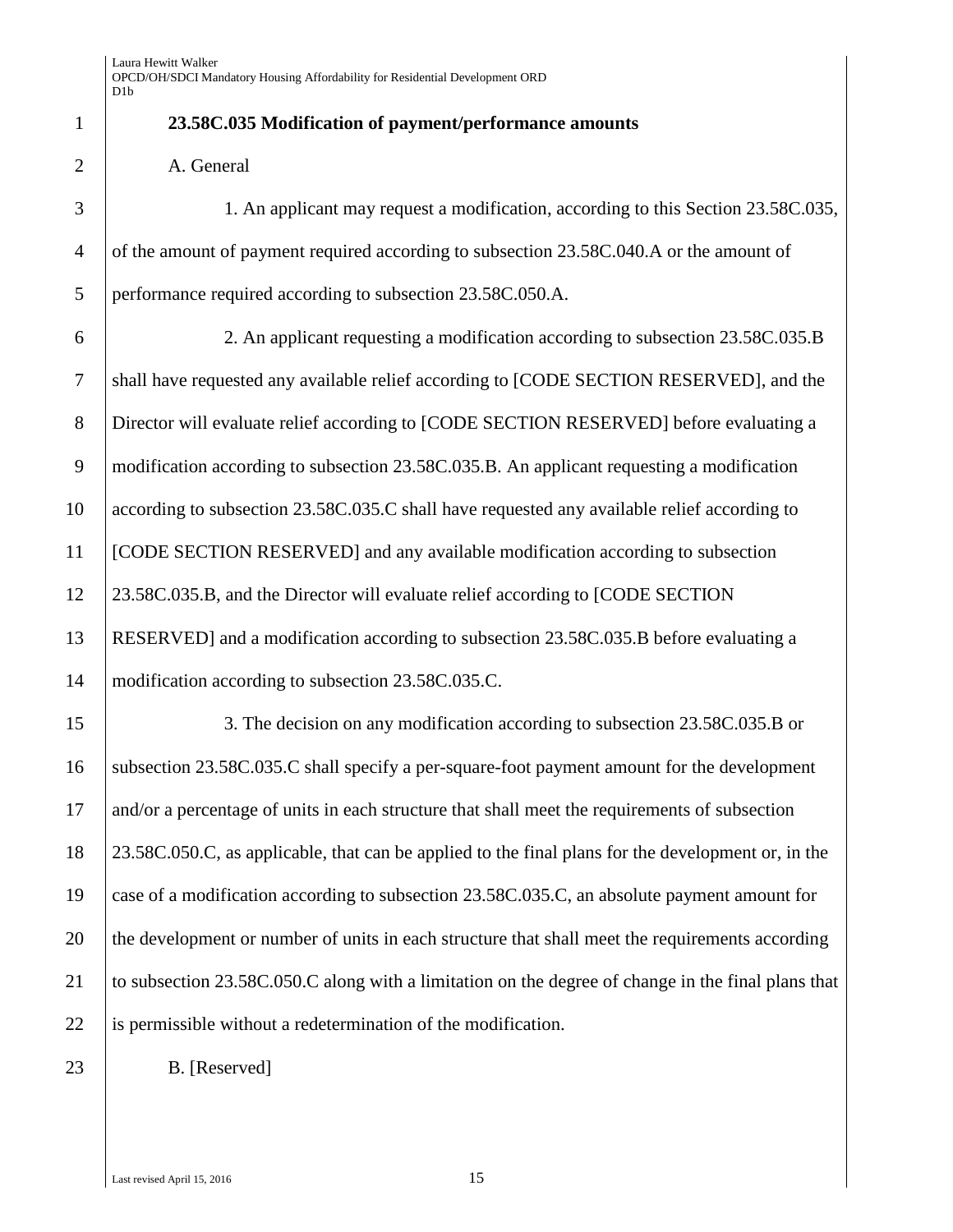| $\mathbf{1}$   | C. Modification based on severe economic impact                                                 |
|----------------|-------------------------------------------------------------------------------------------------|
| $\overline{2}$ | 1. The purpose of this subsection 23.58C.035.C is to allow the Director to modify               |
| 3              | the amount of payment required according to subsection 23.58C.040.A or the amount of            |
| $\overline{4}$ | performance required according to subsection 23.58C.050.A if the applicant can demonstrate      |
| 5              | facts supporting a determination of severe economic impact at such a level that a property      |
| 6              | owner's constitutional rights may be at risk.                                                   |
| 7              | 2. For purposes of this subsection 23.58C.035.C, the Director is not making a                   |
| $8\,$          | determination of the constitutional rights of a property owner, but instead is reviewing the    |
| 9              | credibility and strength of facts demonstrating severe economic impact.                         |
| 10             | 3. The Director may, as a special exception according to Chapter 23.76, waive or                |
| 11             | reduce the amount of payment required according to subsection 23.58C.040.A or the number of     |
| 12             | units required to meet the requirements according to subsection 23.58C.050.C if the applicant   |
| 13             | shows that application of the requirements of this Chapter 23.58C would:                        |
| 14             | a. Create severe economic impact by depriving a property owner of all                           |
| 15             | economically beneficial use of the property; or                                                 |
| 16             | b. Create severe economic impact, not reaching deprivation of all                               |
| 17             | economically beneficial use, but reaching the level of an undue burden that should not be borne |
| 18             | by the property owner.                                                                          |
| 19             | 4. In determining whether there is a severe economic impact reaching the level of               |
| 20             | an undue burden that should not be borne by the property owner, the Director may weigh the      |
| 21             | following nonexclusive factors:                                                                 |
| 22             | a. The severity of the economic impact caused by the application of the                         |
| 23             | requirements of this Chapter 23.58C;                                                            |
|                |                                                                                                 |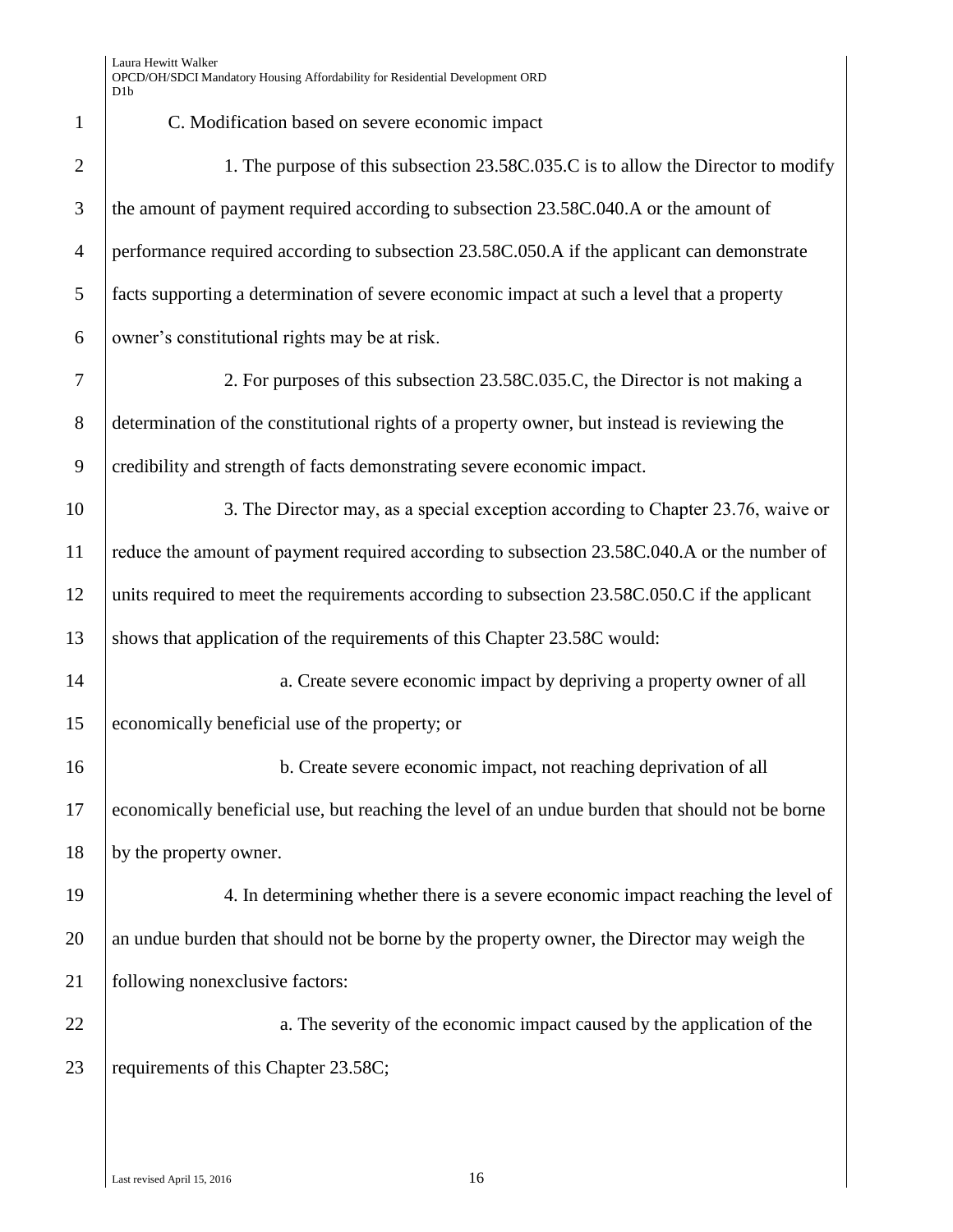| $\mathbf{1}$   | b. The degree to which the requirements of this Chapter 23.58C were or                            |
|----------------|---------------------------------------------------------------------------------------------------|
| $\overline{2}$ | could have been anticipated;                                                                      |
| 3              | c. The extent to which alternative uses of the property or configurations of                      |
| $\overline{4}$ | the proposed development would alleviate the need for the requested waiver or reduction;          |
| 5              | d. The extent to which any economic impact was due to decisions by the                            |
| 6              | applicant and/or property owner; and                                                              |
| 7              | e. Other factors relevant to whether the burden should be borne by the                            |
| 8              | property owner.                                                                                   |
| 9              | 5. The waiver or reduction may be approved only to the extent necessary to grant                  |
| 10             | relief from the severe economic impact.                                                           |
| 11             | 6. A request to the Director for a modification according to this subsection                      |
| 12             | 23.58C.035.C shall include, at a minimum, all of the following:                                   |
| 13             | a. A description of the requested waiver or reduction, including the                              |
| 14             | proposed payment or performance amount;                                                           |
| 15             | b. Documentation showing that any relief available according to [CODE]                            |
| 16             | SECTION RESERVED] or subsection 23.58C.035.B would not eliminate the need for the                 |
| 17             | requested waiver or reduction;                                                                    |
| 18             | c. The identity of the property owner and the date of the owner's                                 |
| 19             | acquisition of the property;                                                                      |
| 20             | d. Documentation showing the use of the property at the time of the                               |
| 21             | request or, if the property is vacant at that time, the use of the property prior to commencement |
| 22             | of vacancy;                                                                                       |
|                |                                                                                                   |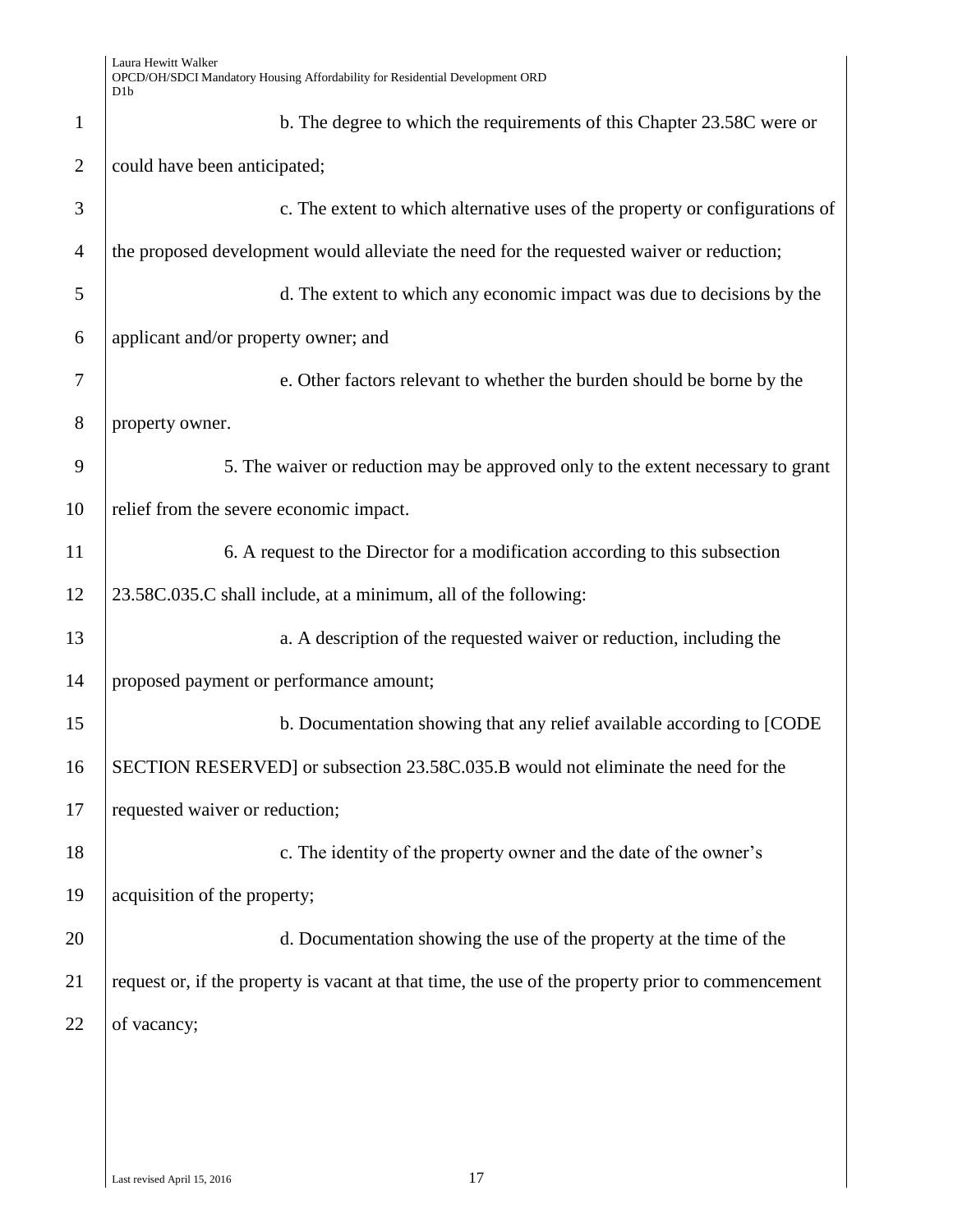| $\mathbf{1}$   | e. Documentation explaining and supporting the claim of economic                                 |
|----------------|--------------------------------------------------------------------------------------------------|
| $\overline{2}$ | impact; and                                                                                      |
| 3              | f. Documentation showing that a different development configuration that                         |
| $\overline{4}$ | satisfied the requirements of this Chapter 23.58C would not alleviate the need for the requested |
| 5              | waiver or reduction.                                                                             |
| 6              | 7. The applicant shall provide any additional information as may be required by                  |
| $\tau$         | the Director to make a determination on the request. The applicant shall have the burden of      |
| 8              | proving by a preponderance of the evidence that a waiver or reduction authorized according to    |
| 9              | this subsection 23.58C.035.C is justified.                                                       |
| 10             | 8. None of the following, standing alone and without consideration of the full                   |
| 11             | range of relevant factors including those according to subsection 23.58C.035.C.4, shall be a     |
| 12             | sufficient basis for the Director to grant a waiver or reduction authorized according to this    |
| 13             | subsection 23.58C.035.C:                                                                         |
| 14             | a. The fact of a decrease in property value;                                                     |
| 15             | b. The fact that a property owner is unable to utilize the full amount of any                    |
| 16             | increase in residential development capacity enacted in connection with implementation of this   |
| 17             | Chapter 23.58C in the zone in which the property is located; or                                  |
| 18             | c. The fact that any such increase in residential development capacity,                          |
| 19             | combined with the requirements of this Chapter 23.58C, did not leave the property owner in a     |
| 20             | better financial position than would have been the case with no increase in residential          |
| 21             | development capacity and no application of the requirements of this Chapter 23.58C.              |
| 22             | 9. In any appeal to the Hearing Examiner, the parties will have an additional                    |
| 23             | opportunity to make a record on the factual issues consistent with due process.                  |
|                |                                                                                                  |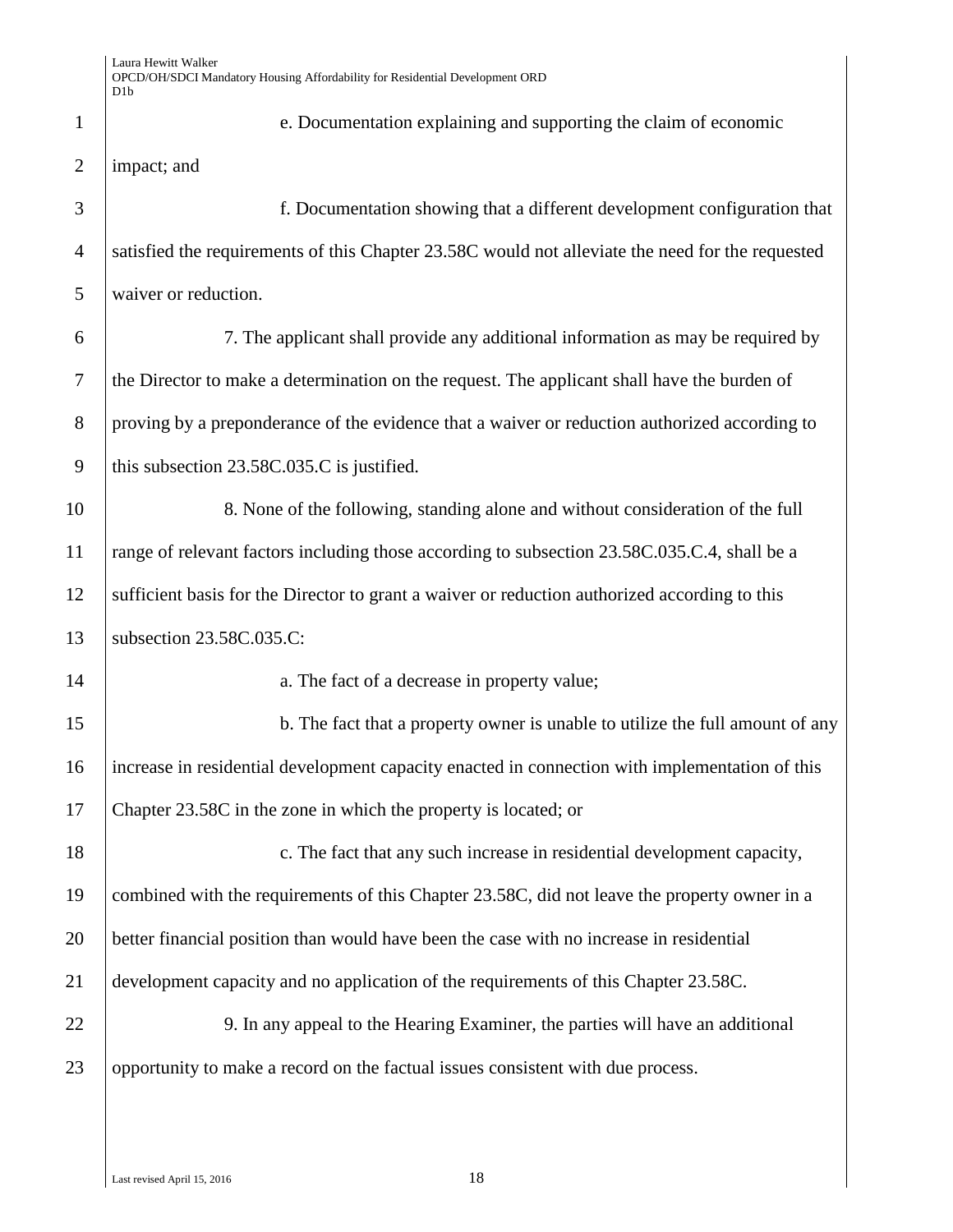|               | $\mathbf{1}$    |
|---------------|-----------------|
|               | $\overline{2}$  |
|               | 3               |
|               | $\overline{A}$  |
|               | 5               |
|               | $\epsilon$      |
|               | $\overline{7}$  |
|               | 8               |
|               | $\overline{g}$  |
| 10            |                 |
| $\frac{1}{1}$ |                 |
| $\frac{1}{2}$ |                 |
| 13            |                 |
| 14            |                 |
| 15            |                 |
| 16            |                 |
| $\mathfrak l$ | f               |
| 18            |                 |
|               | 19              |
|               | $\overline{20}$ |

# **23.58C.040 Affordable housing – Payment option**

### A. Payment amount

| 3              | 1. An applicant complying with this Chapter 23.58C through the payment option                            |
|----------------|----------------------------------------------------------------------------------------------------------|
| $\overline{4}$ | shall provide a cash contribution to the City, calculated by multiplying the payment amount per          |
| 5              | square foot according to Table A or Table B for 23.58C.040 and Map A for 23.58C.050, as                  |
| 6              | applicable, by the total gross floor area in the development, excluding the floor area of parking        |
| $\tau$         | located in stories or portions of stories that are underground, as follows:                              |
| 8              | a. In the case of construction of a new structure, the gross floor area in                               |
| 9              | residential use and the gross floor area of live-work units;                                             |
| 10             | b. In the case of construction of an addition to an existing structure that                              |
| 11             | results in an increase in the total number of units within the structure, the gross floor area in        |
| 12             | residential use and the gross floor area of live-work units in the addition;                             |
| 13             | c. In the case of alterations within an existing structure that result in an                             |
| 14             | increase in the total number of units within the structure, the gross floor area calculated by           |
| 15             | dividing the total gross floor area in residential use and gross floor area of live-work units by the    |
| 16             | total number of units in the proposed development, and multiplying that quotient by the net              |
| 17             | increase in units in the structure;                                                                      |
| 18             | d. In the case of change of use that results in an increase in the total                                 |
| 19             | number of units, the gross floor area that changed to residential use or live-work units; or             |
| 20             | e. Any combination of the above.                                                                         |
|                | <b>Table A for 23.58C.040</b><br><b>Payment calculation amounts:</b><br>inside Downtown and SM-SLU zones |
|                |                                                                                                          |

| <b>Zone category</b> | Dollars per square foot of gross floor area<br>according to subsection 23.58C.040.A.1 |
|----------------------|---------------------------------------------------------------------------------------|
| [RESERVED]           | [RESERVED]                                                                            |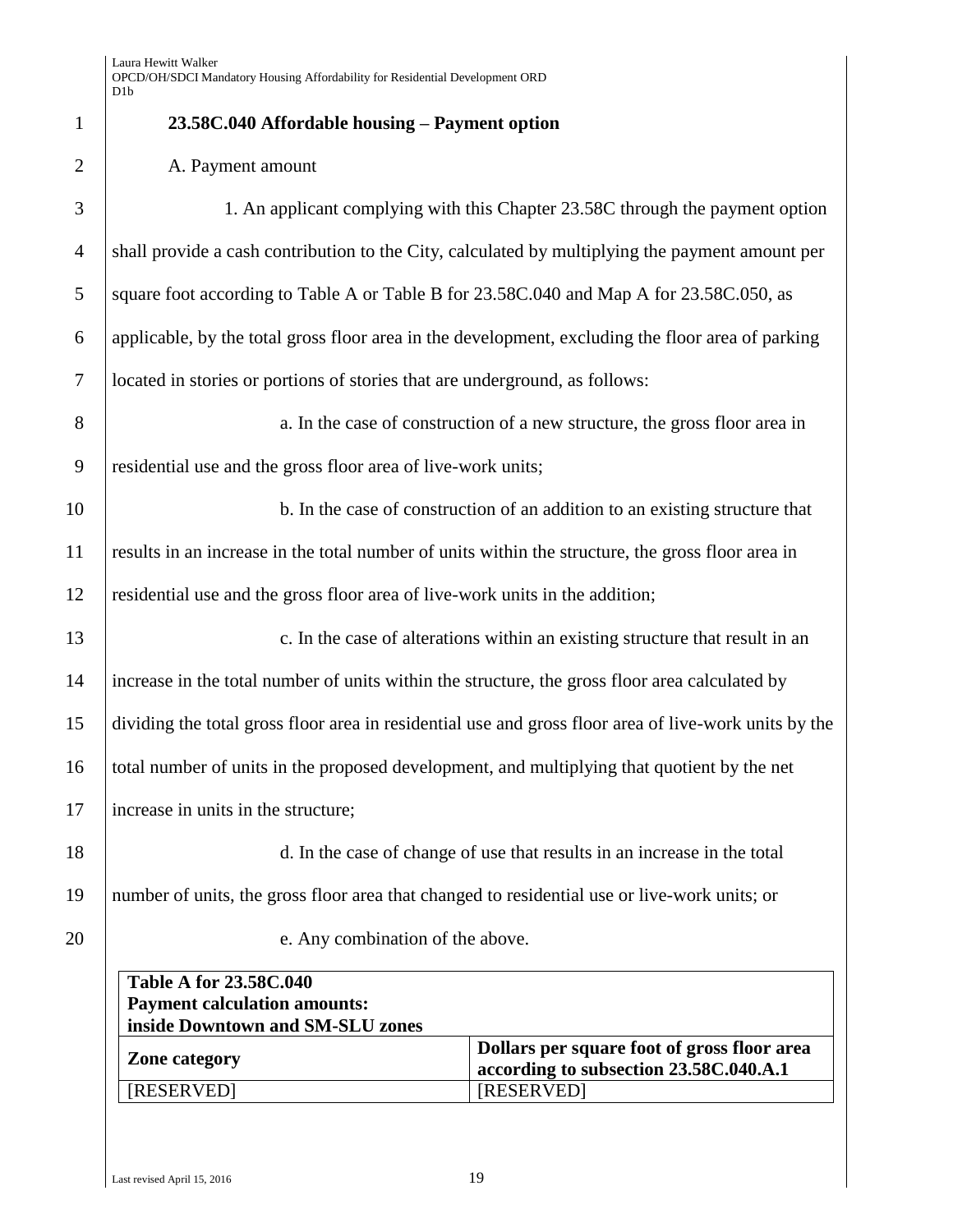1

|                | <b>Table B for 23.58C.040</b>                     |                                                                                       |                                                                                              |                                                                                                   |
|----------------|---------------------------------------------------|---------------------------------------------------------------------------------------|----------------------------------------------------------------------------------------------|---------------------------------------------------------------------------------------------------|
|                | <b>Payment calculation amounts:</b>               |                                                                                       |                                                                                              |                                                                                                   |
|                | outside Downtown and SM-SLU zones                 |                                                                                       |                                                                                              |                                                                                                   |
|                | <b>Zone category</b>                              | Dollars per square foot of gross floor area according to subsection<br>23.58C.040.A.1 |                                                                                              |                                                                                                   |
|                |                                                   | Low                                                                                   | <b>Medium</b>                                                                                | High                                                                                              |
|                | [RESERVED]                                        | [RESERVED]                                                                            | [RESERVED]                                                                                   | [RESERVED]                                                                                        |
|                | 23.58C.050.                                       |                                                                                       | The location of the zone, by low, medium, or high area, is as shown on Map A for             |                                                                                                   |
| $\overline{2}$ |                                                   |                                                                                       |                                                                                              | 2. Automatic adjustments to initial payment amounts. On March 1, 2017, and on                     |
| 3              |                                                   |                                                                                       | the same day each year thereafter, the amounts for payment calculations according to Table A |                                                                                                   |
| $\overline{4}$ |                                                   |                                                                                       |                                                                                              | and Table B for 23.58C.040 shall automatically adjust in proportion to the annual change for the  |
| 5              |                                                   |                                                                                       | previous calendar year (January 1 through December 31) in the Consumer Price Index, All      |                                                                                                   |
| 6              |                                                   |                                                                                       |                                                                                              | Urban Consumers, Seattle-Tacoma-Bremerton, WA, All Items (1982-1984 = 100), as determined         |
| 7              |                                                   |                                                                                       | by the U.S. Department of Labor, Bureau of Labor Statistics or successor index.              |                                                                                                   |
| 8              | B. Use of cash contributions                      |                                                                                       |                                                                                              |                                                                                                   |
| 9              |                                                   |                                                                                       |                                                                                              | 1. The Director of Housing shall be authorized to accept all cash contributions on                |
| 10             |                                                   |                                                                                       |                                                                                              | behalf of the City. Cash contributions shall be deposited by the Director of Housing in a special |
| 11             |                                                   |                                                                                       |                                                                                              | account and shall be used for purposes authorized by RCW 36.70A.540. Earnings on balances in      |
| 12             | the special account shall accrue to that account. |                                                                                       |                                                                                              |                                                                                                   |
| 13             |                                                   | 2. Income levels                                                                      |                                                                                              |                                                                                                   |
| 14             |                                                   |                                                                                       | a. Rental housing supported by cash contributions shall be rent- and                         |                                                                                                   |
| 15             |                                                   |                                                                                       |                                                                                              | income-restricted to serve households with incomes no greater than 60 percent of median income    |
| 16             | for a minimum period of 50 years.                 |                                                                                       |                                                                                              |                                                                                                   |
| 17             |                                                   |                                                                                       | b. Ownership housing supported by cash contributions shall be priced to                      |                                                                                                   |
| 18             |                                                   |                                                                                       | serve and sold to households with incomes no greater than 80 percent of median income for a  |                                                                                                   |
| 19             | minimum period of 50 years.                       |                                                                                       |                                                                                              |                                                                                                   |
|                |                                                   |                                                                                       |                                                                                              |                                                                                                   |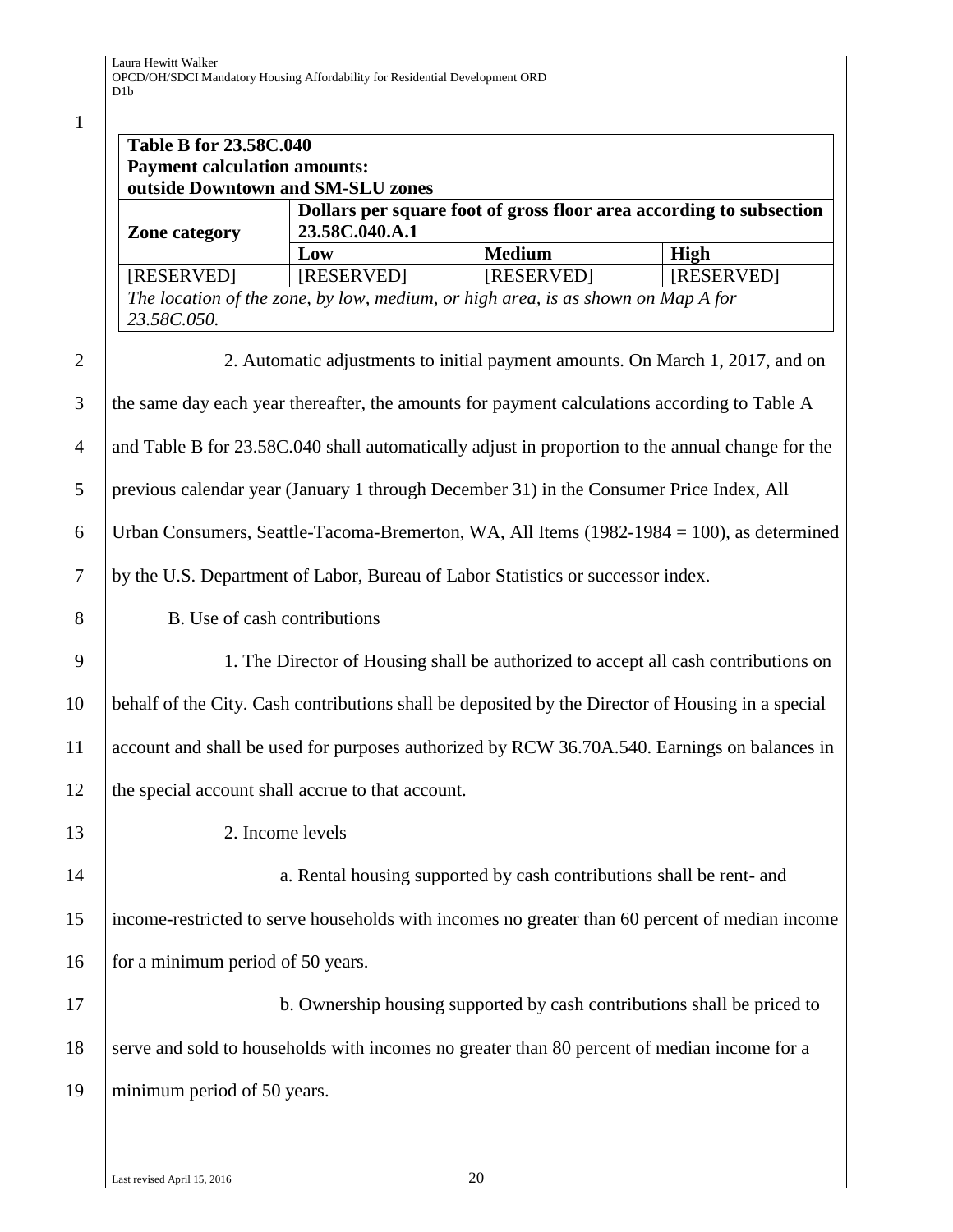| $\mathbf{1}$   | 3. Location. For purposes of determining the location for use of cash                                |
|----------------|------------------------------------------------------------------------------------------------------|
| $\overline{2}$ | contributions, the City shall consider the extent to which the housing supported by cash             |
| 3              | contributions advances the following factors:                                                        |
| $\overline{4}$ | a. Affirmatively furthering fair housing choice;                                                     |
| 5              | b. Locating within an urban center or urban village;                                                 |
| 6              | c. Locating in proximity to frequent bus service or current or planned light                         |
| $\tau$         | rail or streetcar stops; and                                                                         |
| 8              | d. Furthering City policies to promote economic opportunity and                                      |
| 9              | community development and addressing the needs of communities vulnerable to displacement.            |
| 10             | 23.58C.050 Affordable housing – Performance option                                                   |
| 11             | A. Performance amount                                                                                |
| 12             | 1. An applicant complying with this Chapter 23.58C through the performance                           |
| 13             | option shall provide, as part of the units to be developed in each structure, a number of units that |
| 14             | meet the requirements according to subsection 23.58C.050.C calculated by multiplying the             |
| 15             | percentage set aside according to Table A or Table B for 23.58C.050 and Map A for 23.58C.050,        |
| 16             | as applicable, by the total number of units to be developed in each structure.                       |
| 17             | 2. If the number of units that meet the requirements according to subsection                         |
| 18             | 23.58C.050.C calculated according to subsection 23.58C.050.A.1 equals less than two, the             |
| 19             | applicant shall:                                                                                     |
| 20             | a. Round up to two units; or                                                                         |
| 21             | b. Provide one dwelling unit that meets the requirements according to                                |
| 22             | subsection 23.58C.050.C that is three bedrooms or larger, as determined by the Director of           |
| 23             | Housing.                                                                                             |
|                |                                                                                                      |
|                |                                                                                                      |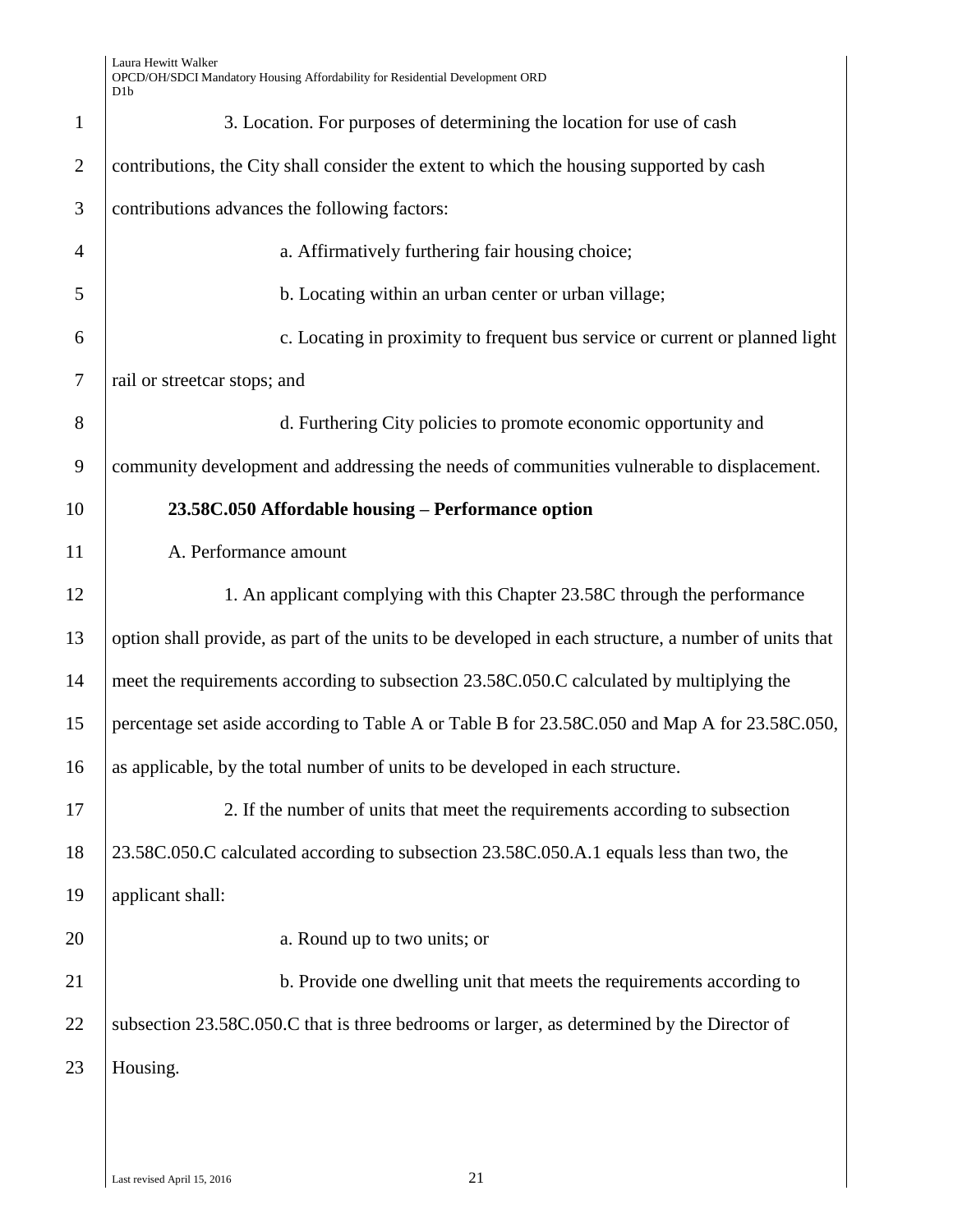| $\mathbf{1}$   | 3. If the number of units that meet the requirements according to subsection                      |
|----------------|---------------------------------------------------------------------------------------------------|
| $\overline{2}$ | 23.58C.050.C calculated according to subsection 23.58C.050.A.1 equals two or more and             |
| 3              | includes a fraction of a unit, the applicant shall:                                               |
| $\overline{4}$ | a. Round up to the nearest whole unit; or                                                         |
| 5              | b. Round down to the nearest whole unit and pay a cash contribution for                           |
| 6              | the fraction of a unit not otherwise provided, calculated by multiplying the amount per square    |
| $\tau$         | foot according to Table A or Table B for 23.58C.040 and Map A for 23.58C.050, as applicable,      |
| 8              | by the total gross floor area to be developed as measured according to subsection                 |
| 9              | 23.58C.040.A.1, multiplying that product by the fraction of a unit not provided, and dividing the |
| 10             | resulting number by the total number of units required to be provided based on the calculation    |
| 11             | according to subsection 23.58C.050.A.1. Use of cash contributions according to this subsection    |
| 12             | 23.58C.050.A.3.b shall be governed according to subsection 23.58C.040.B.                          |
| 13             | 4. When the applicant elects to comply with this Chapter 23.58C through the                       |
| 14             | performance option for a development that contains multiple structures and the calculation        |
| 15             | according to subsection 23.58C.050.A.1 results in fractions of units in more than one structure,  |
| 16             | the Director may, as a Type I decision in consultation with the Director of Housing, allow such   |
| 17             | fractions of units to be combined, provided:                                                      |
| 18             | a. If the sum of the combined fractions of units calculated according to this                     |
| 19             | subsection 23.58C.050.A.4 equals fewer than two, the applicant shall:                             |
| 20             | 1) Round up to two units; or                                                                      |
| 21             | 2) Provide one dwelling unit that meets the requirements according                                |
| 22             | to subsection 23.58C.050.C that is three bedrooms or larger, as determined by the Director of     |
| 23             | Housing;                                                                                          |
|                |                                                                                                   |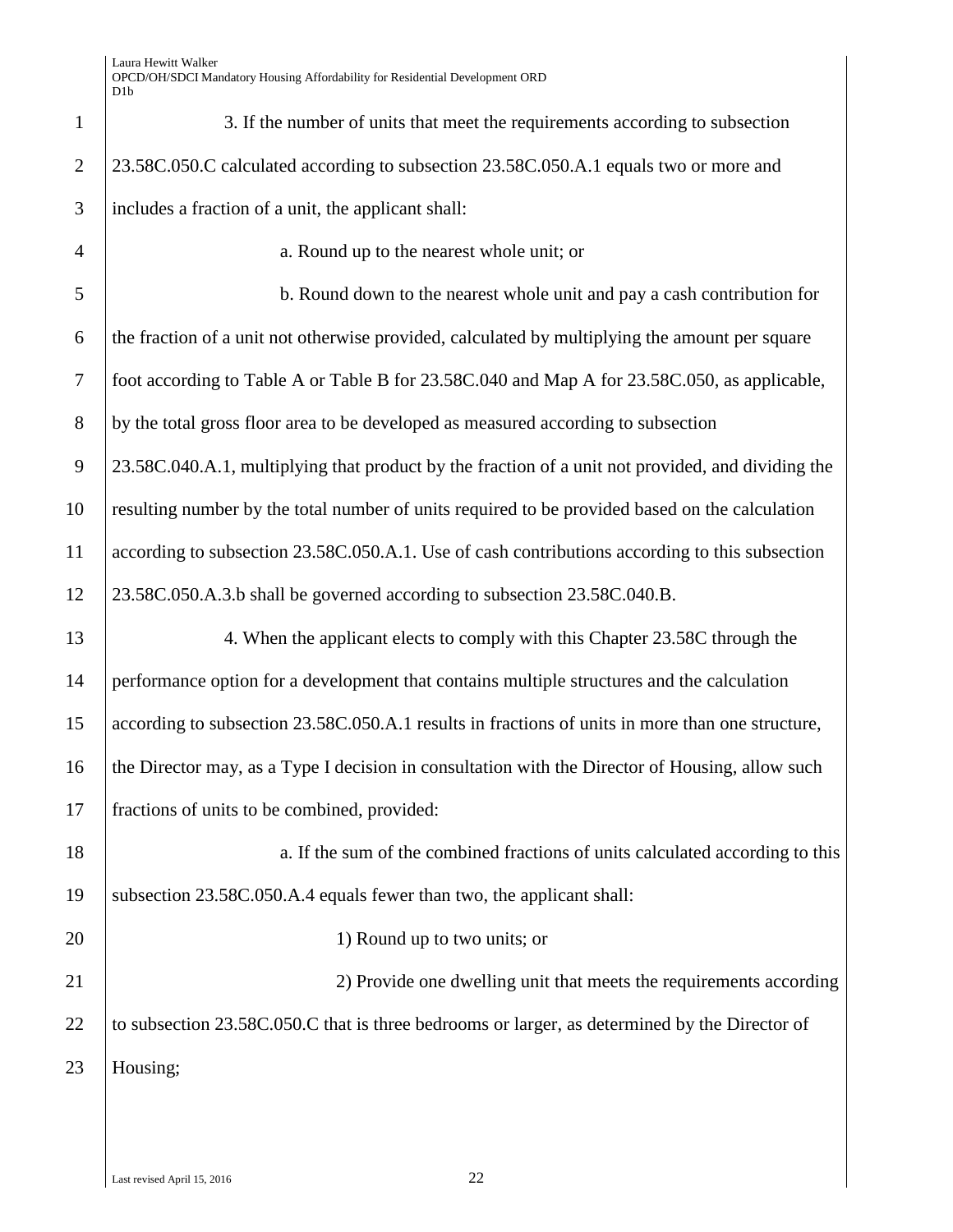| b. If the sum of the combined fractions of units calculated according to                           |                                                                                  |                                                                                                                                                                                                                                                                                                                                                                                                                    |  |
|----------------------------------------------------------------------------------------------------|----------------------------------------------------------------------------------|--------------------------------------------------------------------------------------------------------------------------------------------------------------------------------------------------------------------------------------------------------------------------------------------------------------------------------------------------------------------------------------------------------------------|--|
| this subsection 23.58C.050.A.4 equals two or more and includes a fraction of a unit, the           |                                                                                  |                                                                                                                                                                                                                                                                                                                                                                                                                    |  |
|                                                                                                    |                                                                                  |                                                                                                                                                                                                                                                                                                                                                                                                                    |  |
|                                                                                                    |                                                                                  |                                                                                                                                                                                                                                                                                                                                                                                                                    |  |
|                                                                                                    |                                                                                  |                                                                                                                                                                                                                                                                                                                                                                                                                    |  |
| contribution for the fraction of a unit not otherwise provided, calculated according to subsection |                                                                                  |                                                                                                                                                                                                                                                                                                                                                                                                                    |  |
|                                                                                                    |                                                                                  |                                                                                                                                                                                                                                                                                                                                                                                                                    |  |
|                                                                                                    |                                                                                  |                                                                                                                                                                                                                                                                                                                                                                                                                    |  |
|                                                                                                    |                                                                                  |                                                                                                                                                                                                                                                                                                                                                                                                                    |  |
|                                                                                                    |                                                                                  |                                                                                                                                                                                                                                                                                                                                                                                                                    |  |
|                                                                                                    |                                                                                  |                                                                                                                                                                                                                                                                                                                                                                                                                    |  |
|                                                                                                    |                                                                                  |                                                                                                                                                                                                                                                                                                                                                                                                                    |  |
|                                                                                                    |                                                                                  |                                                                                                                                                                                                                                                                                                                                                                                                                    |  |
| Affordable housing to be provided (performance option):                                            |                                                                                  |                                                                                                                                                                                                                                                                                                                                                                                                                    |  |
| inside Downtown and SM-SLU zones<br>Zone category                                                  |                                                                                  |                                                                                                                                                                                                                                                                                                                                                                                                                    |  |
|                                                                                                    |                                                                                  |                                                                                                                                                                                                                                                                                                                                                                                                                    |  |
|                                                                                                    |                                                                                  |                                                                                                                                                                                                                                                                                                                                                                                                                    |  |
|                                                                                                    | [RESERVED]                                                                       |                                                                                                                                                                                                                                                                                                                                                                                                                    |  |
| Table B for 23.58C.050                                                                             |                                                                                  |                                                                                                                                                                                                                                                                                                                                                                                                                    |  |
| Affordable housing to be provided (performance option):                                            |                                                                                  |                                                                                                                                                                                                                                                                                                                                                                                                                    |  |
| outside Downtown and SM-SLU zones                                                                  |                                                                                  |                                                                                                                                                                                                                                                                                                                                                                                                                    |  |
| <b>Percentage of total units</b>                                                                   |                                                                                  |                                                                                                                                                                                                                                                                                                                                                                                                                    |  |
| Low                                                                                                | <b>Medium</b>                                                                    | <b>High</b>                                                                                                                                                                                                                                                                                                                                                                                                        |  |
| [RESERVED]                                                                                         | [RESERVED]                                                                       | [RESERVED]                                                                                                                                                                                                                                                                                                                                                                                                         |  |
|                                                                                                    | The location of the zone, by low, medium, or high area, is as shown on Map A for |                                                                                                                                                                                                                                                                                                                                                                                                                    |  |
|                                                                                                    |                                                                                  |                                                                                                                                                                                                                                                                                                                                                                                                                    |  |
| 23.58C.050.A.3.b; and                                                                              | <b>Table A for 23.58C.050</b>                                                    | 1) Round up to the nearest whole unit; or<br>2) Round down to the nearest whole unit and pay a cash<br>c. The construction of the structure(s) containing the units that meet the<br>requirements according to subsection 23.58C.050.C shall be completed at the same time or at an<br>earlier time than completion of construction of other structures in the development containing<br>Percentage of total units |  |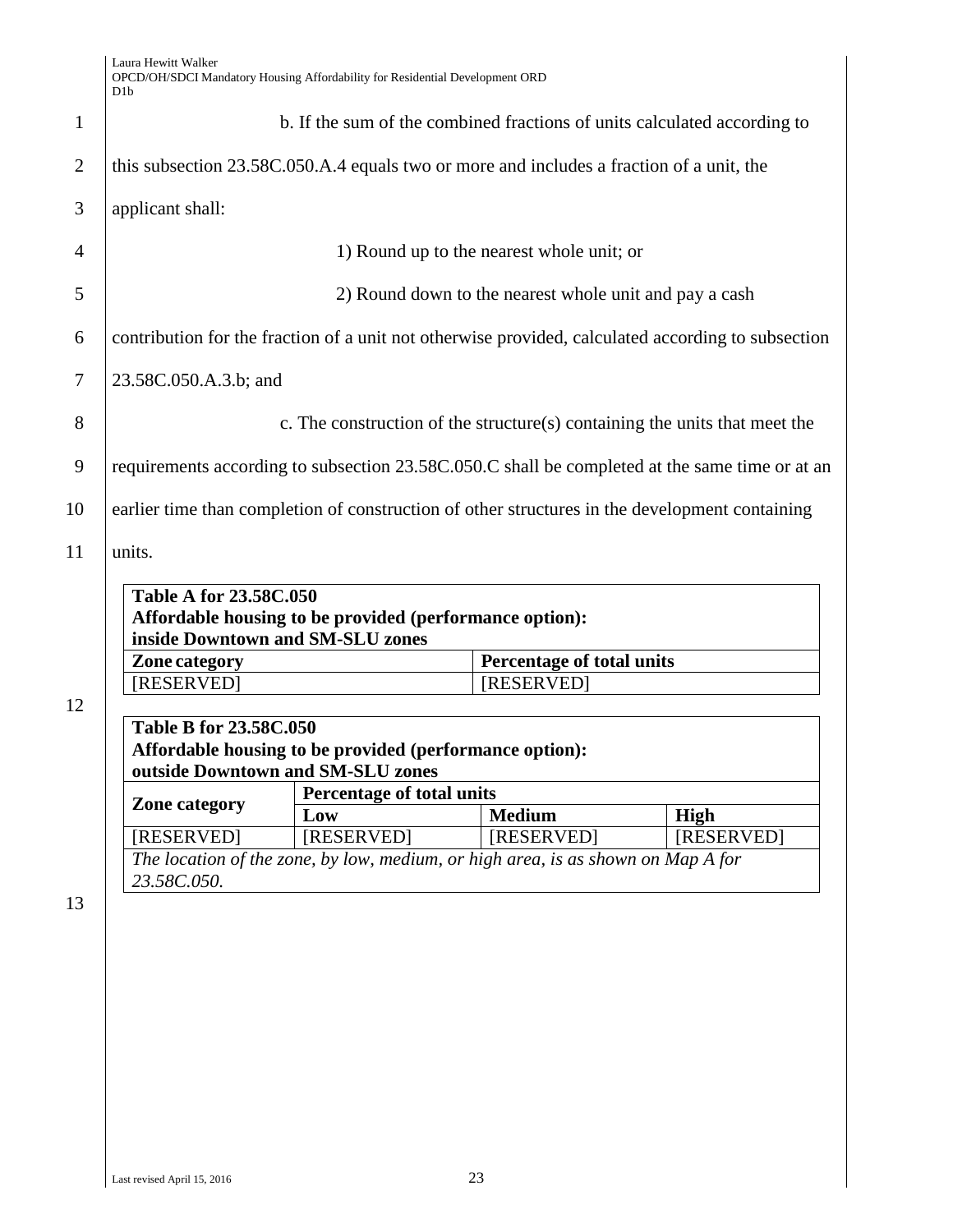





3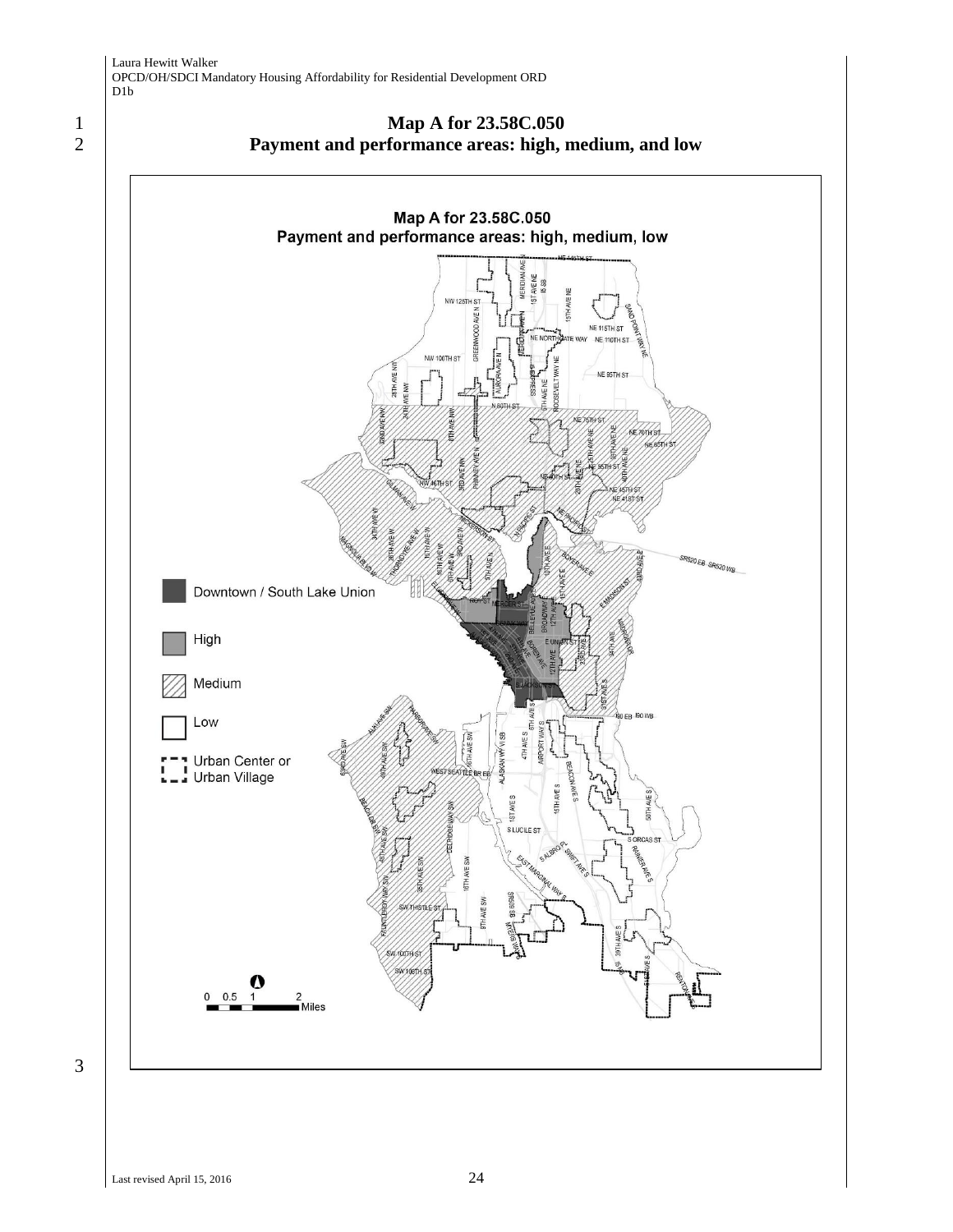Laura Hewitt Walker OPCD/OH/SDCI Mandatory Housing Affordability for Residential Development ORD D1b

| $\mathbf{1}$   | B. Duration. The obligation, as to a structure that includes units to whose development               |
|----------------|-------------------------------------------------------------------------------------------------------|
| $\overline{2}$ | this Chapter 23.58C applies according to subsection 23.58C.025.B, to provide units that meet the      |
| 3              | requirements according to subsection 23.58C.050.C in the amount required according to                 |
| $\overline{4}$ | subsection 23.58C.050.A, subject to any applicable modifications, shall last:                         |
| 5              | 1. If rental units are provided to comply with this Chapter 23.58C:                                   |
| 6              | a. For a period of 50 years from the date of certificate of occupancy or, if a                        |
| 7              | certificate of occupancy is not required, from the date of the final building permit inspection, for  |
| 8              | the development to which this Chapter 23.58C applies according to subsection 23.58C.025.B, or         |
| 9              | b. Until such earlier time when:                                                                      |
| 10             | 1) The structure is demolished, or its use is changed, so as to                                       |
| 11             | eliminate all of the units to whose development this Chapter 23.58C applies according to              |
| 12             | subsection 23.58C.025.B in that structure, and the requirements according to subsection               |
| 13             | 23.58C.050.C.6.j are met; or                                                                          |
| 14             | 2) All of the units to whose development this Chapter 23.58C                                          |
| 15             | applies according to subsection 23.58C.025.B in the structure are converted to ownership              |
| 16             | housing, and the requirements according to subsection 23.58C.050.C.6.i are met; or                    |
| 17             | 2. If ownership units are provided to comply with this Chapter 23.58C, for a                          |
| 18             | period of 50 years from the date of certificate of occupancy or, if a certificate of occupancy is not |
| 19             | required, from the date of the final building permit inspection, for the development to which this    |
| 20             | Chapter 23.58C applies according to subsection 23.58C.025.B.                                          |
| 21             | C. Performance requirements. Units provided to comply with this Chapter 23.58C                        |
| 22             | through the performance option shall meet the following requirements:                                 |
|                |                                                                                                       |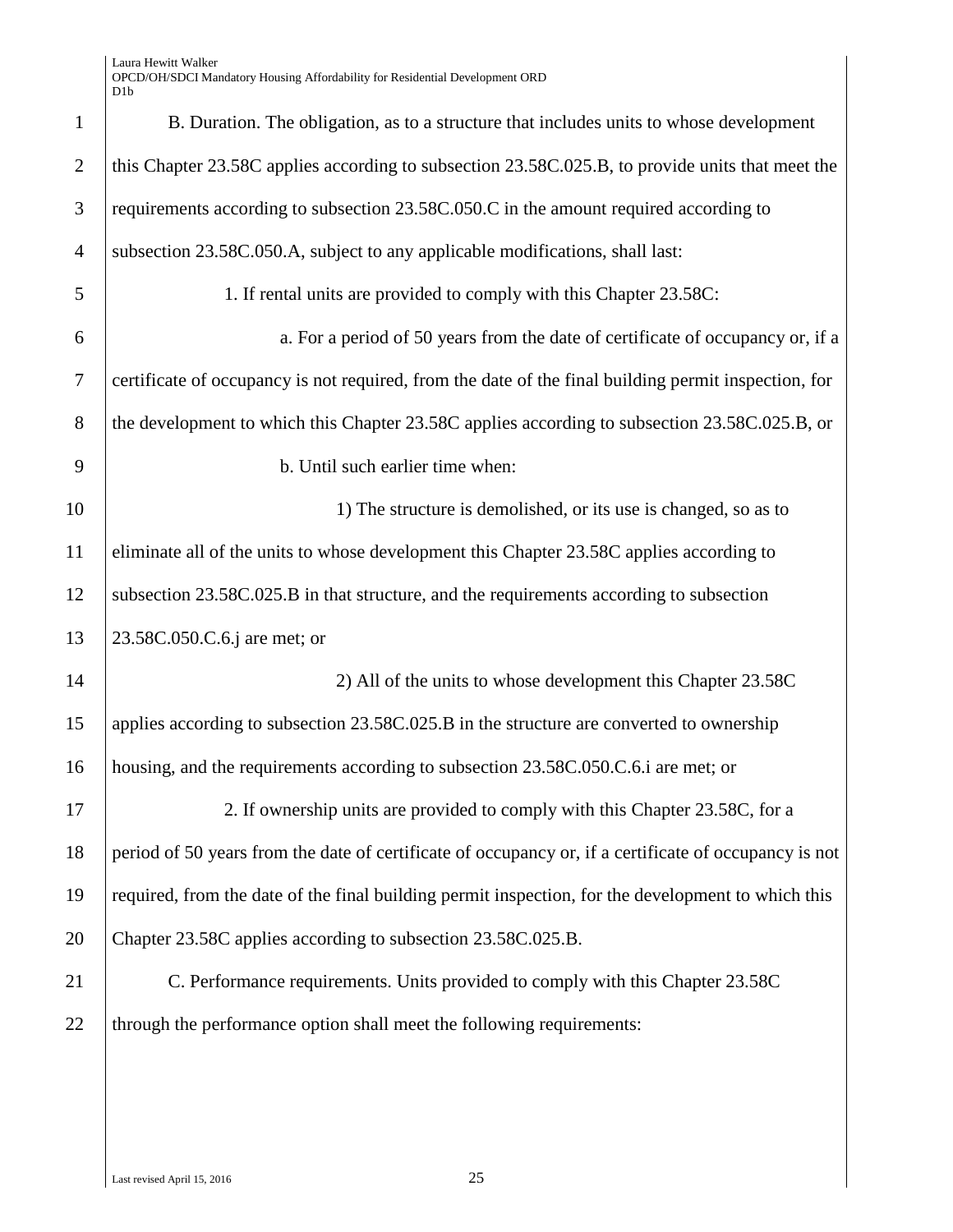| Laura Hewitt Walker                                                          |
|------------------------------------------------------------------------------|
| OPCD/OH/SDCI Mandatory Housing Affordability for Residential Development ORD |
| D <sub>1</sub> b                                                             |

|                | ט גע                                                                                       |
|----------------|--------------------------------------------------------------------------------------------|
| $\mathbf{1}$   | 1. Distribution. Units provided through the performance option shall be generally          |
| $\overline{2}$ | distributed throughout each structure in the development containing units.                 |
| 3              | 2. Unit size, type, and term of lease                                                      |
| $\overline{4}$ | a. Units provided through the performance option shall be comparable to                    |
| 5              | the other units to be developed in terms of the following:                                 |
| 6              | 1) Status as a dwelling unit, live-work unit, or congregate                                |
| $\tau$         | residence sleeping room;                                                                   |
| 8              | 2) Number of bedrooms and bathrooms;                                                       |
| 9              | 3) Net unit area by square feet;                                                           |
| 10             | 4) Access to amenity areas;                                                                |
| 11             | 5) Functionality; and                                                                      |
| 12             | 6) Term of the lease.                                                                      |
| 13             | b. The bedroom and bathroom sizes for units provided through the                           |
| 14             | performance option shall be generally comparable to the bedroom and bathroom sizes for the |
| 15             | other units to be developed.                                                               |
| 16             | 3. Eligible households. Units provided through the performance option shall serve          |
| 17             | only:                                                                                      |
| 18             | a. At initial occupancy by a household:                                                    |
| 19             | 1) For a rental unit with net unit area of 400 square feet or less,                        |
| 20             | households with incomes no greater than 40 percent of median income;                       |
| 21             | 2) For a rental unit with net unit area of greater than 400 square                         |
| 22             | feet, households with incomes no greater than 60 percent of median income;                 |
|                |                                                                                            |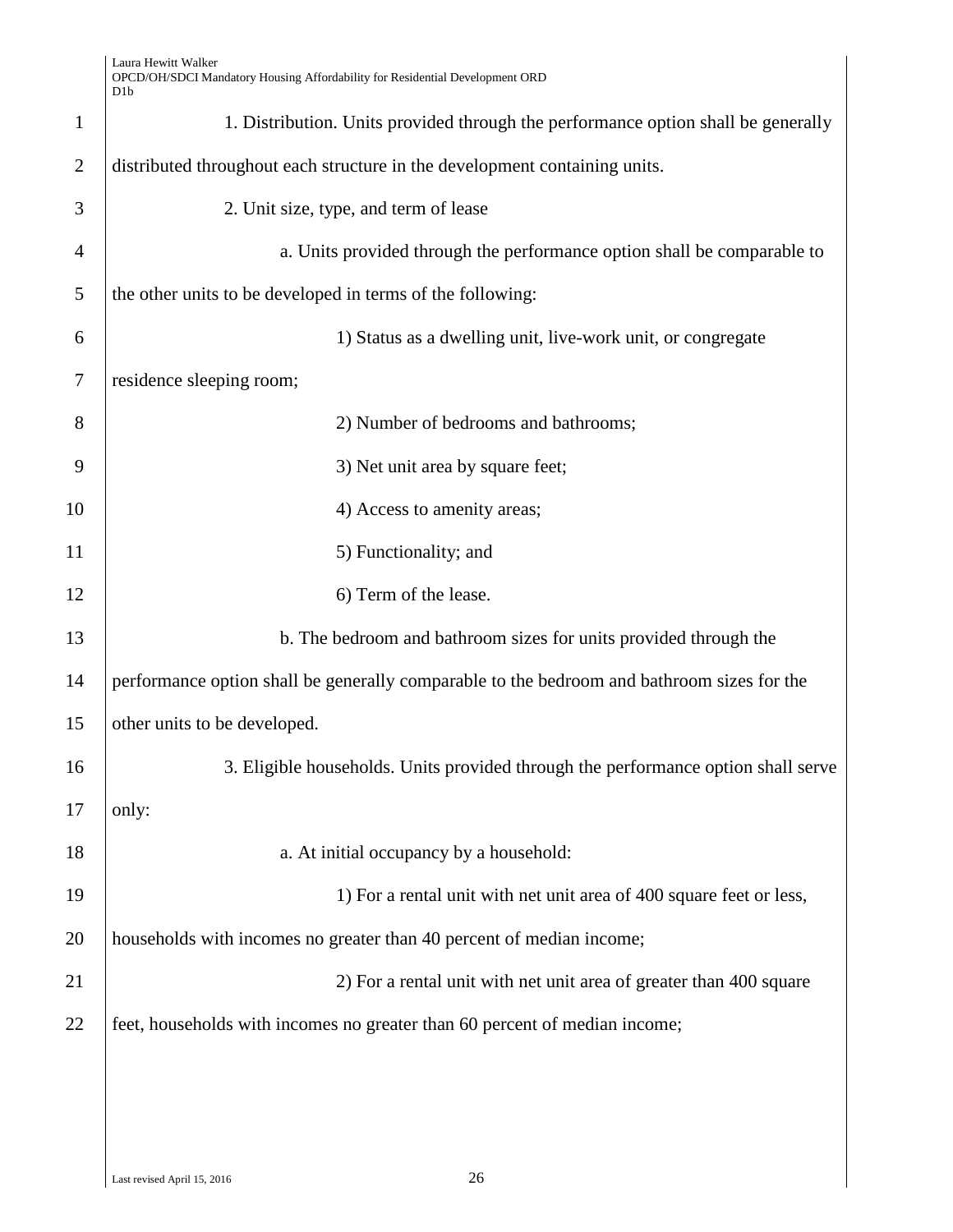3) For an ownership unit, households with incomes no greater than 2 80 percent of median income, and that meet a reasonable limit on assets. The Director of Housing shall establish by rule the method to establish a reasonable limit on assets. b. At the time of annual certification according to subsection 5 | 23.58C.050.C.6.c: 1) For a rental unit with net unit area of 400 square feet or less, households with incomes no greater than 60 percent of median income; 2) For a rental unit with net unit area of greater than 400 square feet, households with incomes no greater than 80 percent of median income. 4. Affirmative marketing. Units provided through the performance option shall be affirmatively marketed to attract eligible households from all racial, ethnic, and gender groups in the housing market area of the property, particularly to inform and solicit applications from households who are otherwise unlikely to apply for housing in the development. Proposed marketing efforts shall be submitted to the Office of Housing for review and approval. Records documenting affirmative marketing efforts shall be maintained and submitted to the Office of Housing upon request. 5. Public subsidy. If any public subsidy, including the Multifamily Housing Property Tax Exemption authorized by Chapter 5.73 and chapter 84.14 RCW, is used for a development containing units provided to comply with this Chapter 23.58C through the performance option, and the public subsidy operates through subjecting some of the units in the development to restrictions on the income levels of occupants and the rents or sale prices that 22 may be charged, the units provided to comply with this Chapter  $23.58C$  shall be different units 23 than the units that are subject to such restrictions as a condition of the public subsidy.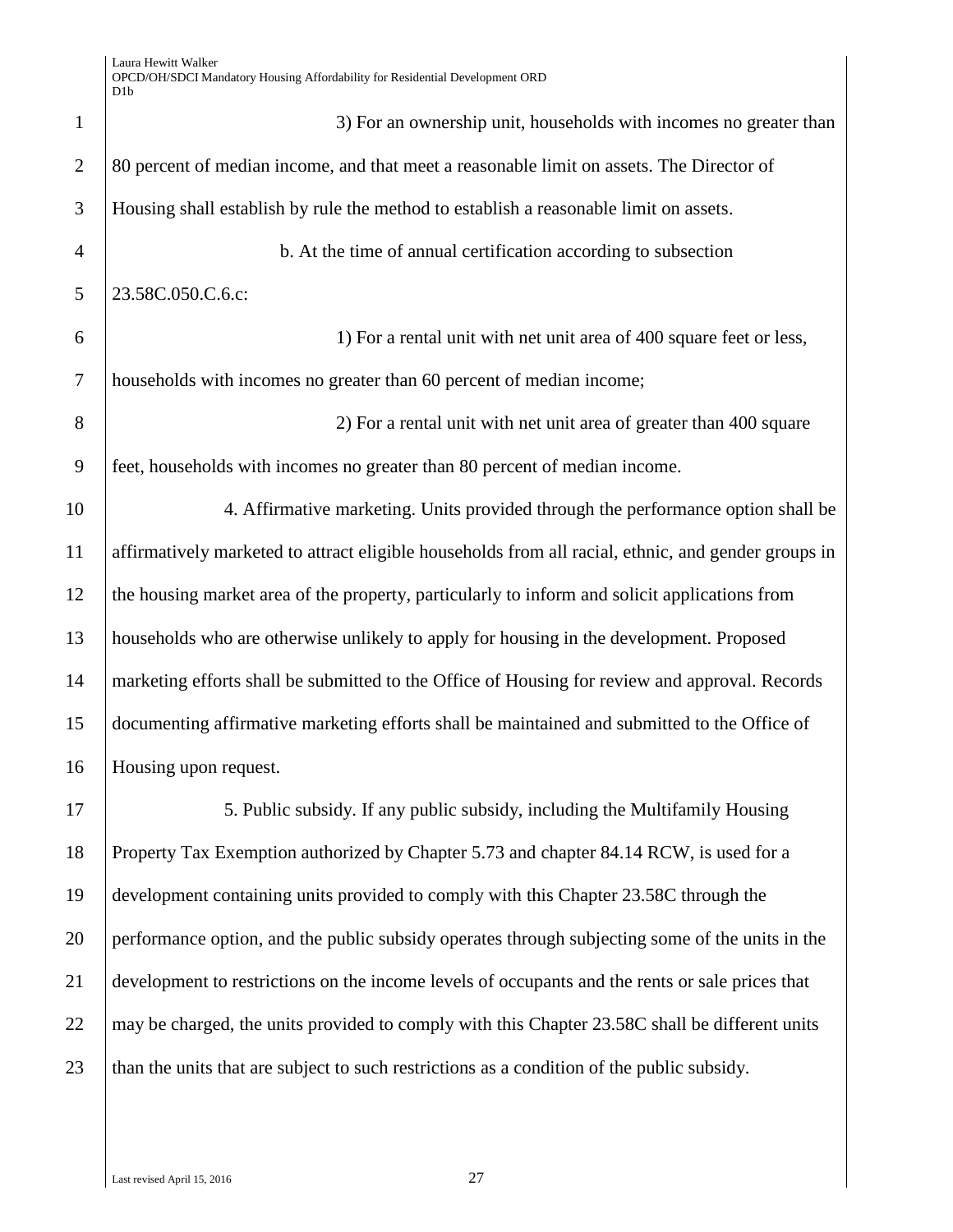1 6. Additional requirements for rental units provided through the performance 2 option 3 a. Rent levels. Monthly rent shall not exceed 30 percent of 60 percent of 4 median income or, in the case of rental units with net unit area of 400 square feet or less, 30 5 percent of 40 percent of median income. For purposes of this subsection 23.58C.050.C.6.a, 6 "monthly rent" includes a utility allowance for heat, gas, electricity, water, sewer, and refuse 7 collection, to the extent such items are not paid for tenants by the owner, and any recurring fees 8 that are required as a condition of tenancy. 9 b. Limitation on charges. Fees charged to eligible households upon move-10 in or transfer within the development shall be limited to a reasonable level to be established by 11 the Director of Housing by rule. No tenant of a rental unit may be charged fees for income 12 verifications or reporting requirements related to this Chapter 23.58C. 13 **c.** Annual certification, third party verification 14 14 14 10 1) The owner of the rental unit shall obtain from each tenant, no 15 less than annually, a certification of household size and annual income in a form acceptable to 16 the City. The owner shall examine the income of each tenant household in accordance with 24 17 CFR 5.609, with guidance from the HUD Occupancy Handbook 4350.3, Chapter 5. The owner 18 also shall examine the income and household size of any tenant at any time when there is 19 evidence that the tenant's written statement was not complete or accurate. If so requested by the 20 City, the owner shall obtain such certifications and/or examine incomes and household sizes at 21 any other times upon reasonable advance notice from the City. The owner shall maintain all 22 certifications and documentation obtained according to this subsection 23.58C.050.C.6.c.1 on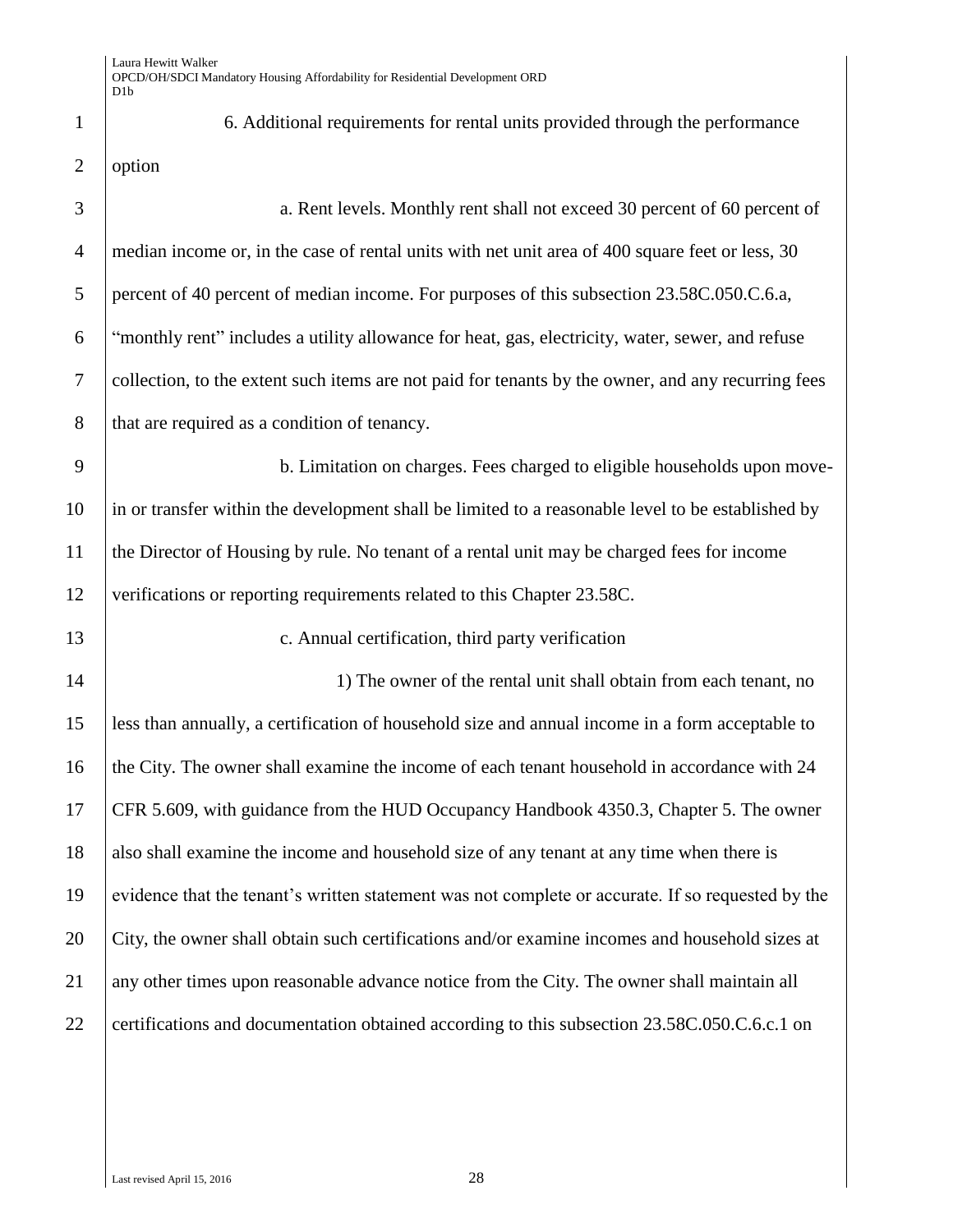file for at least six years after they are obtained, and shall make them available to the City for inspection and copying promptly upon request.

 2) Owners of rental units shall attempt to obtain third party verification whenever possible to substantiate income at each certification, which shall include contacting the individual income source(s) supplied by the household. The verification documents shall be supplied directly to the independent source by the owner and returned directly to the owner from the independent source. In the event that the independent source does 8 not respond to the owner's faxed, mailed, or emailed request for information, the owner may pursue oral third party verification. If written or oral third party documentation is not available, 10 the owner may accept original documents (pay stubs, W-2, etc.) at the discretion of the Director of Housing and shall document why third party verification was not available. At the discretion of the Director of Housing, the owner may accept tenant self-certifications after the initial income verification and first annual recertification.

14 d. Reporting. At such times as may be authorized by the Director of Housing, but no less than annually, the owner of the rental unit shall submit to the Director of Housing a written report, verified upon oath or affirmation by the owner, demonstrating compliance with this Chapter 23.58C. The written report shall state, at a minimum, the occupancy and vacancy of each rental unit, the monthly rent charged for the unit, and the income and size of the household occupying the unit. The Director of Housing may require 20 other documentation to ensure compliance with this subsection 23.58C.050.C, including but not limited to documentation of rents, copies of tenant certifications, documentation supporting determinations of tenant income (including employer's verification or check stubs), and other 23 documentation necessary to track program outcomes and the demographics of households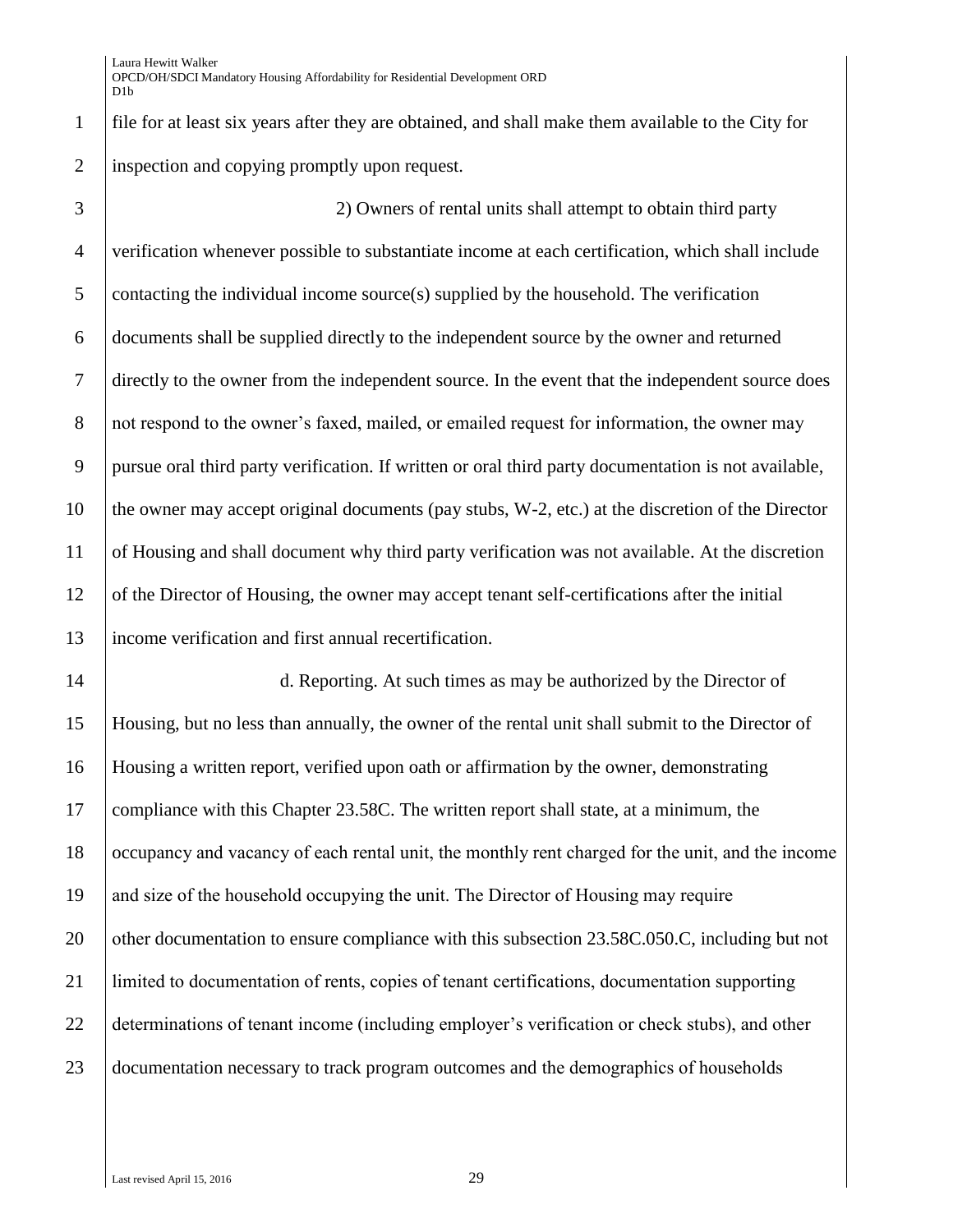Laura Hewitt Walker OPCD/OH/SDCI Mandatory Housing Affordability for Residential Development ORD D<sub>1</sub>h

1 served. The first annual report shall include documentation of issuance of the certificate of 2 Cocupancy or final building permit inspection for the rental unit. The Director of Housing is 3 authorized to assess a late fee of \$50 per day, to accrue starting 14 days from the date the Office 4 of Housing notifies the owner of the rental unit that the report is overdue, until the report is 5 | submitted.

 e. Annual fee. The owner of the rental unit shall pay the Office of Housing an annual fee of \$150 per rental unit for the purposes of monitoring compliance with the 8 requirements according to this Section 23.58C.050. On March 1, 2017, and on the same day each 9 year thereafter, the annual fee shall automatically adjust in proportion to the annual change for the previous calendar year (January 1 through December 31) in the Consumer Price Index, All Urban Consumers, Seattle-Tacoma-Bremerton, WA, All Items (1982-1984 = 100), as determined by the U.S. Department of Labor, Bureau of Labor Statistics or successor index.

 f. Over-income households; unit substitution. If, based on any certification, a previously eligible household occupying a rental unit provided through the performance option is determined to be ineligible due to exceeding the income limits according 16 to subsection 23.58C.050.C.3.b, the owner of the development to which this Chapter 23.58C applies shall, through the process according to subsection 23.58C.030.A.6, designate a comparable substitute rental unit within the development, as approved by the Director of Housing, as soon as such a unit becomes available, and upon such designation the requirements 20 according to this subsection 23.58C.050.C shall transfer to the substitute unit. Upon such determination that a previously eligible household is ineligible, the owner shall promptly give the 22 ineligible household notice of such determination and notice that the requirements according to 23 this subsection 23.58C.050.C will transfer to a substitute unit when such unit becomes available.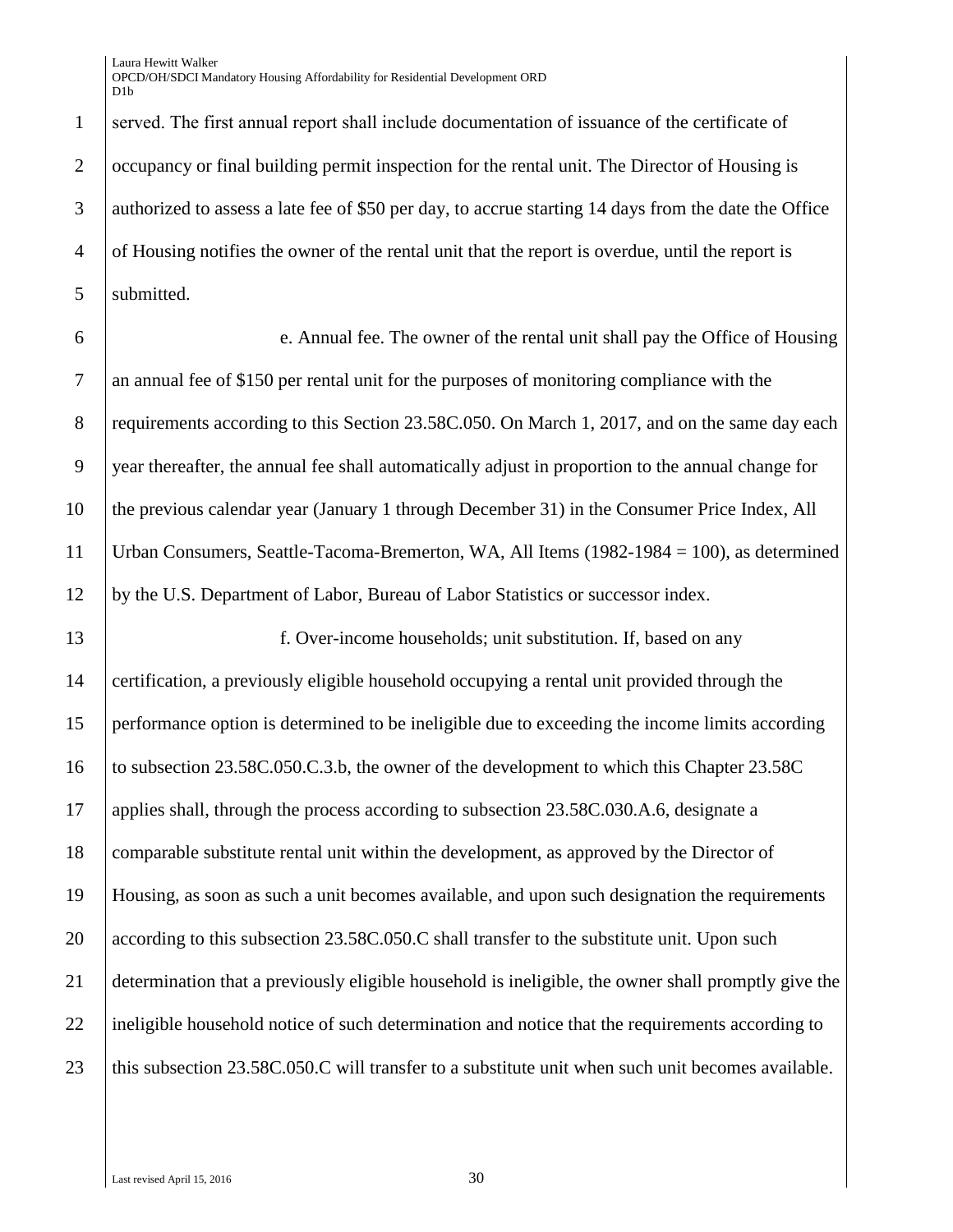| $\mathbf{1}$   | Upon the transfer of the requirements, the owner shall give the ineligible household six months'     |  |
|----------------|------------------------------------------------------------------------------------------------------|--|
| $\overline{2}$ | notice prior to any rent increase.                                                                   |  |
| 3              | g. Maintenance, insurance. Rental units provided through the performance                             |  |
| $\overline{4}$ | option, and the structure in which they are located, shall be maintained by the owner in decent      |  |
| 5              | and habitable condition, including the provision of adequate basic appliances. The owner shall       |  |
| 6              | keep such units, and the structure in which they are located, insured by an insurance company        |  |
| 7              | licensed to do business in the state of Washington and reasonably acceptable to the City, against    |  |
| 8              | loss by fire and other hazards included with broad form coverage, in the amount of 100 percent       |  |
| 9              | of the replacement value.                                                                            |  |
| 10             | h. Casualty                                                                                          |  |
| 11             | 1) If a rental unit provided through the performance option is                                       |  |
| 12             | destroyed or rendered unfit for occupancy by casualty that does not affect all of the other units in |  |
| 13             | the development to which this Chapter 23.58C applies, the owner of the development shall,            |  |
| 14             | through the process according to subsection 23.58C.030.A.6, designate a comparable substitute        |  |
| 15             | rental unit within the development, as approved by the Director of Housing, as soon as such a        |  |
| 16             | unit becomes available, which the tenant household of the unit affected by casualty shall be         |  |
| 17             | allowed to move into, and upon such designation the requirements according to this subsection        |  |
| 18             | 23.58C.050.C shall transfer to the substitute unit.                                                  |  |
| 19             | 2) If all of the units in the development to which this Chapter                                      |  |
| 20             | 23.58C applies are substantially destroyed by casualty, including by earthquake or fire, the         |  |
| 21             | requirements according to this subsection 23.58C.050.C shall terminate.                              |  |
| 22             | i. Conversion to ownership housing. If all of the units to whose                                     |  |
| 23             | development this Chapter 23.58C applies according to subsection 23.58C.025.B in a structure are      |  |
|                |                                                                                                      |  |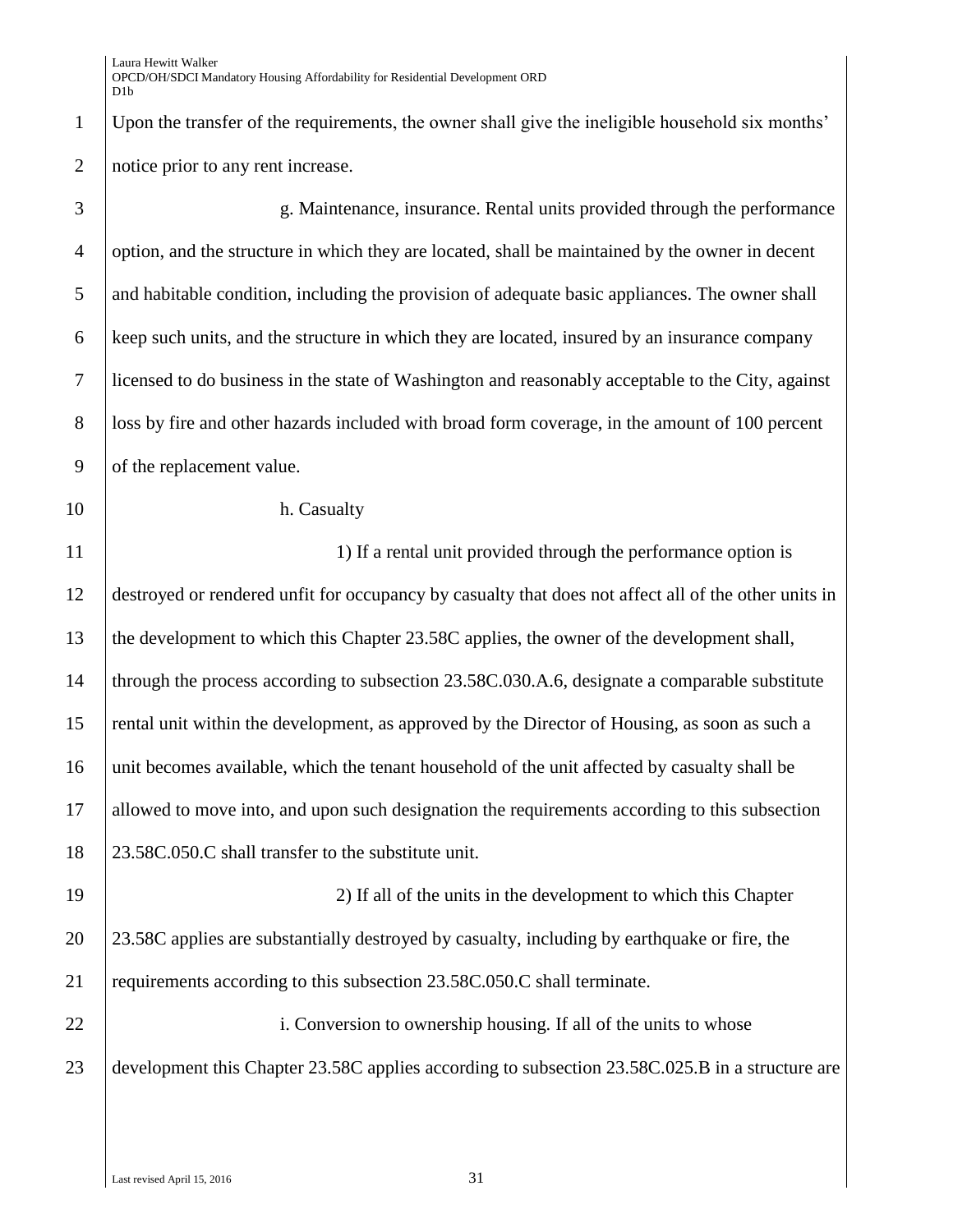| Laura Hewitt Walker                                                          |
|------------------------------------------------------------------------------|
| OPCD/OH/SDCI Mandatory Housing Affordability for Residential Development ORD |
| D1h                                                                          |

|                | D <sub>1</sub> b                                                                                                     |  |
|----------------|----------------------------------------------------------------------------------------------------------------------|--|
| $\mathbf{1}$   | converted to ownership housing, including through a conversion to condominiums, prior to 50                          |  |
| $\overline{2}$ | years from the date of certificate of occupancy or, if a certificate of occupancy is not required,                   |  |
| 3              | from the date of the final building permit inspection, for the development to which this Chapter                     |  |
| $\overline{4}$ | 23.58C applies according to subsection 23.58C.025.B:                                                                 |  |
| 5              | 1) The owner of the development shall, at the time of such                                                           |  |
| 6              | conversion, pay to the City a payment in lieu of continuing affordability for each rental unit                       |  |
| 7              | provided through the performance option that is converted to ownership housing. The amount of                        |  |
| 8              | the payment shall be the applicable amount set forth in Table C for 23.58C.050.                                      |  |
|                | Table C for 23.58C.050<br>Payment in lieu of affordability amounts for conversion to ownership housing<br>[RESERVED] |  |
| 9              | 2) If the units to whose development this Chapter 23.58C applies                                                     |  |
| 10             | according to subsection 23.58C.025.B are in multiple structures, conversion to ownership                             |  |
| 11             | housing of such units in an individual structure shall not be a basis for reducing the number of                     |  |
| 12             | rental units provided through the performance option in the other structures.                                        |  |
| 13             | 3) If a rental unit provided through the performance option is                                                       |  |
| 14             | converted to a condominium, the owner shall comply with the requirements according to Section                        |  |
| 15             | 22.903.030 and Section 22.903.035.                                                                                   |  |
| 16             | j. Demolition or change of use                                                                                       |  |
| 17             | 1) If the units to whose development this Chapter 23.58C applies                                                     |  |
| 18             | according to subsection 23.58C.025.B are in a single structure and the structure is demolished, or                   |  |
| 19             | its use is changed, prior to 50 years from the date of certificate of occupancy or, if a certificate of              |  |
| 20             | occupancy is not required, from the date of the final building permit inspection, for the                            |  |
| 21             | development to which this Chapter 23.58C applies according to subsection 23.58C.025.B, so as                         |  |
|                |                                                                                                                      |  |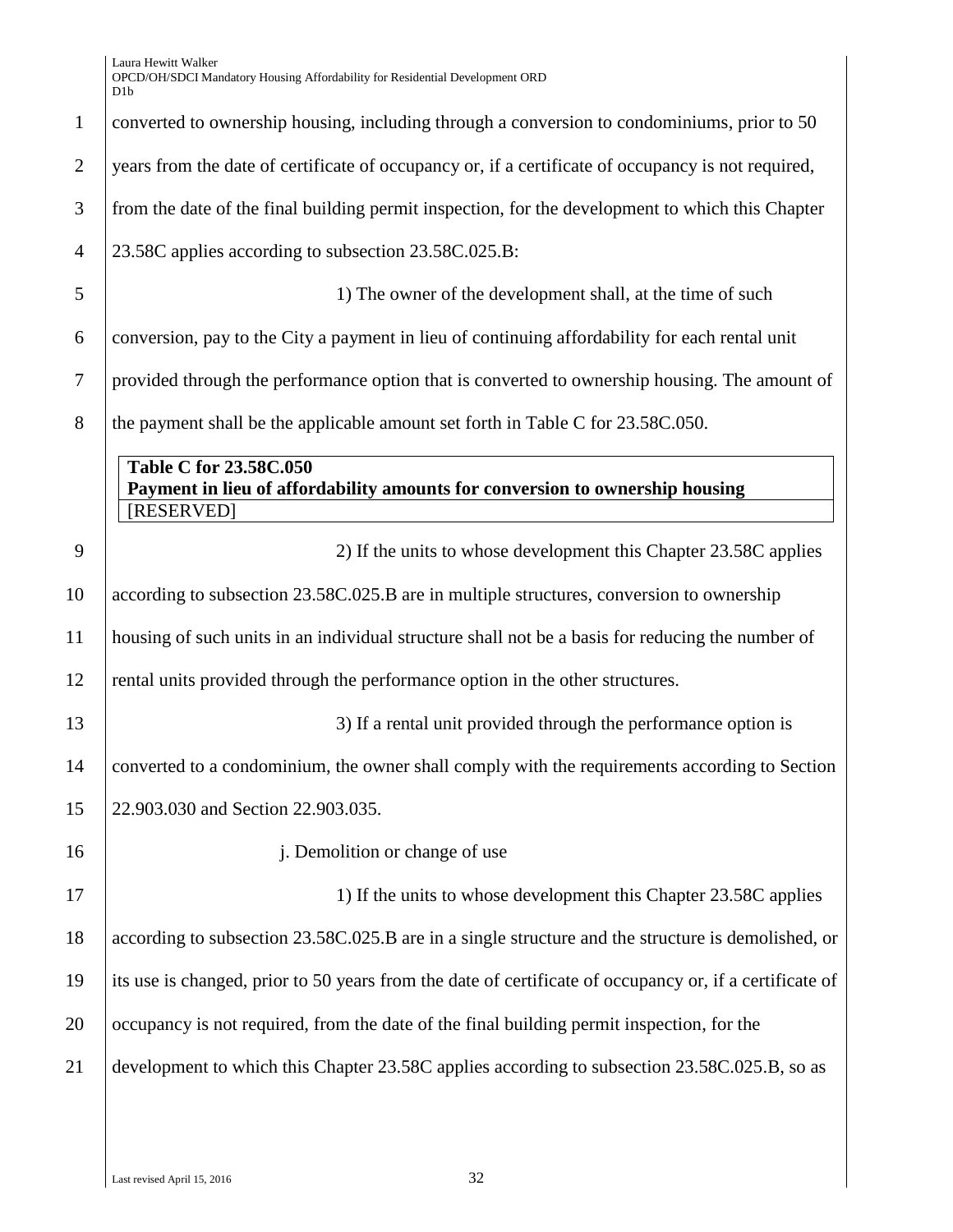Laura Hewitt Walker OPCD/OH/SDCI Mandatory Housing Affordability for Residential Development ORD D<sub>1</sub>h

 to eliminate all of the units to whose development this Chapter 23.58C applies according to 2 subsection 23.58C.025.B in that structure, the owner of the development shall pay to the City a payment in lieu of continuing affordability for each rental unit provided through the performance option that is eliminated, as follows:

 a) The payment shall be based on the difference between 6 the monthly restricted rent according to subsection  $23.58C.050C.6$  a for each rental unit provided through the performance option that is eliminated and the average monthly rent of a 8 comparable unit according to subsection 23.58C.050.C.2 that is not subject to rent and income restrictions and is located in the same payment and performance area as shown on Map A for 23.58C.050, multiplied by the typical number of months between demolition of multifamily housing on a property and completion of redevelopment of a property in the zone in which the eliminated rental unit is located, not to exceed 30 months. The Director shall by rule establish an appropriate methodology and inputs for determining the payment amount in particular zones. 14 b) The City shall use the payment to support continued housing affordability in The City of Seattle, including but not limited to providing rental assistance to the tenants of rental units provided through the performance option that were

17 eliminated.

18 18 2) If the units to whose development this Chapter 23.58C applies 19 according to subsection 23.58C.025.B are in multiple structures and an individual structure is 20 demolished, or its use is changed, prior to 50 years from the date of certificate of occupancy or, 21 if a certificate of occupancy is not required, from the date of the final building permit inspection, 22 for the development to which this Chapter 23.58C applies according to subsection 23.58C.025.B,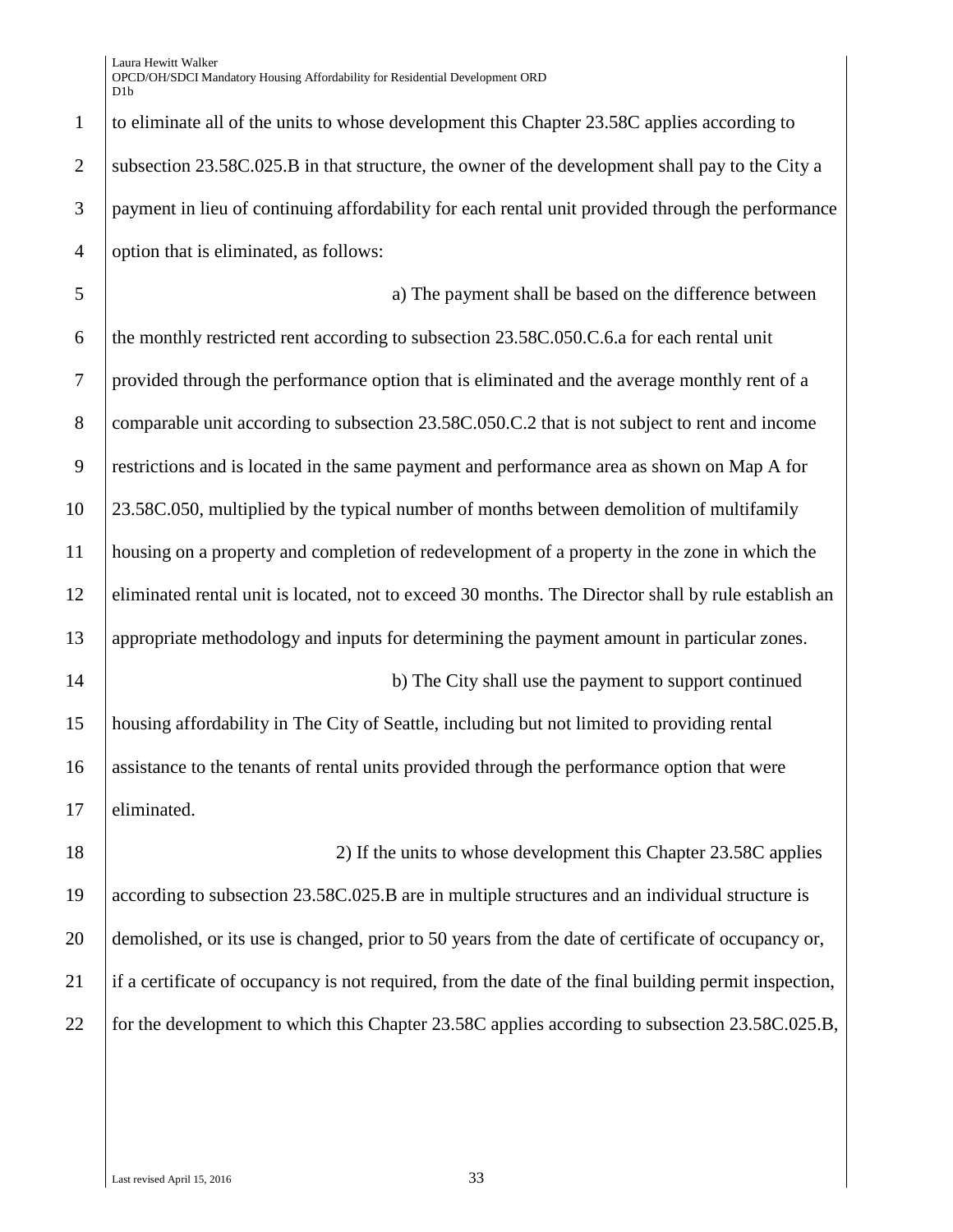1 so as to eliminate all of the units to whose development this Chapter 23.58C applies according to 2 subsection 23.58C.025.B in the individual structure, the owner of the development shall: 3 a) Except as provided according to subsection 4 23.58C.050.C.6.j.2.b, pay to the City a payment in lieu of continuing affordability according to 5 Subsection 23.58C.050.C.6.j.1.a for each rental unit provided through the performance option 6 that is eliminated; or 7 b) If a rental unit that is eliminated resulted from the 8 combination of fractions of units according to subsection 23.58C.050.A.4, designate, subject to 9 review by the Director in consultation with the Director of Housing, a comparable substitute 10 rental unit within the other structures to replace each such unit that is eliminated or, if such 11 designation is not possible, pay to the City a payment in lieu of continuing affordability 12 according to subsection 23.58C.050.C.6.j.1.a. 13 **c**) Demolition or change of use of an individual structure 14 shall not be a basis for reducing the number of rental units provided through the performance 15 option in the other structures and any comparable substitute rental units shall be in addition to 16 any existing rental units provided through the performance option in the other structures. 17 7. Additional requirements for ownership units provided through the performance 18 option 19 a. Affordable sale price; down payment. The initial sales price for an 20 ownership unit provided through the performance option shall be an amount according to which 21 total ongoing housing costs do not exceed 35 percent of 65 percent of median income, in order to 22 allow for equity growth for individual homeowners while maintaining affordability for future 23 buyers. The Director of Housing shall establish by rule the method for calculating the initial sales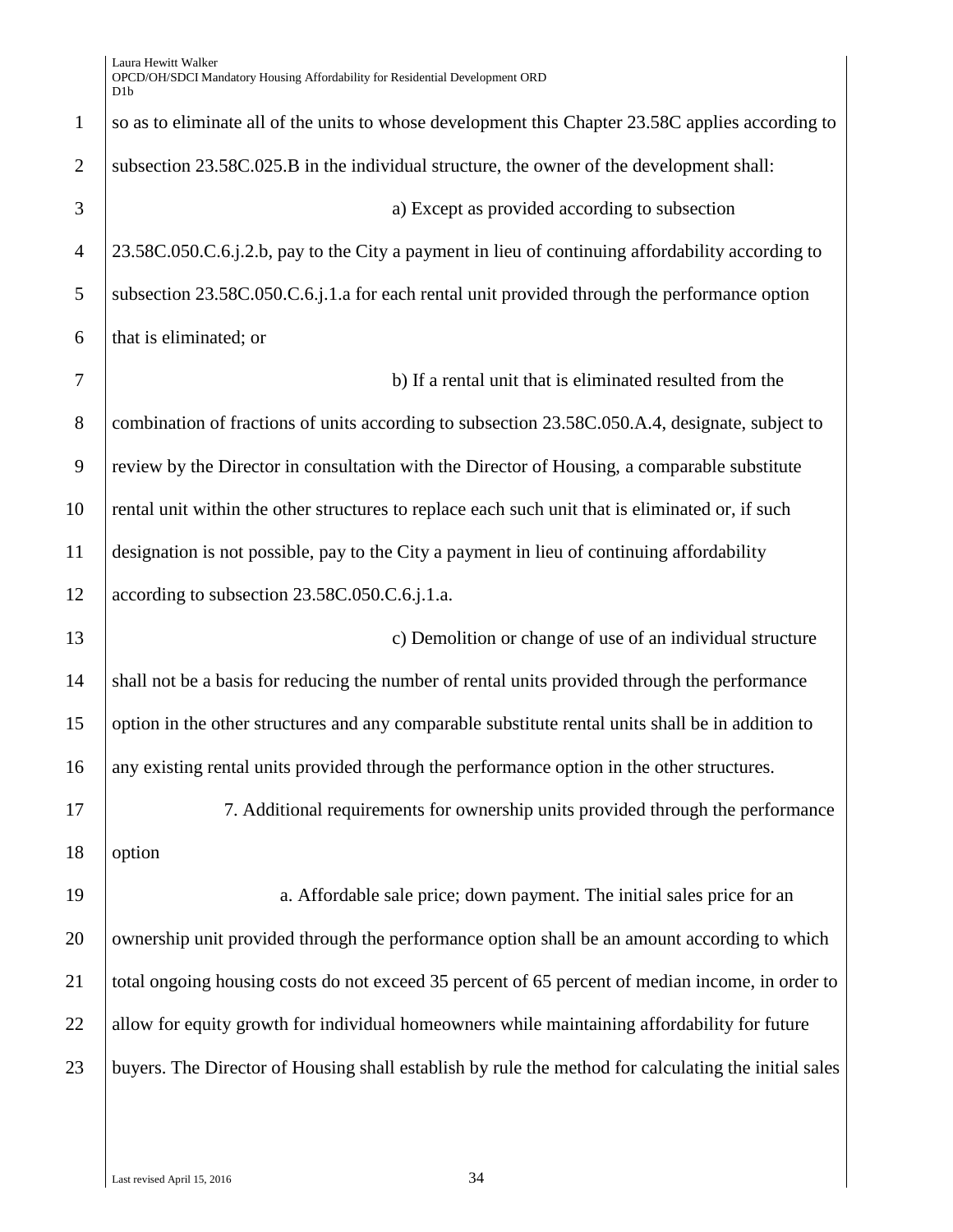Laura Hewitt Walker OPCD/OH/SDCI Mandatory Housing Affordability for Residential Development ORD D<sub>1</sub>h

 price including standard assumptions for determining upfront housing costs, including the down payment, and ongoing housing costs, which shall include mortgage principal and interest payments, homeowner's insurance payments, homeowner or condominium association dues and assessments, and real estate taxes and other charges included in county tax billings. The Director of Housing may establish a maximum down payment amount for eligible households at initial 6 sale of an ownership unit. The applicant for the development to which this Chapter  $23.58C$  applies shall be responsible for any costs incurred in the initial sale of an ownership unit 8 necessary to ensure compliance with this Chapter 23.58C, including but not limited to marketing to eligible households, income verification, buyer education, and verification of buyer financing. 10 b. Affordable resale price. For an ownership unit provided through the performance option, the sale price for sales subsequent to the initial sale shall be calculated to allow modest growth in homeowner equity while maintaining long-term affordability for future buyers. All buyers of an ownership unit subsequent to the initial sale shall be households with incomes no greater than 80 percent of median income at initial occupancy. The Director of Housing shall by rule: 16 16 10 1) Establish the method for calculating the resale price and may establish a maximum down payment amount for eligible households at resale, 2) Establish specific requirements for documents ensuring affordability requirements are met at resale, and 20 3) Provide for recovery of reasonable administrative costs. **c.** Other restrictions. An eligible household purchasing an ownership unit provided through the performance option, either at initial sale or resale, shall: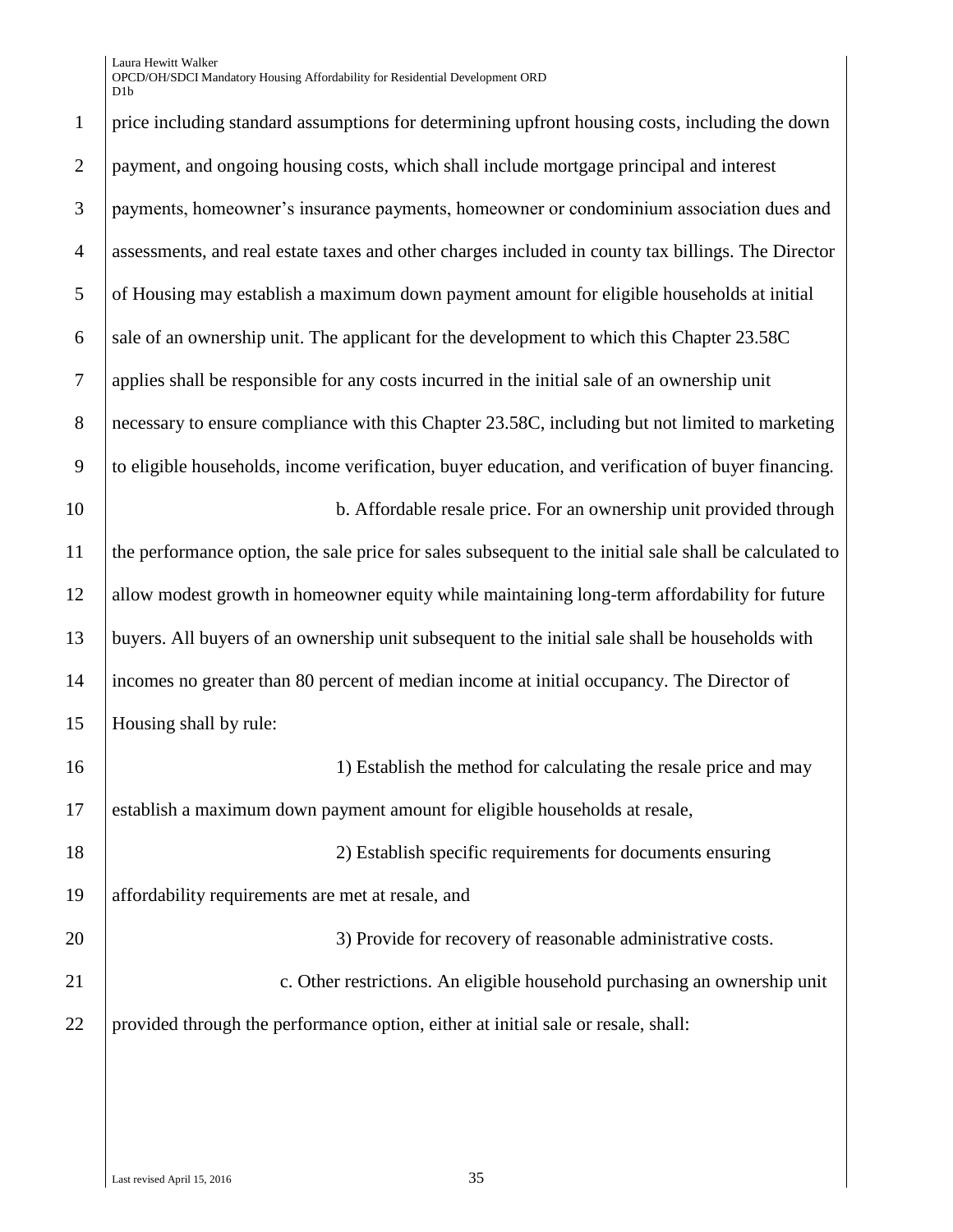1 1 1) Occupy the unit as its principal residence for the duration of its 2 ownership and shall not lease the unit, unless the Director of Housing approves a limited short-term exception, and

 2) Comply with all other program rules established by the Director of Housing as necessary to maintain the long-term viability of the unit. Such rules may include, but are not limited to, refinancing approvals and debt limits; limits on credit for capital improvements at the time of resale; requirements for basic maintenance, inspections, and compliance procedures; minimum insurance requirements; obligations to provide information regarding compliance when and as requested; and fees to cover a portion of the costs of calculating the maximum sales price at resale, marketing to eligible households, and screening and selecting eligible households to purchase the unit at resale.

 d. Annual fee. The owner of the ownership unit shall pay the Office of Housing an annual fee of \$600 for the purposes of monitoring compliance with the requirements 14 according to this Section 23.58C.050. On March 1, 2017, and on the same day each year thereafter, the annual fee shall automatically adjust in proportion to the annual change for the previous calendar year (January 1 through December 31) in the Consumer Price Index, All Urban Consumers, Seattle-Tacoma-Bremerton, WA, All Items (1982-1984 = 100), as determined by the U.S. Department of Labor, Bureau of Labor Statistics or successor index.

 e. Ongoing stewardship. Either prior to or subsequent to the initial sale, 20 the Director of Housing is authorized to designate an agency or organization with sufficient capacity, as approved by the Director of Housing, to perform ongoing stewardship and management functions for ownership units provided through the performance option, including but not limited to the following: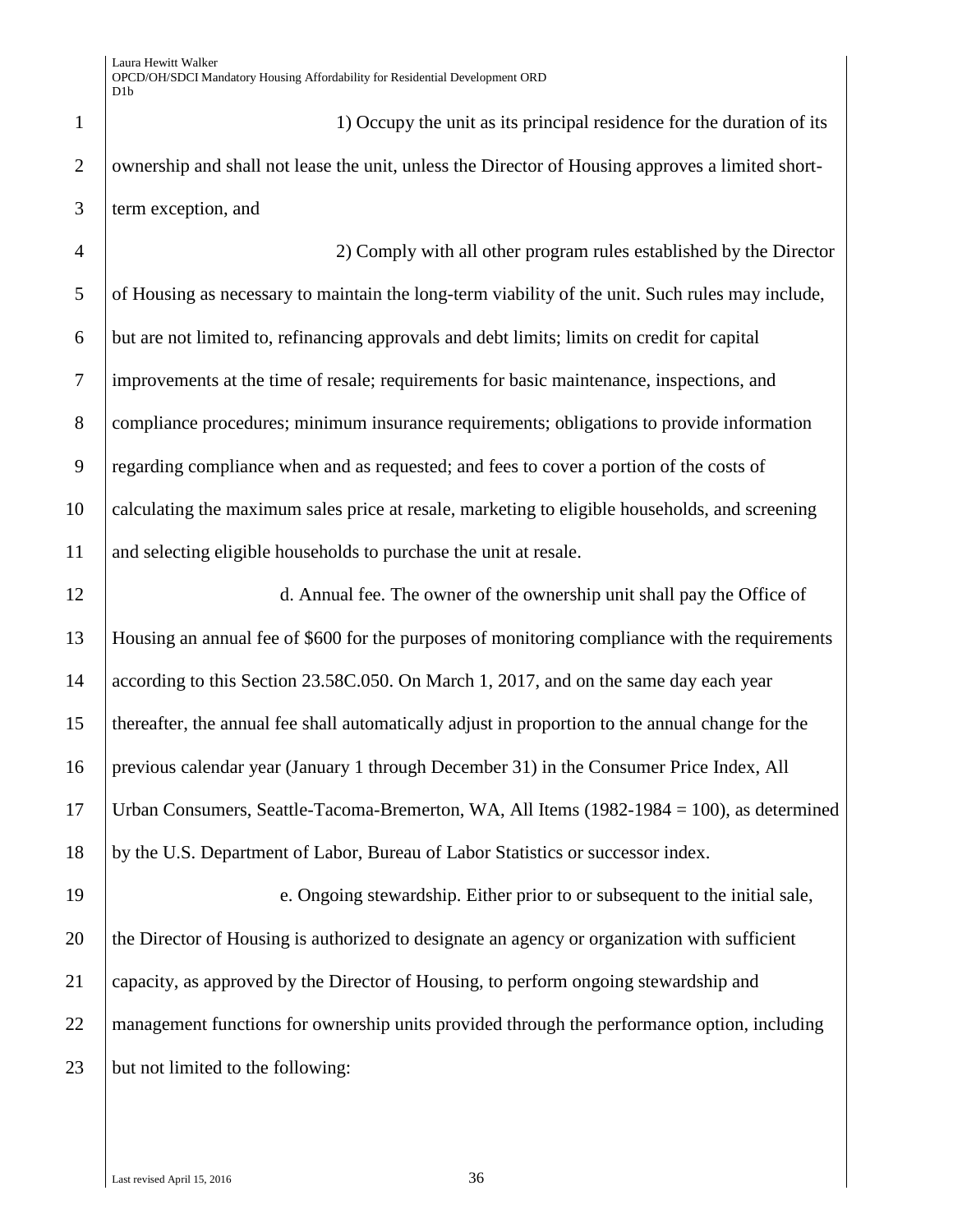| $\mathbf{1}$   | 1) Calculating maximum sale prices;                                                                 |  |
|----------------|-----------------------------------------------------------------------------------------------------|--|
| $\overline{2}$ | 2) Marketing sales to eligible households;                                                          |  |
| 3              | 3) Screening, educating, and selecting eligible households;                                         |  |
| $\overline{4}$ | 4) Approving buyer financing; and                                                                   |  |
| 5              | 5) Managing successive resales to eligible households.                                              |  |
| 6              | D. Enforcement. The requirements according to this Section 23.58C.050 shall be terms of             |  |
| $\tau$         | the building permit according to subsection 23.58C.030.A.5. In addition to any other remedies       |  |
| 8              | available to the City, the City is authorized to enforce such permit terms using the procedures of  |  |
| 9              | Chapter 23.90.                                                                                      |  |
| 10             | E. Agreement. If the applicant elects to comply with this Chapter 23.58C through the                |  |
| 11             | performance option, the City and the property owner of the development to which this Chapter        |  |
| 12             | 23.58C applies shall enter into an agreement specifying the requirements according to this          |  |
| 13             | Section 23.58C.050. The agreement shall be recorded on the title of the property on which that      |  |
| 14             | development is located. The requirements specified in the agreement shall be consistent with the    |  |
| 15             | final plans.                                                                                        |  |
| 16             | Section 3. Subsection 23.40.020.A of the Seattle Municipal Code, which section was last             |  |
| 17             | amended by Ordinance 124895, is amended as follows:                                                 |  |
| 18             | <b>23.40.020 Variances</b>                                                                          |  |
| 19             | A. Variances may be sought from the provisions of Subtitle III, Divisions 2, 3, and 4 of            |  |
| 20             | this Title 23, except for the establishment of a use that is otherwise not permitted in the zone in |  |
| 21             | which it is proposed, for a structure height in excess of that shown on the Official Land Use Map   |  |
| 22             | or in excess of a height limit established in Chapter 23.75, from the provisions of subsection      |  |
| 23             | 23.55.014.A, or from the provisions of Chapter 23.52, Chapter 23.58A, ((and-)) Chapter              |  |
|                |                                                                                                     |  |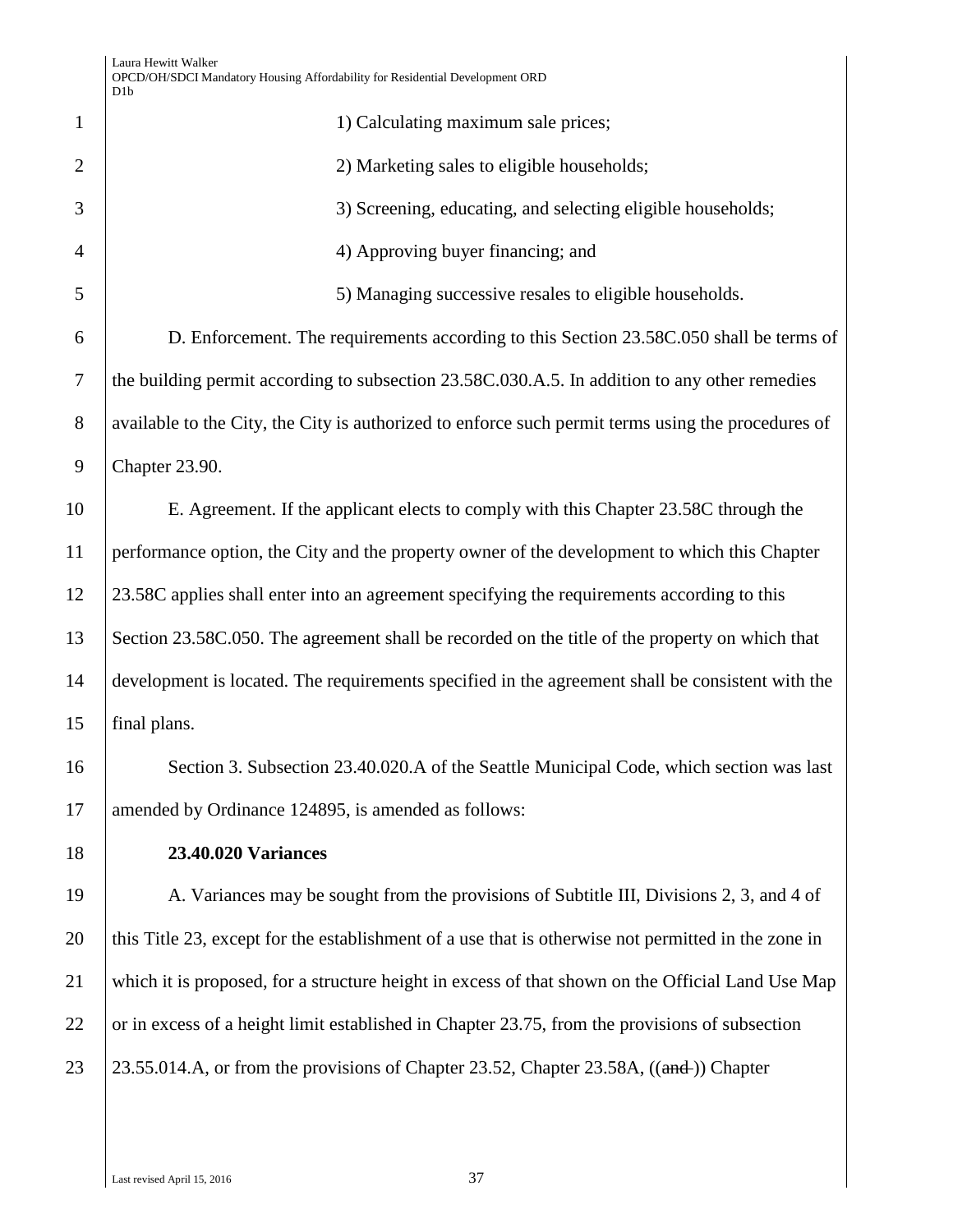|                | D <sub>1</sub> b                                                                                   |  |
|----------------|----------------------------------------------------------------------------------------------------|--|
| $\mathbf{1}$   | $((23.52B))$ 23.58B, and Chapter 23.58C. Applications for prohibited variances shall not be        |  |
| 2              | accepted for filing.                                                                               |  |
| 3              | * * *                                                                                              |  |
| $\overline{4}$ | Section 4. Subsection 23.76.006.B of the Seattle Municipal Code, which section was last            |  |
| 5              | amended by Ordinance 124895, is amended as follows:                                                |  |
| 6              | 23.76.006 Master Use Permits required                                                              |  |
| 7              | * * *                                                                                              |  |
| 8              | B. The following decisions are Type I:                                                             |  |
| 9              | 1. Determination that a proposal complies with development standards;                              |  |
| 10             | 2. Establishment or change of use for uses permitted outright, interim use parking                 |  |
| 11             | under subsection 23.42.040.G, uses allowed under Section 23.42.038, temporary relocation of        |  |
| 12             | police and fire stations for 24 months or less, transitional encampment interim use, $((and))$     |  |
| 13             | temporary uses for four weeks or less not otherwise permitted in the zone, and renewals of         |  |
| 14             | temporary uses for up to six months, except temporary uses and facilities for light rail transit   |  |
| 15             | facility construction and transitional encampments;                                                |  |
| 16             | 3. The following street use approvals:                                                             |  |
| 17             | a. Curb cut for access to parking whether associated with a development                            |  |
| 18             | proposal or not;                                                                                   |  |
| 19             | b. Concept approval of street improvements associated with a                                       |  |
| 20             | development proposal, such as additional on-street parking, street landscaping, curbs and gutters, |  |
| 21             | street drainage, sidewalks, and paving;                                                            |  |
| 22             | c. Structural building overhangs associated with a development proposal;                           |  |
| 23             | d. Areaways associated with a development proposal;                                                |  |
|                |                                                                                                    |  |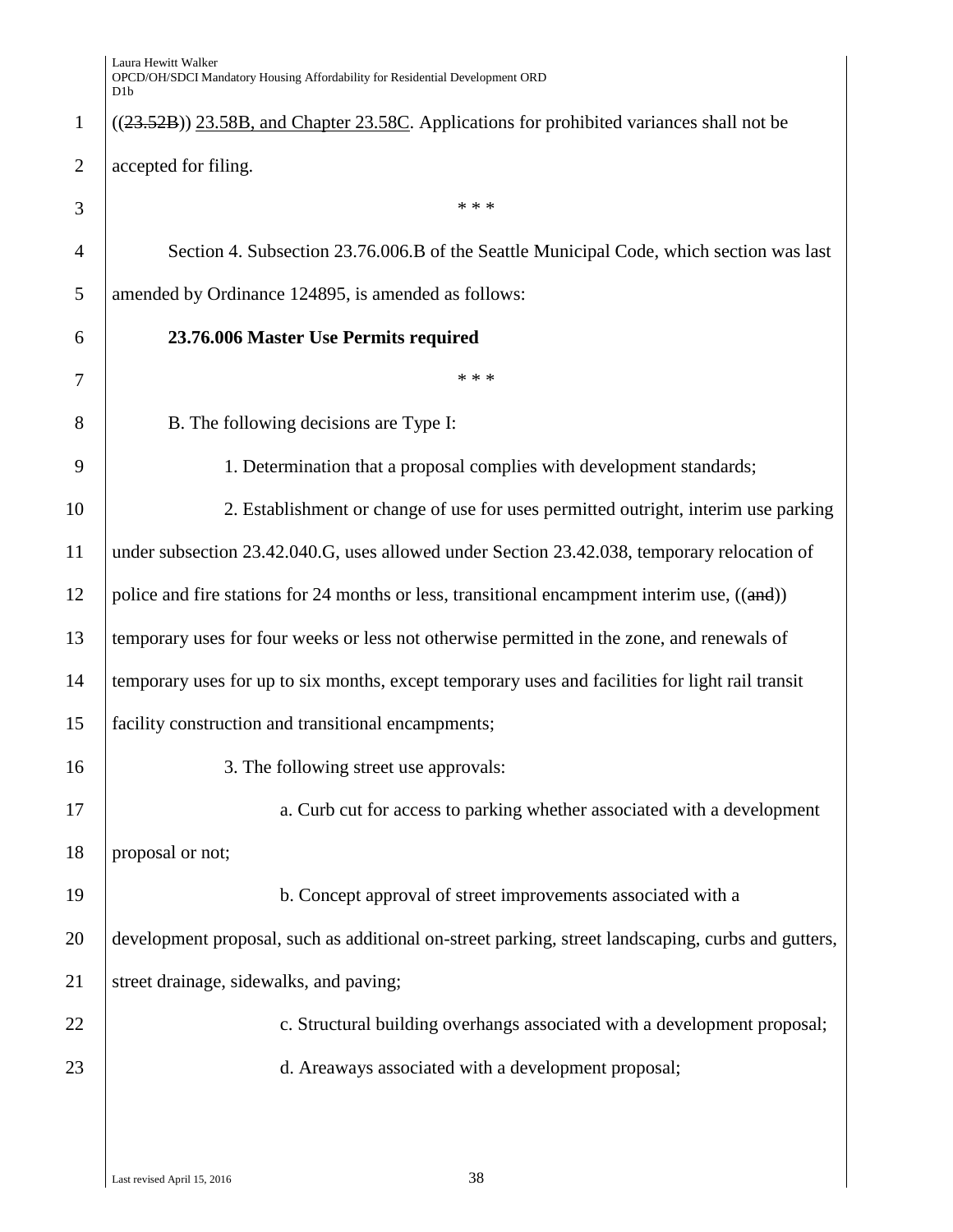|                | Laura Hewitt Walker<br>OPCD/OH/SDCI Mandatory Housing Affordability for Residential Development ORD<br>D1b |  |
|----------------|------------------------------------------------------------------------------------------------------------|--|
| $\mathbf{1}$   | 4. Lot boundary adjustments;                                                                               |  |
| $\overline{2}$ | 5. Modification of the following features bonused under Title 24:                                          |  |
| 3              | a. Plazas;                                                                                                 |  |
| $\overline{4}$ | b. Shopping plazas;                                                                                        |  |
| 5              | c. Arcades;                                                                                                |  |
| 6              | d. Shopping arcades;                                                                                       |  |
| 7              | e. Voluntary building setbacks;                                                                            |  |
| 8              | 6. Determinations of Significance (determination that an environmental impact                              |  |
| 9              | statement is required) for Master Use Permits and for building, demolition, grading, and other             |  |
| 10             | construction permits (supplemental procedures for environmental review are established in                  |  |
| 11             | Chapter 25.05, Environmental Policies and Procedures), except for Determinations of                        |  |
| 12             | Significance based solely on historic and cultural preservation;                                           |  |
| 13             | 7. Discretionary exceptions for certain business signs authorized by subsection                            |  |
| 14             | 23.55.042.D;                                                                                               |  |
| 15             | 8. Waiver or modification of required right-of-way improvements;                                           |  |
| 16             | 9. Special accommodation pursuant to Section 23.44.015;                                                    |  |
| 17             | 10. Reasonable accommodation;                                                                              |  |
| 18             | 11. Minor amendment to Major Phased Development Permit;                                                    |  |
| 19             | 12. Determination of public benefit for combined lot development;                                          |  |
| 20             | 13. Streamlined design review decisions pursuant to Section 23.41.018 if no                                |  |
| 21             | development standard departures are requested pursuant to Section 23.41.012, and design review             |  |
| 22             | decisions in an MPC zone if no development standard departures are requested pursuant to                   |  |
| 23             | Section 23.41.012;                                                                                         |  |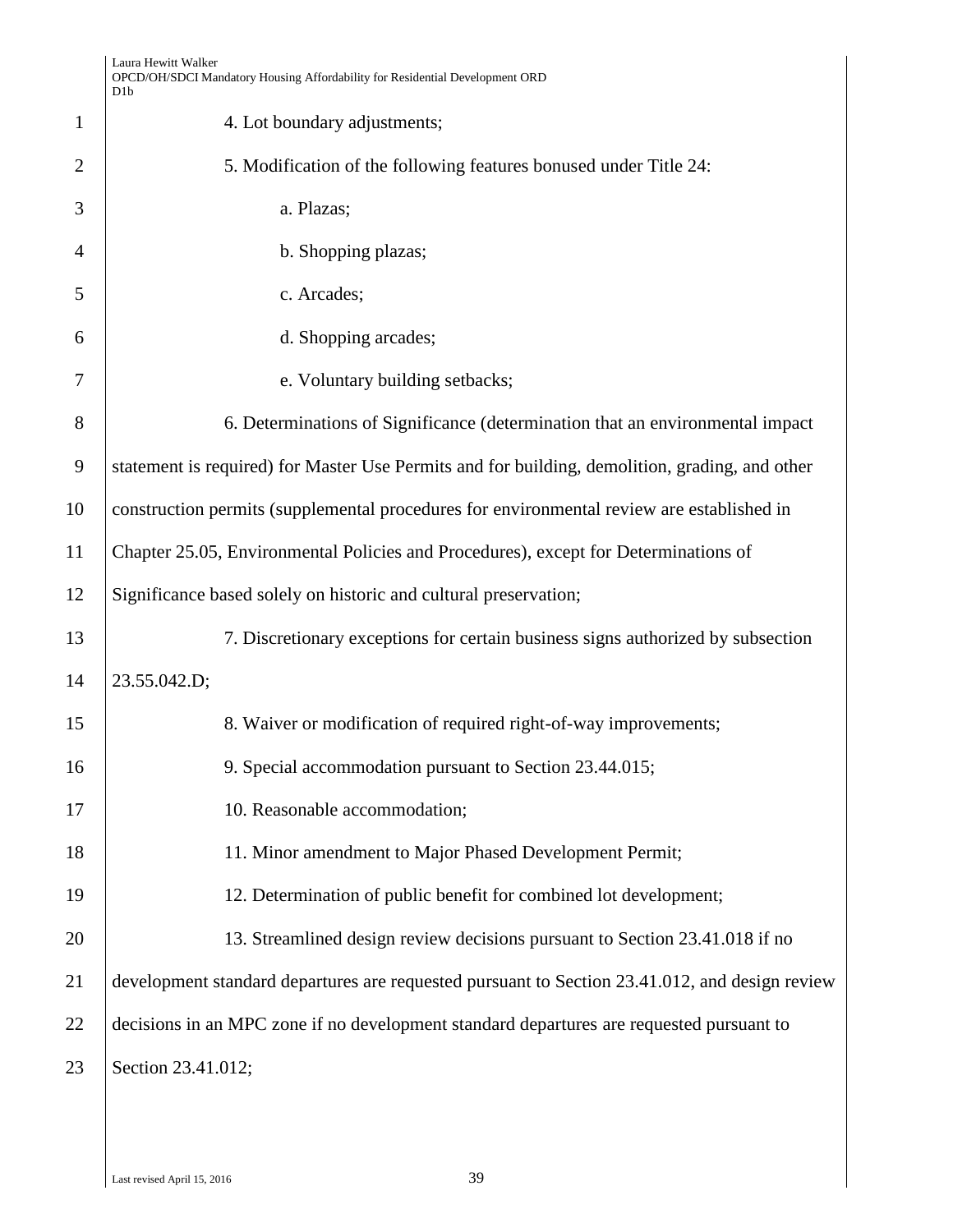| $\mathbf{1}$         | 14. Shoreline special use approvals that are not part of a shoreline substantial             |  |
|----------------------|----------------------------------------------------------------------------------------------|--|
| $\overline{2}$       | development permit;                                                                          |  |
| 3                    | 15. Determination that a project is consistent with a planned action ordinance,              |  |
| $\overline{4}$       | except as provided in subsection 23.76.006.C;                                                |  |
| 5                    | 16. Decision to approve, condition, or deny, based on SEPA policies, a permit for            |  |
| 6                    | a project determined to be consistent with a planned action ordinance;                       |  |
| 7                    | 17. Modification of mitigation amounts under Section 23.58B.040 or Section                   |  |
| 8                    | 23.58B.050 pursuant to subsection 23.58B.025.B.2; ((and))                                    |  |
| 9                    | 18. Determination of requirements according to subsections 23.58C.030.A.2.a and              |  |
| 10                   | 23.58C.030.A.2.b;                                                                            |  |
| 11                   | 19. Determination of modifications according to subsection 23.58C.035.B; and                 |  |
| 12                   | 20. Other Type I decisions.                                                                  |  |
|                      |                                                                                              |  |
| 13                   | * * *                                                                                        |  |
| 14                   | Section 5. Subsection 23.76.032.B of the Seattle Municipal Code, which section was last      |  |
| 15                   | amended by Ordinance 124873, is amended as follows:                                          |  |
| 16                   | 23.76.032 Expiration and renewal of Type I and II Master Use Permits                         |  |
| 17                   | * * *                                                                                        |  |
| 18                   | B. If a Master Use Permit is issued for a project, a building permit is issued for the       |  |
|                      | project, and the project is constructed pursuant to the building permit $((\cdot))$ :        |  |
|                      | 1. ((conditions)) Conditions of or incorporated in the Master Use Permit shall               |  |
|                      | remain in effect, notwithstanding expiration of the Master Use Permit pursuant to subsection |  |
| 19<br>20<br>21<br>22 | 23.76.032.A, until the project is demolished or until an earlier date on which:              |  |
| 23                   | $((\langle 1 \rangle))$ a. The condition by its terms expires or is fully satisfied;         |  |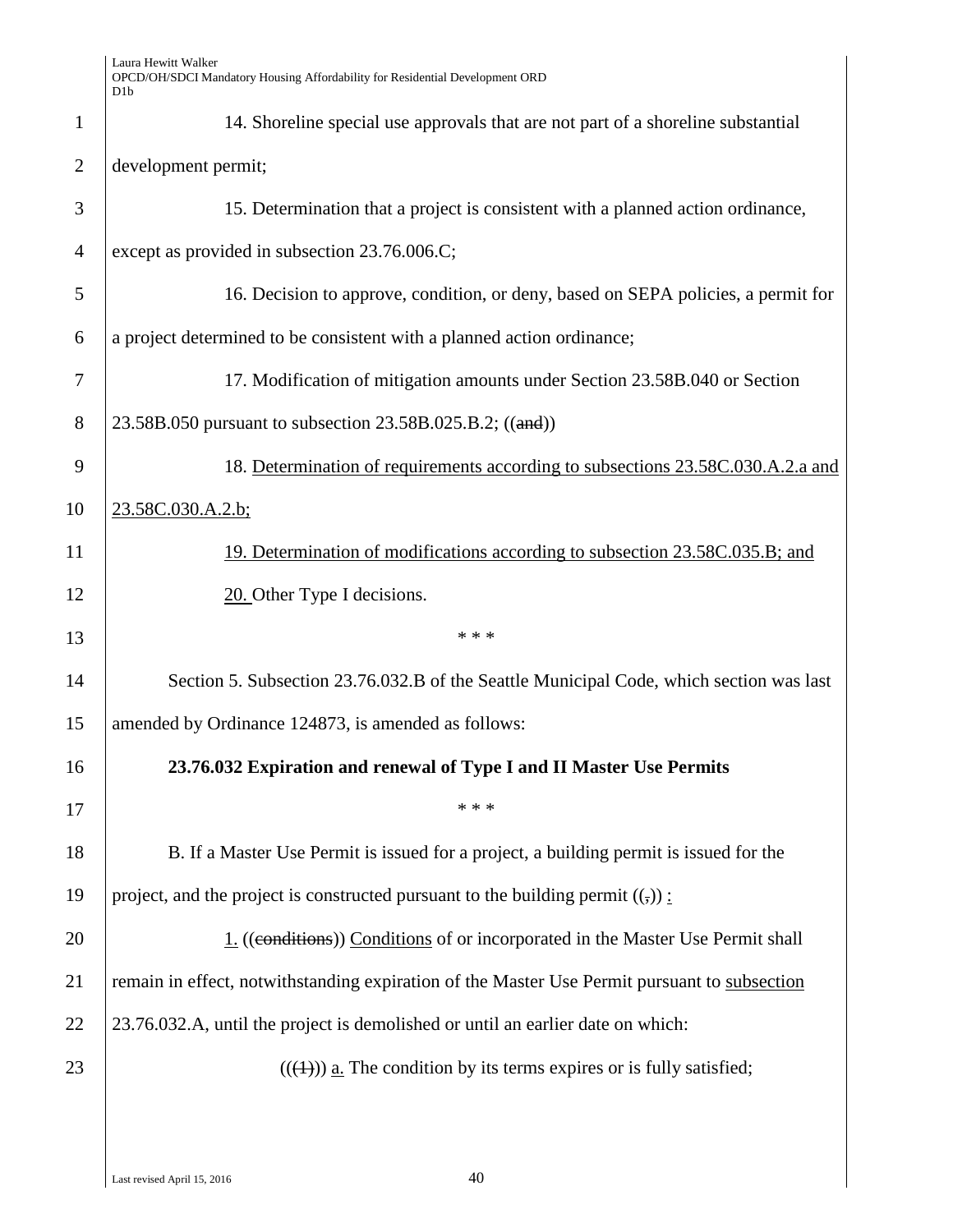| Laura Hewitt Walker                                                          |
|------------------------------------------------------------------------------|
| OPCD/OH/SDCI Mandatory Housing Affordability for Residential Development ORD |
| D1h                                                                          |

|                | D <sub>1</sub> b                                                                                     |  |
|----------------|------------------------------------------------------------------------------------------------------|--|
| 1              | $((2))$ ) b. The condition is removed through a permitting decision; or                              |  |
| $\overline{2}$ | $((3))$ c. If the condition was imposed as to a specific use within the                              |  |
| 3              | project, that use is terminated $((.) )$ ; and                                                       |  |
| $\overline{4}$ | 2. Terms of a building permit relating to requirements according to Section                          |  |
| 5              | 23.58C.050 shall remain in effect for the time period specified according to subsection              |  |
| 6              | 23.58C.050.B, notwithstanding:                                                                       |  |
| 7              | a. Expiration of the Master Use Permit according to subsection                                       |  |
| 8              | 23.76.032.A, or                                                                                      |  |
| 9              | b. Any contrary provision of Title 22.                                                               |  |
| 10             | * * *                                                                                                |  |
| 11             | Section 6. Section 23.90.002 of the Seattle Municipal Code, last amended by Ordinance                |  |
| 12             | 122050, is amended as follows:                                                                       |  |
| 13             | 23.90.002 Violations $((.)$                                                                          |  |
| 14             | A. It is a violation of this Title 23 for any person to initiate or maintain or cause to be          |  |
| 15             | initiated or maintained the use of any structure, land, or property within ((The)) the City of       |  |
| 16             | Seattle without first obtaining the permits or authorizations required for the use by this Title 23. |  |
| 17             | B. It is a violation of this Title 23 for any person to use, construct, locate, demolish, or         |  |
| 18             | cause to be used, constructed, located, or demolished any structure, land, or property within The    |  |
| 19             | City of Seattle in any manner that is not permitted by the terms of any permit or authorization      |  |
| 20             | issued pursuant to this Title 23 or previous codes, provided that the terms or conditions are        |  |
| 21             | explicitly stated on the permit or the approved plans.                                               |  |
| 22             | C. It is a violation of this Title 23 to remove or deface any sign, notice, complaint, or            |  |
| 23             | order required by or posted in accordance with this Title 23.                                        |  |
|                |                                                                                                      |  |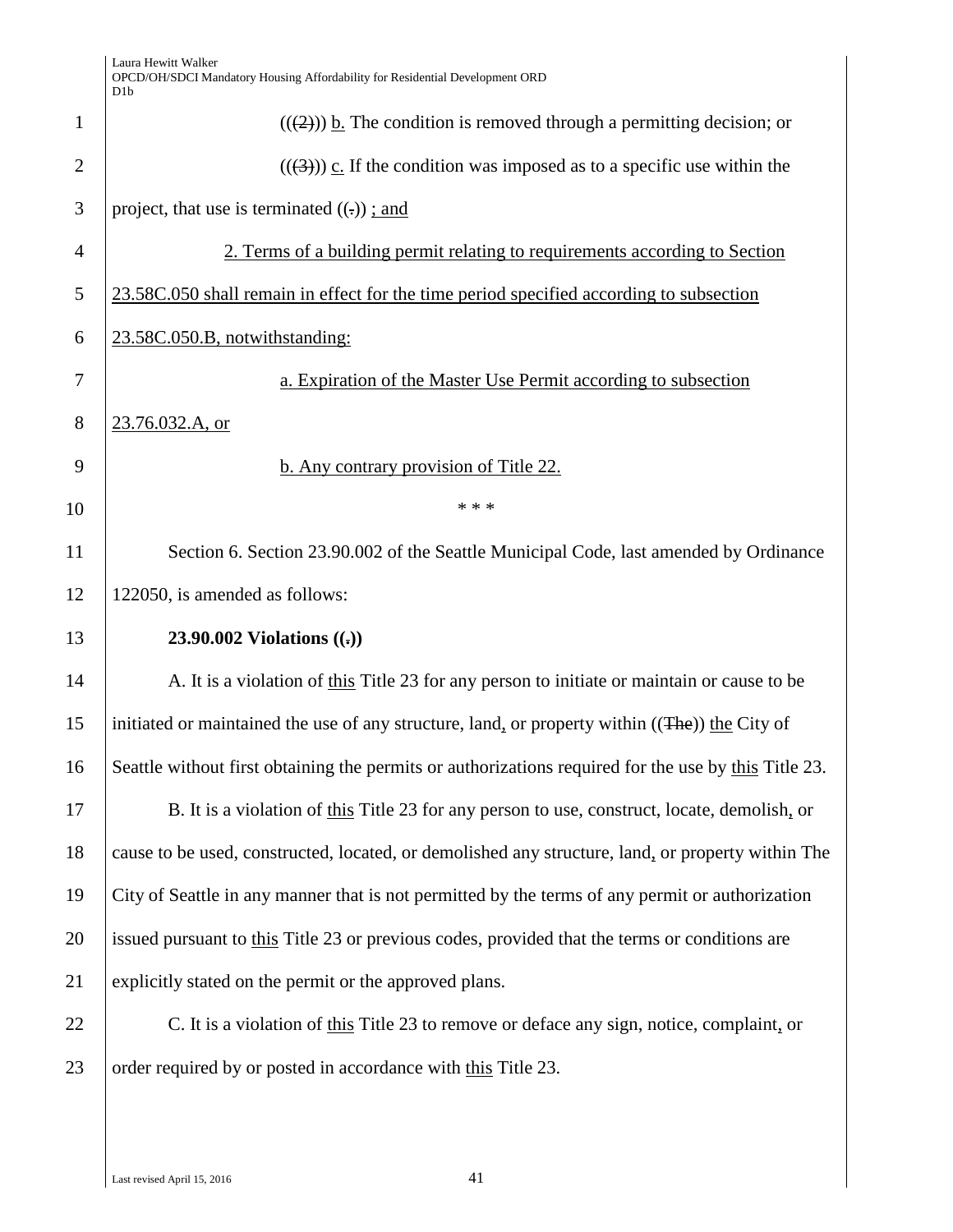| $\mathbf{1}$ | D. It is a violation of this Title 23 to misrepresent any material fact in any application,        |  |
|--------------|----------------------------------------------------------------------------------------------------|--|
| $\mathbf{2}$ | plans, or other information submitted to obtain any land use authorization.                        |  |
| 3            | E. It is a violation of this Title 23 for anyone to fail to comply with the requirements of        |  |
| 4            | this Title 23.                                                                                     |  |
| 5            | F. It is a violation of this Title 23 for any person to construct or use any structure or          |  |
| 6            | portion thereof in a manner contrary to a permit term related to Chapter 23.58C.                   |  |
| 7            | Section 7. Section 23.90.015 of the Seattle Municipal Code, enacted by Ordinance                   |  |
| 8            | 122407, is amended as follows:                                                                     |  |
| 9            | 23.90.015 Order of the Director $((.)$                                                             |  |
| 10           | A. Where review by the Director has been conducted pursuant to Section 23.90.014,                  |  |
| 11           | the Director shall issue an order of the Director containing the decision within ((fifteen         |  |
| 12           | $(15)$ )) 15 days of the date that the review is completed and shall cause the same to be mailed   |  |
| 13           | by regular first class mail to the person or persons named on the notice of violation and, if      |  |
| 14           | possible, mailed to the complainant.                                                               |  |
| 15           | B. Unless a request for review before the Director is made pursuant to Section                     |  |
| 16           | 23.90.014, the notice of violation shall become the order of the Director.                         |  |
| 17           | C. ((Because civil actions to enforce Title 23 SMC are brought in Seattle Municipal                |  |
| 18           | Court pursuant to Section 23.90.018, orders)) Orders of the Director issued under this ((chapter)) |  |
| 19           | Chapter 23.90 are not subject to judicial review pursuant to chapter 36.70C RCW, except for        |  |
| 20           | orders of the Director involving compliance with permit terms related to Chapter 23.58C.           |  |
|              |                                                                                                    |  |
|              |                                                                                                    |  |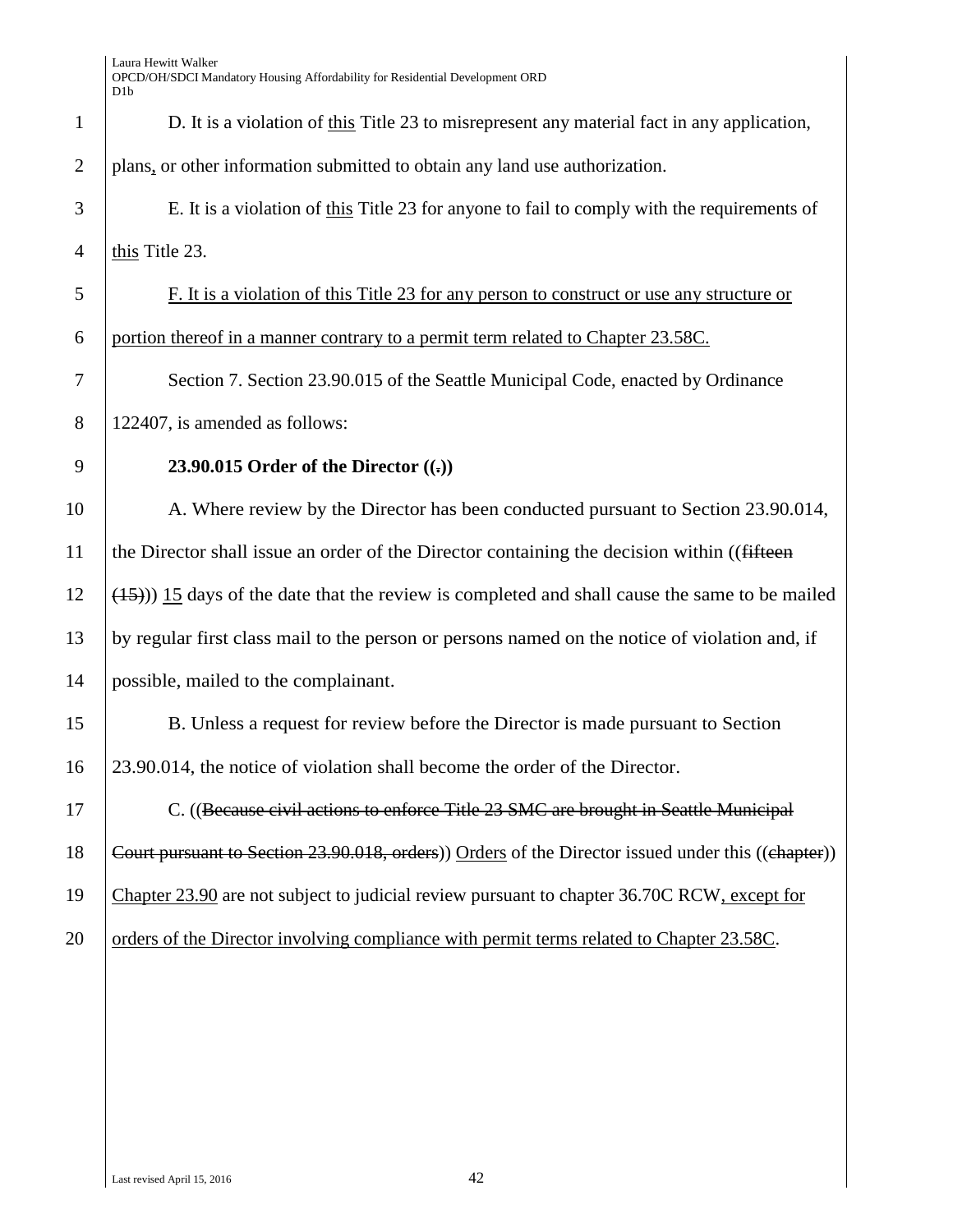1 Section 8. Subsection 23.90.018.C of the Seattle Municipal Code, which section was last 2 amended by Ordinance 124919, is amended as follows:

#### 3 **23.90.018 Civil enforcement proceedings and penalties**

# $4$   $*$  \*\*\*

 C. Civil actions to enforce this Title 23 shall be brought exclusively in Seattle Municipal Court except for violations of permit terms related to Chapter 23.58C or as otherwise required by law or court rule. The Director shall request in writing that the City Attorney take enforcement 8 action. The City Attorney shall, with the assistance of the Director, take appropriate action to 9 enforce this Title 23. In any civil action filed pursuant to this ((chapter)) Chapter 23.90, the City has the burden of proving by a preponderance of the evidence that a violation exists or existed. The issuance of the notice of violation or of an order following a review by the Director is not itself evidence that a violation exists.

 $13$  \*\*\*

14 Section 9. The provisions of this ordinance are declared to be separate and severable and 15 the invalidity of any clause, sentence, paragraph, subdivision, section, or portion of this 16 ordinance, or the invalidity of the application thereof to any person or circumstance, shall not 17 affect the validity of the remainder of this ordinance or the validity of its application to other 18 persons or circumstances.